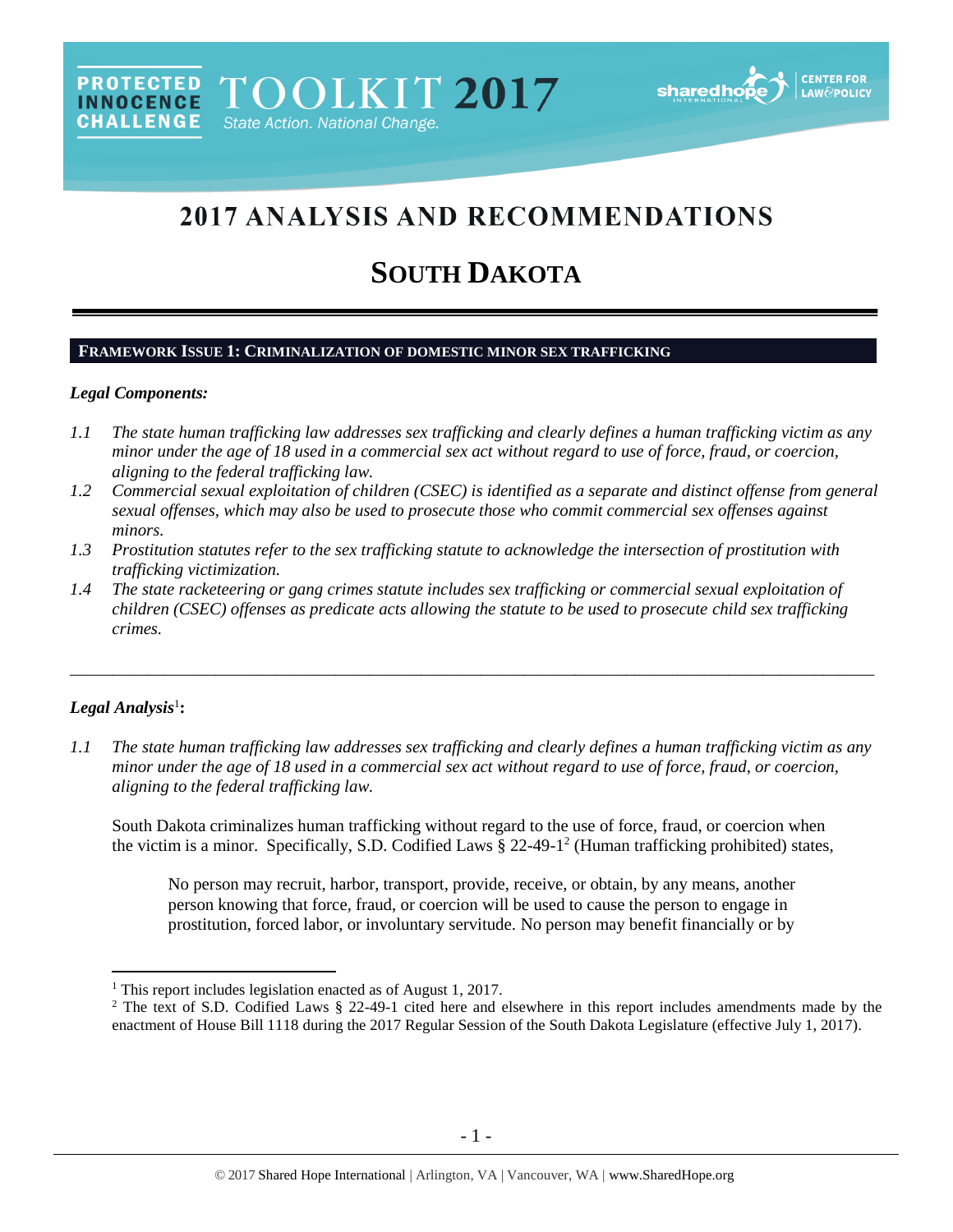receiving anything of value from participation in a venture that has engaged in acts set forth in this section. Any violation of this section constitutes the crime of human trafficking. If the victim is under eighteen years of age, the crime of human trafficking need not involve force, fraud, or coercion.

Under S.D. Codified Laws § 22-49-2 (First degree human trafficking—Felony), first degree human trafficking is a Class 2 felony, which occurs when the human trafficking acts defined in S.D. Codified Laws § 22-49-1:

- (1) Involve committing or attempting to commit kidnaping;
- (2) Involve a victim under the age of eighteen years;
- (3) Involve prostitution or procurement for prostitution; or
- (4) Result in the death of a victim;

 $\overline{a}$ 

Under S.D. Codified Laws § 22-49-3 (Second degree human trafficking—Felony), second degree human trafficking is a Class 4 felony, which occurs when a person does either of the following:

(1) Recruits, harbors, transports, provides, or obtains, by any means, another person knowing that force, fraud, or coercion will be used to cause the person to engage in prostitution, forced labor, or involuntary servitude; or

(2) Benefits financially or by receiving anything of value from participation in a venture that has engaged in acts set forth in this section.

Under S.D. Codified Laws § 22-49-4 (Penalty for hiring or attempting to hire someone to engage in sexual activity for a fee), "[i]t is a Class 6 felony for a person to hire or attempt to hire another person for a fee to engage in sexual activity,<sup>3</sup> as defined in S.D. Codified Laws  $\S$  22-23-1.1 [Sexual activity defined], if the person knew or should have known the other person was being forced to engage in the activity through human trafficking."

A Class 2 felony is punishable by imprisonment up to 25 years and a possible fine of \$50,000.<sup>4</sup> S.D. Codified Laws § 22-6-1(5) (Felony classes and penalties—Restitution—Habitual criminal sentences). A Class 4 felony is punishable by imprisonment up to 10 years and a possible fine of \$20,000. S.D. Codified Laws § 22-6-1(7). A Class 6 felony is punishable by imprisonment up to 2 years, a fine of \$4,000, or both. S.D. Codified Laws § 22-6-1(9).

<sup>3</sup> S.D. Codified Laws § 22-23-1.1(Sexual activity defined) states "[a]s used in this chapter the term, sexual activity, references both sexual penetration . . . and sexual contact . . . ."

<sup>4</sup> S.D. Codified Laws § 22-6-1.2 (Minimum sentence for subsequent felony convictions for a sex crime) states, "If an adult has a previous conviction for a felony sex crime as defined by § 22-24B-1, any subsequent felony conviction for a sex crime as defined by subdivisions 22-24B-1(1) to (15), inclusive, and (19) shall result in a minimum sentence of imprisonment equal to the maximum term allowable under § 22-6-1, up to twenty-five years. The court may suspend a portion of the prison sentence required under this section." *See* discussion of "sex crime" pursuant to S.D. Codified Laws § 22-24B-1 *infra* Component 2.10.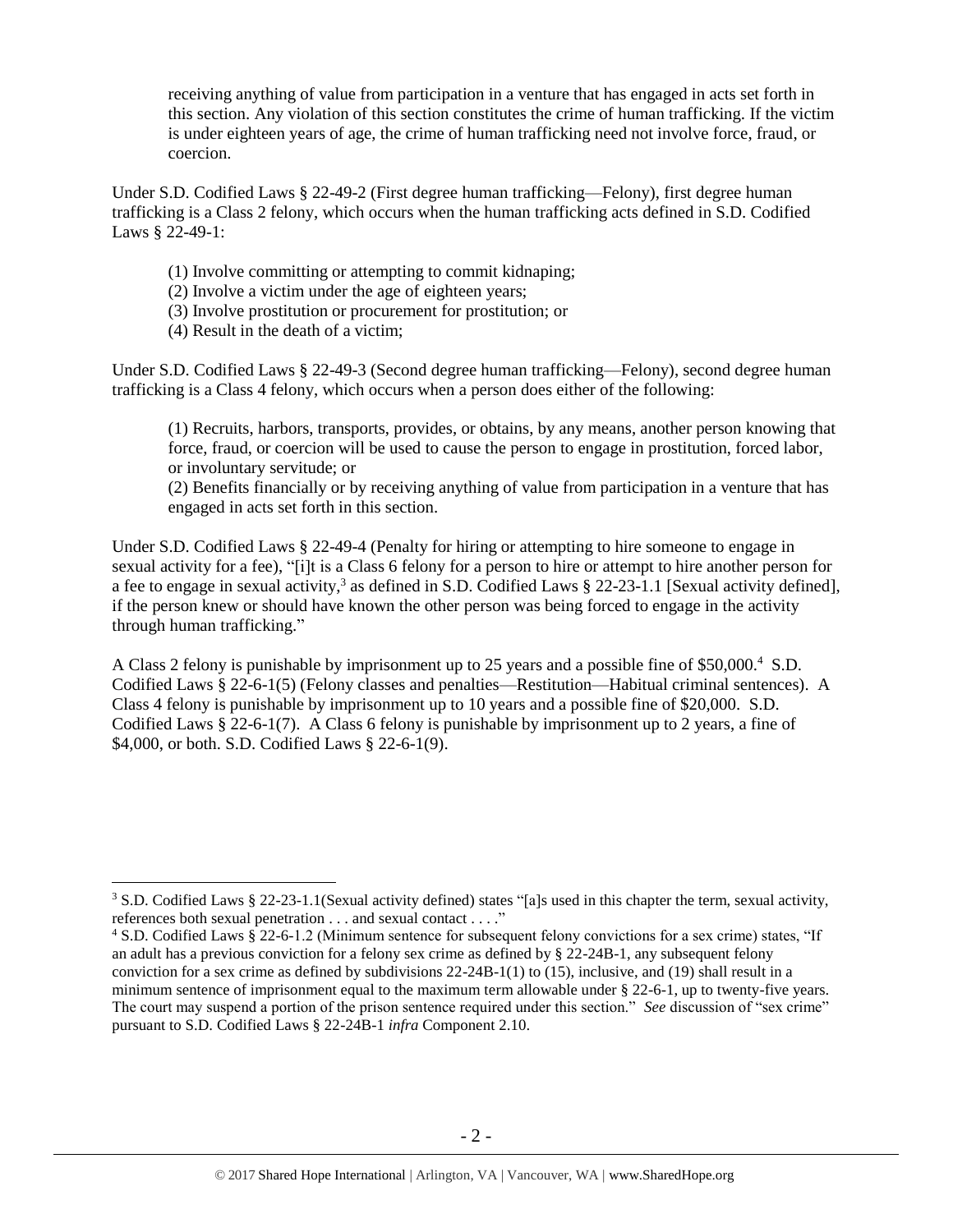*1.2 Commercial sexual exploitation of children (CSEC) is identified as a separate and distinct offense from general sexual offenses, which may also be used to prosecute those who commit commercial sex offenses against minors.*

The following law criminalizes CSEC in South Dakota:

1. S.D. Codified Laws § 22-23-2 (Promotion of prostitution) identifies commercial sexual activity as a separate and distinct offense from general sexual offenses. S.D. Codified Laws § 22-23-2 states,

Any person who:

(1) Encourages, induces, procures, or otherwise purposely causes another to become or remain a prostitute;

(2) Promotes the prostitution of minor; or

(3) Promotes the prostitution of his or her spouse, child, ward, other dependant person is guilty of promoting prostitution . . . .

This crime is a Class 5 felony punishable by imprisonment up to 5 years and a possible fine of \$10,000. S.D. Codified Laws §§ 22-23-2, 22-6-1(8).

Certain non-commercial sex offenses against children may apply in cases of commercial sexual exploitation of a child. These include the following:

- 1. S.D. Codified Laws § 22-22-24.3 (Sexual exploitation of a minor) establishes a felony when an individual "causes or knowingly permits a minor to engage in an activity or the simulation of an activity that: (1) Is harmful to minors; (2) Involves nudity; or (3) Is obscene." A first violation is a Class 6 felony punishable by imprisonment up to 2 years, a fine of \$4,000, or both. S.D. Codified Laws §§ 22-22-24.3, 22-6-1(9). A subsequent violation within 15 years is a Class 5 felony punishable by imprisonment up to 5 years and a possible fine of \$10,000. S.D. Codified Laws §§ 22- 22-24.3, 22-6-1(8).
- 2. Under S.D. Codified Laws § 22-22-7 (Sexual contact with child under sixteen), an individual over 16 is guilty of a Class 3 felony if the individual "knowingly engages in sexual contact with another person, other than that person's spouse if the other person is under the age of sixteen years." This crime is punishable by imprisonment up to 15 years and a possible fine of \$30,000. S.D. Codified Laws § 22-6-1(6) (Felony classes and penalties—Restitution—Habitual criminal sentences). The crime is only a Class 1 misdemeanor if the victim is 13 or older and the perpetrator is "less than five years older than the victim," which is punishable by imprisonment in the county jail up to 1 year, a fine of \$2,000, or both. S.D. Codified Laws §§ 22-6-2(1), 22-22-7.
- 3. S.D. Codified Laws § 22-24A-5(1) (Solicitation of a minor) creates a Class 4 felony when a person 18 or older "(1) Solicits a minor, or someone the person reasonably believes is a minor, to engage in a prohibited sexual act." Under S.D. Codified Laws § 22-24A-4, a "minor" is defined as someone 15 or younger. This crime is punishable by imprisonment up to 10 years and a possible fine of \$20,000. S.D. Codified Laws § 22-6-1(7).
- *1.3 Prostitution statutes refer to the sex trafficking statute to acknowledge the intersection of prostitution with trafficking victimization.* 
	- S.D. Codified Laws § 22-23-1.2 (Affirmative defense of compulsion) refers to South Dakota's human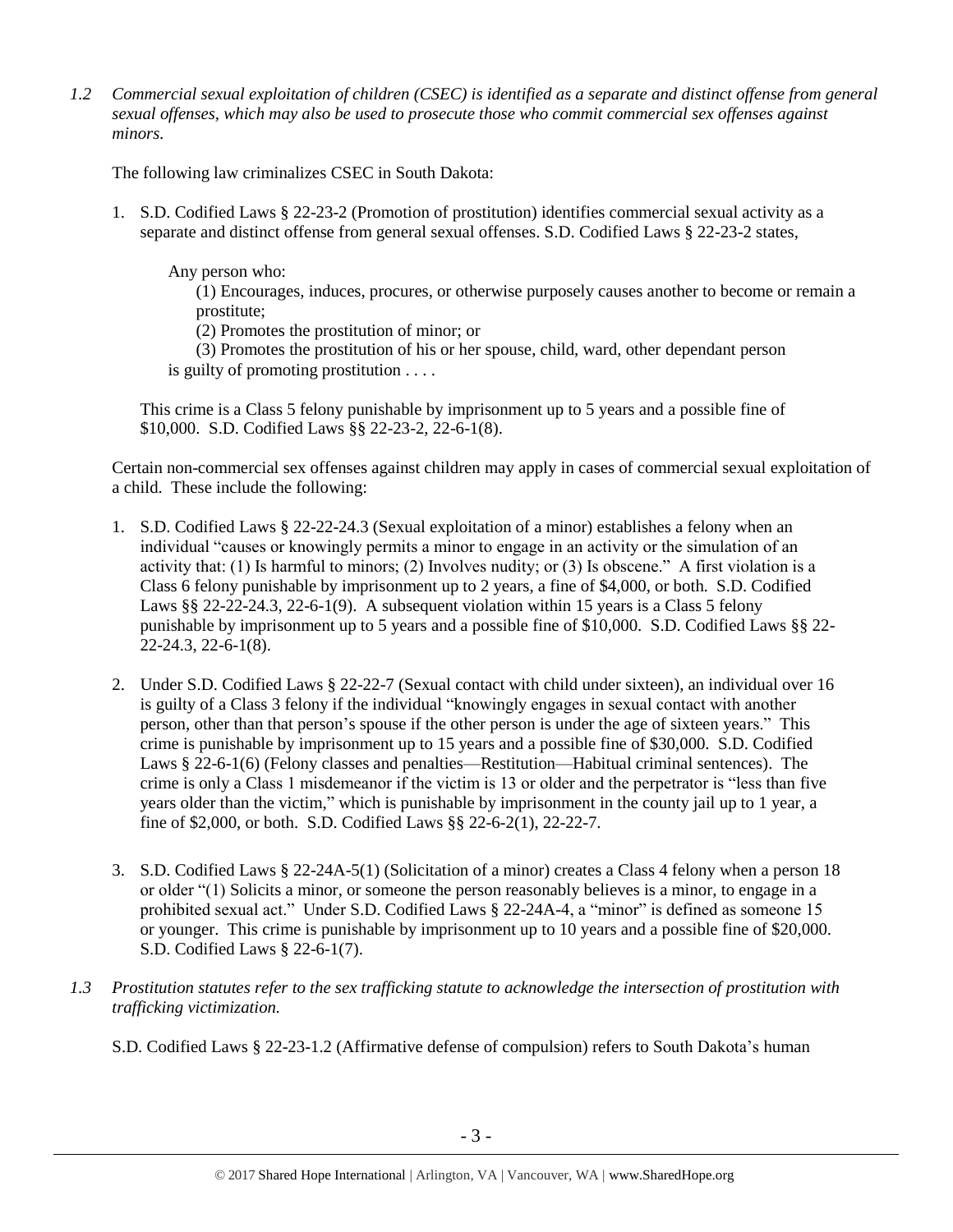trafficking statute to provide trafficking victims with an affirmative defense to prostitution charges. S.D. Codified Laws § 22-23-1.2 states,

[B]y a preponderance of the evidence that the defendant is a victim of human trafficking under chapter 22-49 or that the defendant committed the act only under compulsion by another person who, by implicit or explicit threat, created a reasonable apprehension in the mind of the defendant that if the defendant did not commit the act, the person would inflict bodily harm upon the defendant.

*1.4 The state racketeering or gang crimes statute includes sex trafficking or commercial sexual exploitation of children (CSEC) offenses as predicate acts allowing the statute to be used to prosecute child sex trafficking crimes.* 

South Dakota has not enacted a racketeering statute. However, under S.D. Codified Laws Chapter 22- 10A (Street Gang Activity), sentences for violent crimes are intensified when committed as part of a "[p]attern of street gang activity," defined as "the commission, attempted commission, or solicitation by any member or members of a street gang of two or more felony or violent misdemeanor offenses on separate occasions within a three-year period for the purpose of furthering gang activity." S.D. Codified Laws §§ 22-10A-1(3), 22-10A02.<sup>5</sup> This would include sex trafficking and CSEC offenses, but can only be used in sentencing members of street gangs consisting of three or more individuals identified as a group. S.D. Codified Laws § 22-10A-1(1).

1.4.1 Recommendation: Enact a racketeering statute that includes CSEC and trafficking offenses, including S.D. Codified Laws §§ 22-49-1 (Human Trafficking prohibited), 22-23-2 (Promotion of prostitution), 22-22-24.3 (Sexual exploitation of a minor), and 22-24A-5(1) (Solicitation of a minor) as predicate crimes so the racketeering law may be used to prosecute trafficking enterprises.

<sup>5</sup> Pursuant to S.D. Codified Laws § 22-10A-2 (Reclassification of offense if part of street gang activity) states, "The penalty for conviction of any offense shall be reclassified to the next highest classification in the penalty schedule if the commission of such offense is part of a pattern of street gang activity."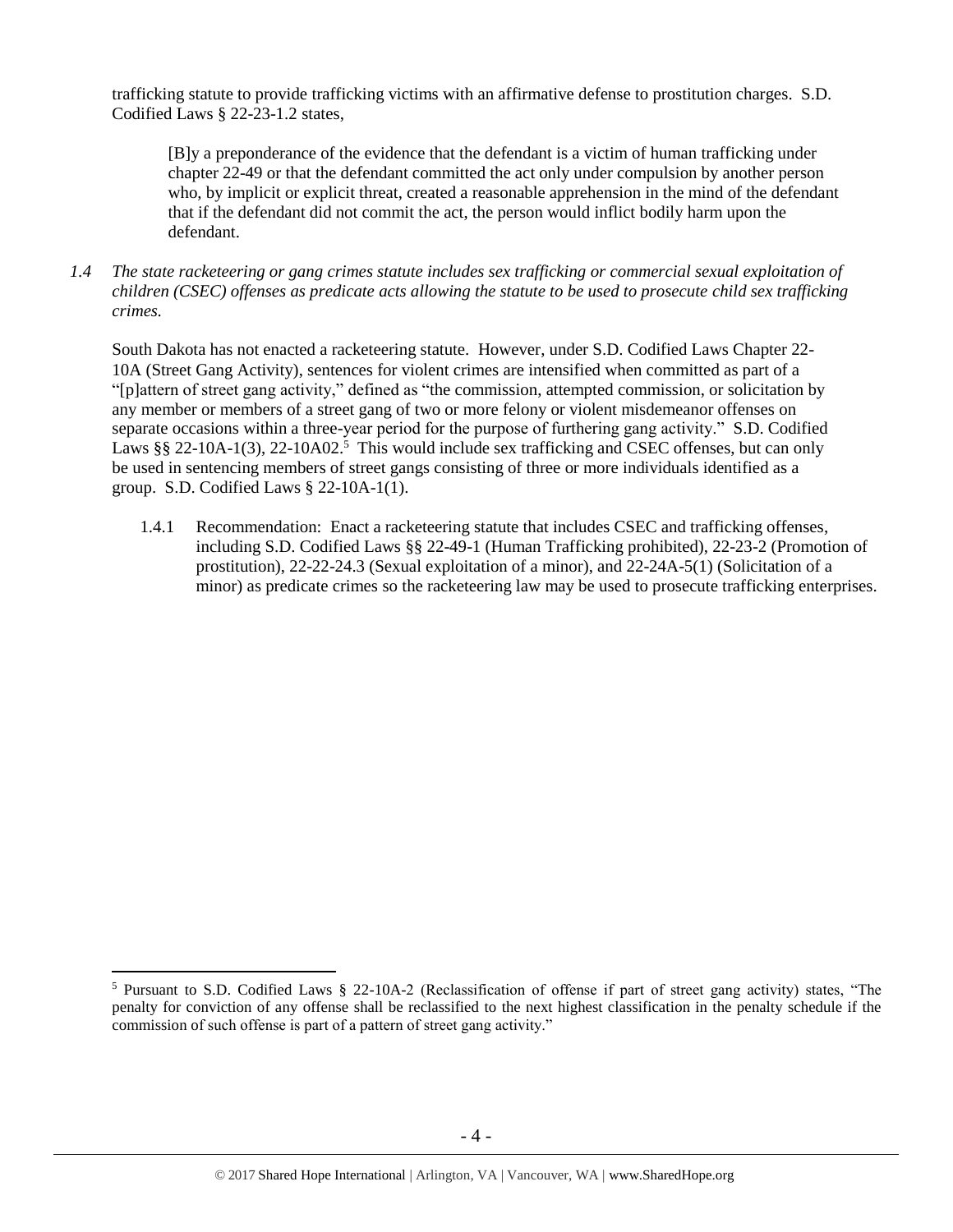#### **FRAMEWORK ISSUE 2: CRIMINAL PROVISIONS ADDRESSING DEMAND**

#### *Legal Components:*

- *2.1 The state sex trafficking law can be applied to buyers of commercial sex acts with a minor.*
- *2.2 Buyers of commercial sex acts with a minor can be prosecuted under commercial sexual exploitation of children (CSEC) laws.*
- *2.3 Solicitation of prostitution laws differentiate between buying sex acts with an adult and buying sex acts with a minor under 18.*
- *2.4 Penalties for buyers of commercial sex acts with minors are as high as federal penalties.*
- *2.5 Using the Internet or electronic communications to lure, entice, or purchase, or attempt to lure, entice, or purchase commercial sex acts with a minor is a separate crime or results in an enhanced penalty for buyers.*
- *2.6 No age mistake defense is permitted for a buyer of commercial sex acts with any minor under 18.*
- *2.7 Base penalties for buying sex acts with a minor under 18 are sufficiently high and not reduced for older minors.*
- *2.8 Financial penalties for buyers of commercial sex acts with minors are sufficiently high to make it difficult for buyers to hide the crime.*
- *2.9 Buying and possessing images of child sexual exploitation carries penalties as high as similar federal offenses.*

\_\_\_\_\_\_\_\_\_\_\_\_\_\_\_\_\_\_\_\_\_\_\_\_\_\_\_\_\_\_\_\_\_\_\_\_\_\_\_\_\_\_\_\_\_\_\_\_\_\_\_\_\_\_\_\_\_\_\_\_\_\_\_\_\_\_\_\_\_\_\_\_\_\_\_\_\_\_\_\_\_\_\_\_\_\_\_\_\_\_\_\_\_\_

*2.10 Convicted buyers of commercial sex acts with minors are required to register as sex offenders.*

## *Legal Analysis:*

 $\overline{a}$ 

*2.1 The state sex trafficking law can be applied to buyers of commercial sex acts with a minor.* 

S.D. Codified Laws § 22-49-1 (Human trafficking prohibited) applies to buyers of sex with minors following federal precedent through the term "obtain."<sup>6</sup> S.D. Codified Laws § 22-49-1<sup>7</sup> states,

No person may recruit, harbor, transport, provide, receive, or obtain, by any means, another person knowing that force, fraud, or coercion will be used to cause the person to engage in prostitution, forced labor, or involuntary servitude . . . . If the victim is under 18 years of age, the crime of human

<sup>7</sup> *See supra* note [2.](#page-0-0)

<sup>6</sup> *See United States v. Jungers*, 702 F.3d 1066 (8th Cir. 2013). In this case, the Eighth Circuit held that the federal sex trafficking law, 18 U.S.C. § 1591 (Sex trafficking of children or by force, fraud, or coercion) applies to buyers of sex with minors. Reversing a District of South Dakota ruling that Congress did not intend the string of verbs constituting criminal conduct under 18 U.S.C. § 1591(a)(1) ("recruits, entices, harbors, transports, provides, obtains, or maintains") to reach the conduct of buyers (United States v. Jungers, 834 F. Supp. 2d 930, 931 (D.S.D. 2011)), the Eighth Circuit concluded that 18 U.S.C. § 1591 does not contain "a latent exemption for purchasers" because buyers can "engage in at least some of the prohibited conduct." Jungers, 702 F. 3d 1066, 1072. Congress codified Jungers clarifying that the federal sex trafficking law is intended to apply to buyers in the Justice for Victims of Trafficking Act (JVTA) of 2015 Pub. L. No. 114-22, 129 Stat 227), enacted on May 29, 2015. The JVTA adds the terms "patronize" and "solicit" to the list of prohibited conduct and expressly states, "section 108 of this title amends section 1591 of title 18, United States Code, to add the words 'solicits or patronizes' to the sex trafficking statute making absolutely clear for judges, juries, prosecutors, and law enforcement officials that criminals who purchase sexual acts from human trafficking victims may be arrested, prosecuted, and convicted as sex trafficking offenders when this is merited by the facts of a particular case." Id. at Sec. 109. The Eighth Circuit decision in *United States v. Jungers* and the federal sex trafficking law as amended by the Justice for Victims of Trafficking Act establish persuasive authority when state courts interpret the string of verbs constituting prohibited conduct in state sex trafficking laws (in particular the term "obtains") to the extent such interpretation does not conflict with state case law.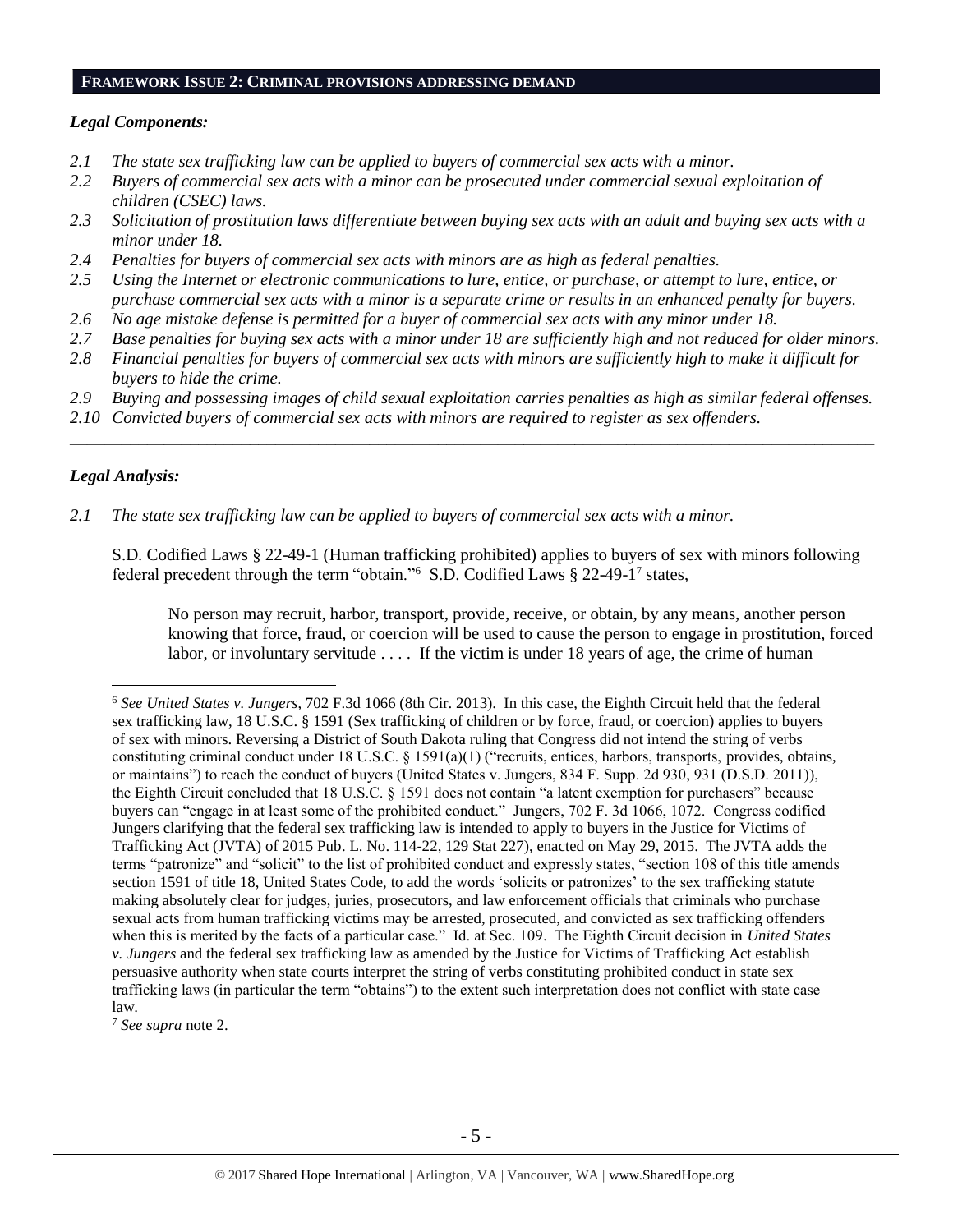trafficking need not involve force, fraud, or coercion.

Buyers may also be prosecuted under S.D. Codified Laws § 22-49-4 (Penalty for hiring or attempting to hire someone to engage in sexual activity for a fee), which states, "[i]t is a Class 6 felony for a person to hire or attempt to hire another person for a fee to engage in sexual activity, as defined in § 22-23-1.1 [Sexual activity defined], if the person knew or should have known the other person was being forced to engage in the activity through human trafficking." To be convicted of this offense, however, a buyer of commercial sex with a minor must know that the minor is a victim of human trafficking.

2.1.1 Recommendation: Amend S.D. Codified Laws § 22-49-1 (Human trafficking prohibited) to clarify that buyer conduct is included as a violation of S.D. Codified Laws §§ 22-49-1 (Human trafficking prohibited), 22-49-2 (First degree human trafficking—Felony), and 22-49-3 (Second degree human trafficking—Felony).

# *2.2 Buyers of commercial sex acts with a minor can be prosecuted under commercial sexual exploitation of children (CSEC) laws.*

South Dakota's CSEC law does not criminalize purchasing sex with a minor. While S.D. Codified Laws § 22- 24A-5(1) (Solicitation of a minor) establishes a Class 4 felony when a person 18 or older "(1) Solicits a minor,<sup>8</sup> or someone the person reasonably believes is a minor, to engage in a prohibited sexual act,", the lack of an express reference to commercial sexual activity makes it uncertain whether the offense can be applied to buyers of sex acts with a minor.<sup>9</sup>

- 2.2.1 Recommendation: Enact a law that specifically criminalizes buying or attempting to buy sex with a minor and provides penalties that reflect the seriousness of the offense.
- *2.3 Solicitation of prostitution laws differentiate between buying sex acts with an adult and buying sex acts with a minor under 18.*

S.D. Codified Laws § 22-23-9 (Hiring another to engage in sexual activity) does not differentiate between buying sex with an adult and buying sex with a minor. The statute creates a Class 1 misdemeanor for "[a]ny person who hires or attempts to hire another person for a fee to engage in sexual activity," regardless of the age of the victim.

S.D. Codified Laws § 22-24A-5 (Solicitation of a minor) can apply to situations of purchase of commercial sex acts with a minor<sup>10</sup> by creating a Class 4 felony when an individual who is 18 or older "(1) Solicits a minor, or

<sup>8</sup> S.D. Codified Law § 22-24A-2(3) (Definitions) defines "minor" as any person under the age of 18.

<sup>9</sup> S.D. Codified Laws § 22-24A-2(16) defines "prohibited sexual act" as "actual or simulated sexual intercourse, sadism, masochism, sexual bestiality, incest, masturbation, or sadomasochistic abuse; actual or simulated exhibition of the genitals, the pubic or rectal area, or the bare feminine breasts, in a lewd or lascivious manner; actual physical contact with a person's clothed or unclothed genitals, pubic area, buttocks, or, if such person is a female, breast with the intent to arouse or gratify the sexual desire of either party; defecation or urination for the purpose of creating sexual excitement in the viewer; or any act or conduct which constitutes sexual battery or simulates that sexual battery is being or will be committed. The term includes encouraging, aiding, abetting or enticing any person to commit any such acts as provided in this subdivision. The term does not include a mother's breast-feeding of her baby."

 $10$  S.D. Codified Laws § 22-24A-4 (Solicitation of minor—Definitions), "minor" is defined as someone 15 or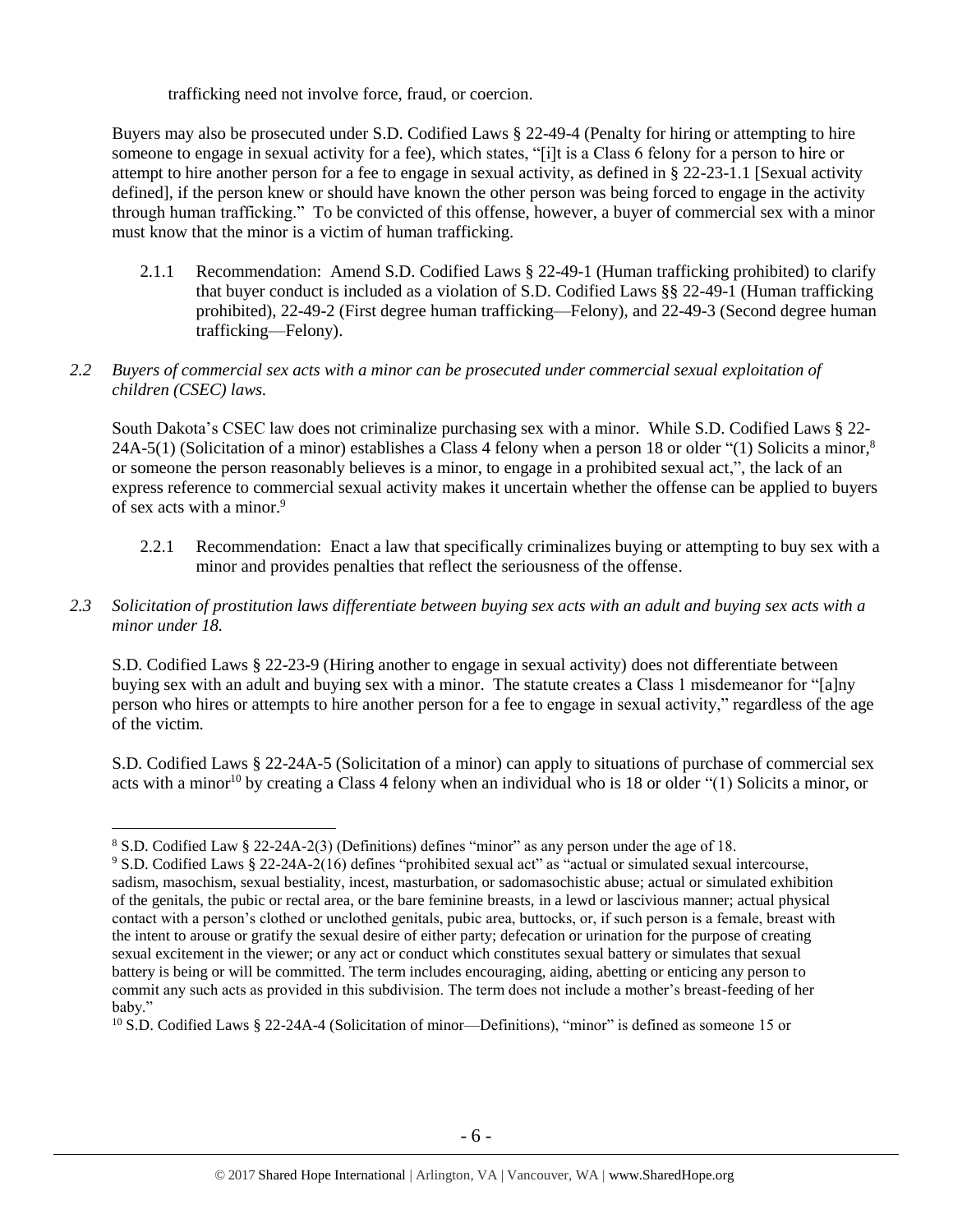someone the person reasonably believes is a minor, to engage in a prohibited sexual act; or (2) Knowingly compiles or transmits by means of a computer; or prints, publishes or reproduces by other computerized means; or buys, sells, receives, exchanges or disseminates, any notice, statement or advertisement of any minor's name, telephone number, place of residence, physical characteristics or other descriptive or identifying information for the purpose of soliciting a minor or someone the person reasonably believes is a minor to engage in a prohibited sexual act," where the "prohibited sexual act" is a commercial sex act.

- 2.3.1 Recommendation: Amend S.D. Codified Laws § 22-24A-5 (Solicitation of a minor) to specifically prohibit solicitation of a minor for commercial sex acts and raise the age of a minor victim to under 18.
- 2.3.2 Recommendation: Amend S.D. Codified Laws § 22-23-9 (Hiring another to engage in sexual activity) to provide a heightened penalty for purchasing sex with a minor under 18.

#### *2.4 Penalties for buyers of commercial sex acts with minors are as high as federal penalties.*

When applicable to buyers, S.D. Codified Laws § 22-49-2 (First degree human trafficking—Felony) states that a buyer convicted of human trafficking is guilty of a Class 2 felony, which is punishable by imprisonment up to 25 years and a possible fine of \$50,000.<sup>11</sup> S.D. Codified Laws § 22-6-1(5) (Felony classes and penalties—Restitution—Habitual criminal sentences).

S.D. Codified Laws § 22-24A-5(1) (Solicitation of a minor) makes it a Class 4 felony when a person 18 or older "(1) Solicits a minor, or someone the person reasonably believes is a minor, to engage in a prohibited sexual act," which could include forms of CSEC. This crime is punishable by imprisonment up to 10 years and a possible fine of \$20,000. S.D. Codified Laws § 22-6-1(7).

The general solicitation of prostitution law, S.D. Codified Laws § 22-23-9 (Hiring another to engage in sexual activity), establishes a Class 1 misdemeanor, which is punishable by imprisonment up to 1 year in the county jail, a fine of \$2,000, or both. S.D. Codified Laws § 22-6-2(1).

Buyers of commercial sex with minors charged with a sexual offense face a range of penalties. A conviction under S.D. Codified Laws § 22-22-7 (Sexual contact with child under sixteen) is punishable as a Class 3 felony by imprisonment up to 15 years and a possible fine of \$30,000. S.D. Codified Laws § 22-6-1(6). If, however, the buyer was less than 5 years older than the victim and the victim was 13 or older, the crime would only be a Class 1 misdemeanor punishable by imprisonment up to 1 year in the county jail, a fine of \$2,000, or both. S.D. Codified Laws §§ 22-6-2(1), 22-22-7.

In comparison, if the victim is under the age of 14, a conviction under the TVPA for child sex trafficking is punishable by 15 years to life imprisonment and a fine not to exceed \$250,000. 18 U.S.C. §§  $1591(b)(1)$ ,  $3559(a)(1)$ ,  $3571(b)(3)$ . If the victim is between the ages of  $14-17$ , a conviction is punishable

younger.

<sup>&</sup>lt;sup>11</sup> S.D. Codified Laws § 22-6-1.2 (Minimum sentence for subsequent felony convictions for a sex crime) states, "If an adult has a previous conviction for a felony sex crime as defined by § 22-24B-1, any subsequent felony conviction for a sex crime as defined by subdivisions 22-24B-1(1) to (15), inclusive, and (19) shall result in a minimum sentence of imprisonment equal to the maximum term allowable under § 22-6-1, up to twenty-five years. The court may suspend a portion of the prison sentence required under this section." *See* discussion of "sex crime" pursuant to S.D. Codified Laws § 22-24B-1 *infra* Component 2.10.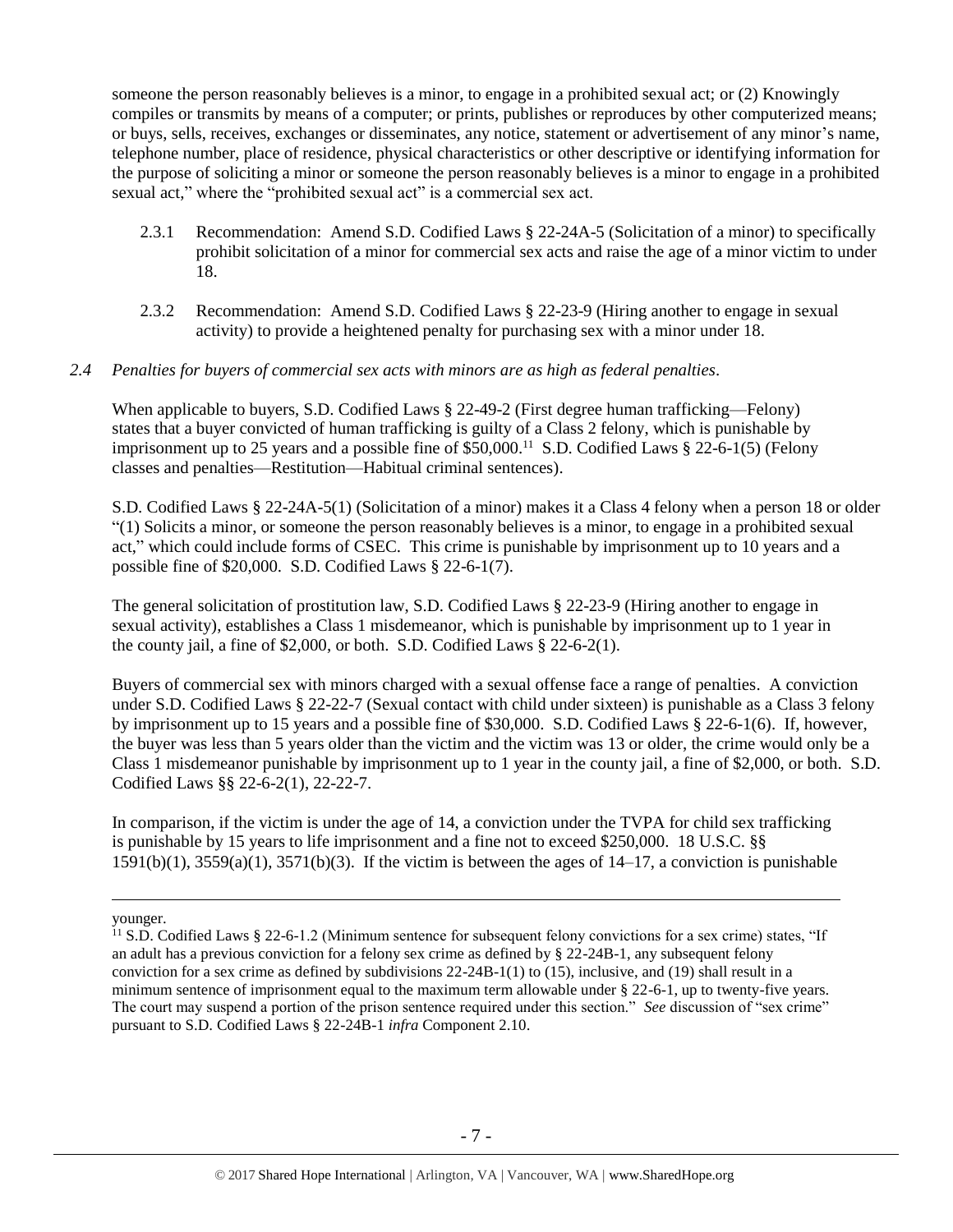<span id="page-7-0"></span>by 10 years to life imprisonment and a fine not to exceed \$250,000. 18 U.S.C. §§ 1591(b)(2), 3559(a)(1), 3571(b)(3). A conviction is punishable by mandatory life imprisonment, however, if the buyer has a prior conviction for a federal sex offense<sup>12</sup> against a minor. 18 U.S.C. § 3559(e)(1). To the extent buyers can be prosecuted under other federal CSEC laws,<sup>13</sup> a conviction is punishable by penalties ranging from a fine not to exceed \$250,000 to life imprisonment and a fine not to exceed \$250,000.<sup>14</sup>

*2.5 Using the Internet or electronic communications to lure, entice, or purchase, or attempt to lure, entice, or purchase commercial sex acts with a minor is a separate crime or results in an enhanced penalty for buyers.*

Under S.D. Codified Laws § 22-24A-5(2) (Solicitation of a minor), a buyer may be guilty of a Class 4 felony when the buyer "[k]nowingly compiles or transmits by means of a computer; or prints, publishes or reproduces by other computerized means; or buys, sells, receives, exchanges or disseminates, any notice, statement or advertisement of any minor's name, telephone number, place of residence, physical characteristics or other descriptive or identifying information for the purpose of soliciting a minor or someone the person reasonably believes is a minor to engage in a prohibited sexual act." Under this statute, whether or not a computer is used, a conviction is punishable by imprisonment up to 10 years and a possible fine of \$20,000. S.D. Codified Laws § 22-6-1(7) (Felony classes and penalties—Restitution—Habitual criminal sentences). This statute also makes it a crime to "[s]olicit[] a minor, or someone the person reasonably believes is a minor, to engage in a prohibited sexual act." S.D. Codified Laws § 22-24A-5(1). For purposes of this statute, "solicits" is defined as "to seduce, lure, entice or persuade, or attempt to seduce, lure, entice or persuade a specific person by telephone, in person, by letter, by using a computer or any other electronic means." S.D. Codified Laws § 22-24A-4(2) (Minor and solicit defined). "Minor," however, is defined only to include a child 15 years of age or younger. S.D. Codified Laws § 22-24A-4(1).

*2.6 No age mistake defense is permitted for a buyer of commercial sex acts with any minor under 18.*

South Dakota does not prohibit a mistake of age defense to a prosecution for the buying of sex with any minor under 18 years of age.

an offense under section 1591 [18 USCS § 1591] (relating to sex trafficking of children), 2241 [18 USCS § 2241] (relating to aggravated sexual abuse), 2242 [18 USCS  $\S$  2242] (relating to sexual abuse), 2244(a)(1) [18 USCS  $\S 2244(a)(1)$ ] (relating to abusive sexual contact), 2245 [18 USCS  $\S 2245$ ] (relating to sexual abuse resulting in death), 2251 [18 USCS § 2251] (relating to sexual exploitation of children), 2251A [18 USCS § 2251A] (relating to selling or buying of children), 2422(b) [18 USCS § 2422(b)] (relating to coercion and enticement of a minor into prostitution), or  $2423(a)$  [18 USCS §  $2423(a)$ ] (relating to transportation of minors).

<sup>13</sup> 18 U.S.C. §§ 2251A(b) (Selling or buying of children), 2251(a) (Sexual exploitation of children), 2423(a) (Transportation of a minor with intent for minor to engage in criminal sexual activity), 2422(a) (Coercion and enticement), 2252(a)(2), (a)(4) (Certain activities relating to material involving the sexual exploitation of minors). <sup>14</sup> 18 U.S.C. §§ 2251A(b) (conviction punishable by imprisonment for 30 years to life and a fine), 2251(e) (conviction punishable by imprisonment for 15–30 years and a fine), 2423(a) (conviction punishable by imprisonment for 10 years to life and a fine), 2422(a) (conviction punishable by a fine, imprisonment up to 20 years, or both), 2252(b) (stating that a conviction under subsection (a)(2) is punishable by imprisonment for  $5-20$  years and a fine, while a conviction under subsection  $(a)(4)$  is punishable by imprisonment up to 10 years, a fine, or both); *see also* 18 U.S.C. §§ 3559(a)(1) (classifying all of the above listed offenses as felonies), 3571(b)(3) (providing a fine up to \$250,000 for any felony conviction).

 $\overline{a}$ <sup>12</sup> Pursuant to 18 U.S.C. § 3559(e)(2), "federal sex offense" is defined as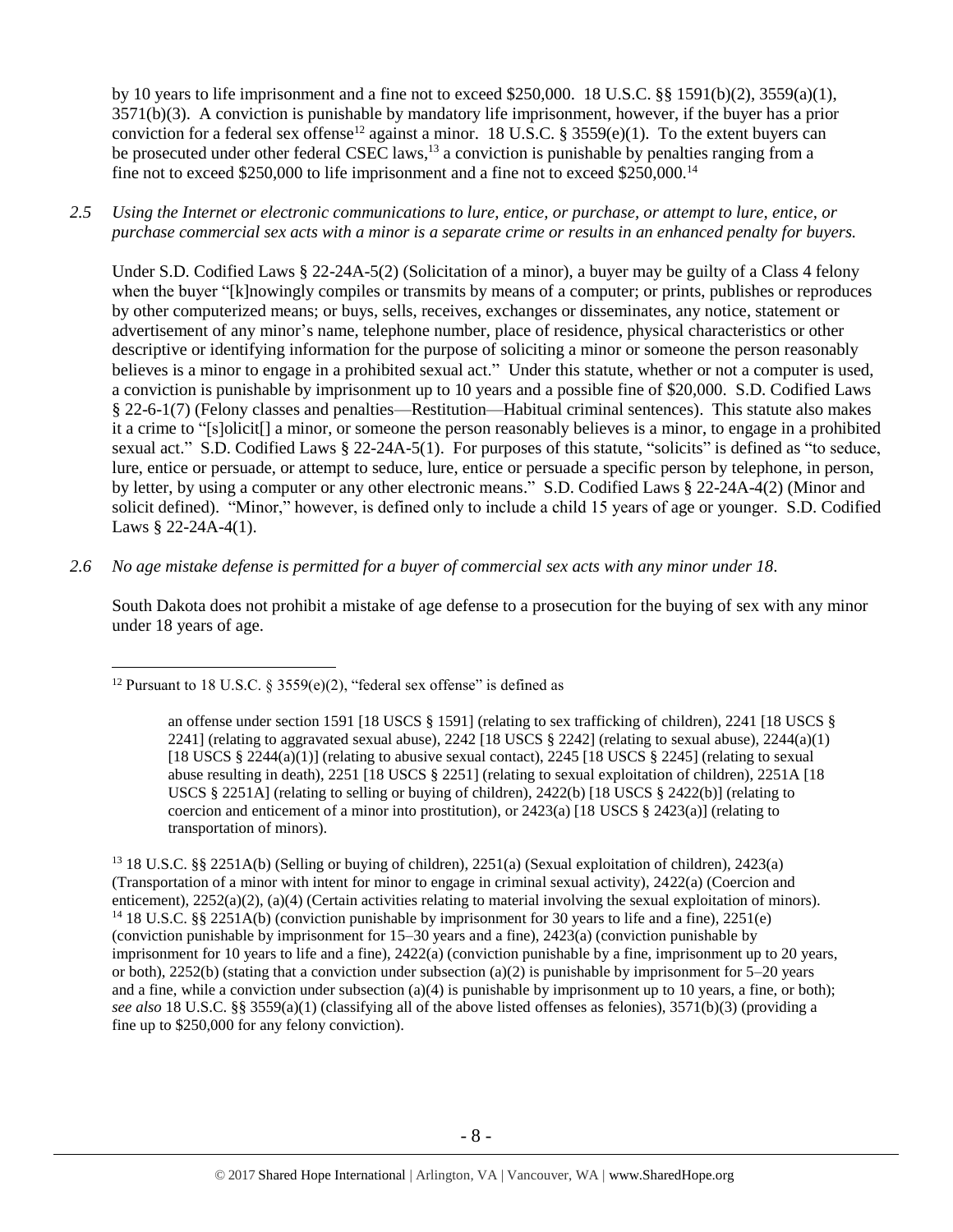While both S.D. Codified Laws §§ 22-24A-5(2) (Solicitation of a minor) and 22-22-24.3 (Sexual exploitation of a minor) prohibit a buyer from raising a mistake of age defense for sex acts with a minor under 18 years of age, neither statute is commercial in nature, and therefore, neither clearly applies to commercial sexual activity.

2.6.1 Recommendation: Amend S.D. Codified Laws § 22-49-1 (Human trafficking prohibited) to prohibit a defense based on mistake of age in cases of commercial sexual exploitation of a minor under 18.

# *2.7 Base penalties for buying sex acts with a minor under 18 are sufficiently high and not reduced for older minors.*

South Dakota's trafficking laws do not stagger penalties based on a minor's age, and penalties are sufficiently high. A conviction under S.D. Codified Laws § 22-49-2 (First degree human trafficking—Felony) is a Class 2 felony punishable by imprisonment up to 25 years, while a conviction under S.D. Codified Laws § 22-49-3 (Second degree human trafficking—Felony) is a Class 4 felony punishable by imprisonment up to 10 years. S.D. Codified Laws §§ 22-49-2, 22-49-3, 22-6-1(5), (7).

# *2.8 Financial penalties for buyers of commercial sex acts with minors are sufficiently high to make it difficult for buyers to hide the crime.*

When a buyer can be found guilty of human trafficking in the first degree under S.D. Codified Laws § 22-49-2(3), which includes sex trafficking, then the crime may be punishable by a fine of \$50,000. S.D. Codified Laws § 22-6-1(5) (Felony classes and penalties—Restitution—Habitual criminal sentences). S.D. Codified Laws § 22-24A-5 (Solicitation of a minor) may carry a fine of \$20,000 when the solicited minor is under 15. S.D. Codified Laws § 22-6-1(7).

In contrast, if a buyer is charged with solicitation under S.D. Codified Laws § 22-23-9 (Hiring another to engage in sexual activity) a fine of \$2,000 is possible. S.D. Codified Laws § 22-6-2(1).

If charged with violating any of the sexual offense laws, buyers of commercial sex with minors could receive significant financial penalties. For S.D. Codified Laws § 22-22-24.3 (Sexual exploitation of a minor) the buyer could receive a fine of \$4,000. S.D. Codified Laws § 22-6-1(9). A buyer convicted of a violating S.D. Codified Laws § 22-22-7 (Sexual contact with child under sixteen) may be punished by a maximum fine of \$30,000. S.D. Codified Laws § 22-6-1(6). If, however, the buyer was less than 5 years older than the victim and the victim was 13 or older, the crime would only carry a possible fine of \$2,000. S.D. Codified Laws §§ 22-6-2(1), 22-22-7.

A buyer may also be subject to restitution orders, at the discretion of the court. S.D. Codified Laws § 23A-28-3 (Restitution plan—Present inability to pay—Absence of pecuniary damages—Condition of parole) provides "If the sentencing court orders the defendant to the county jail, suspended imposition of sentence, suspended sentence, or probation, the court may require as a condition that the defendant . . . promptly prepare a plan of restitution, including the name and address of each victim, a specific amount of restitution to each victim, and a schedule of restitution payments." For the purposes of restitution to crime victims, "victim" is defined as including "any person . . . who has suffered pecuniary damages<sup>15</sup> as a result of the defendant's criminal

<span id="page-8-0"></span><sup>15</sup> S.D. Codified Laws § 23A-28-2 (Definition of terms) defines "pecuniary damages" as, "all damages which a victim could recover against the defendant in a civil action arising out of the same facts or event, except punitive damages and damages for pain and suffering, mental anguish, and loss of consortium. Without limitation, the term includes damages for wrongful death."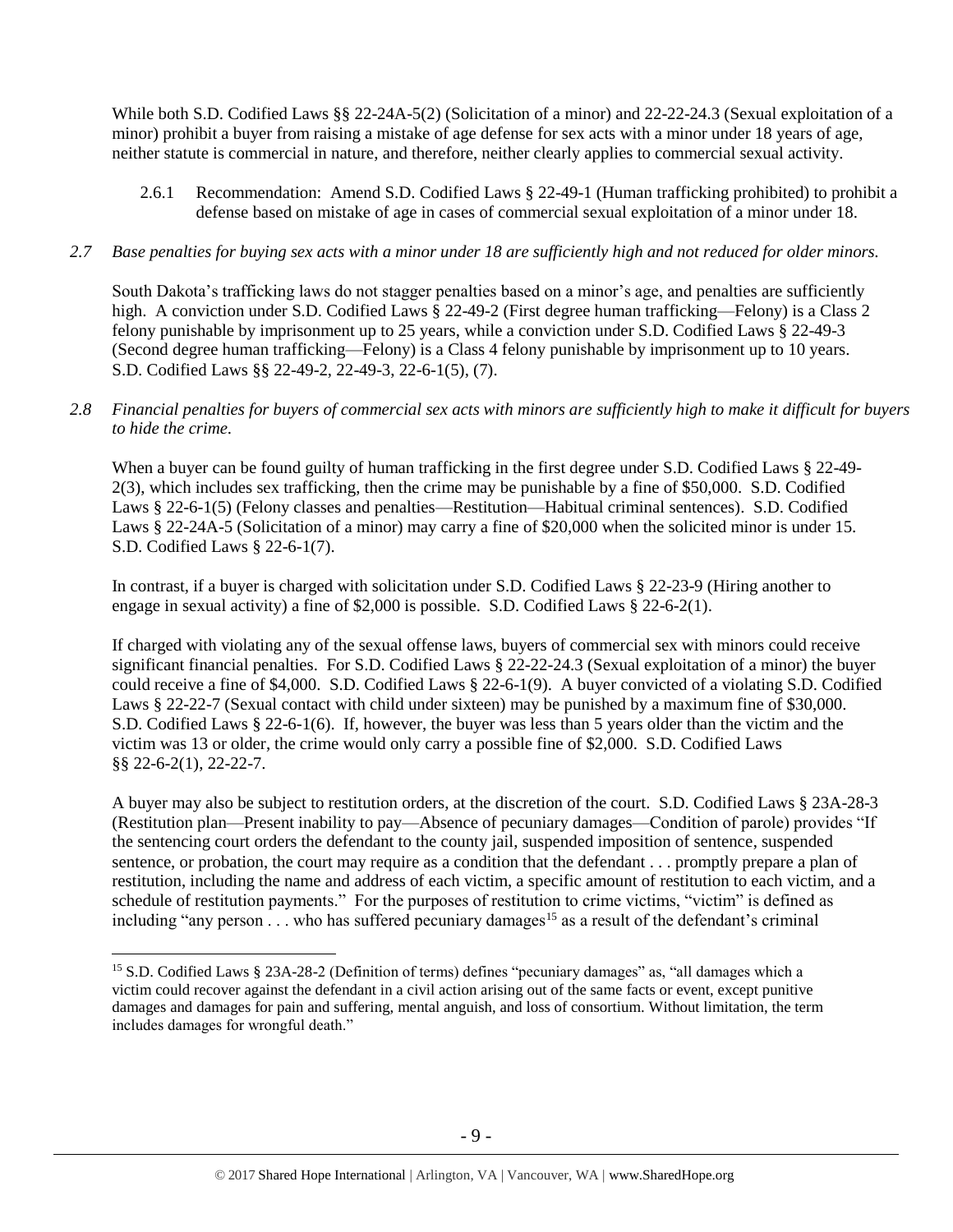activities . . . ." S.D. Codified Laws § 23A-28-2(5). "Criminal activities" is defined as "any crime [excluding petty offenses] for which there is a plea of guilty or verdict of guilty upon which a judgment of conviction may be rendered and any other crime committed after June 30, 1979, which is admitted by the defendant, whether or not prosecuted." S.D. Codified Laws § 23A-28-2(2). Moreover, South Dakota's state policy is that "restitution shall be made by each violator of the criminal laws to the victims of the violator's criminal activities to the extent that the violator is reasonably able to do so." S.D. Codified Laws § 23A-28-1.

Additionally, under S.D. Codified Laws § 23A-28-12 (Medical, psychological or psychiatric treatment of minor victim), "Anyone convicted under . . . § 22-22-7 [Sexual contact with child under sixteen] . . . shall be required as part of the sentence imposed by the court to pay all or part of the cost of any necessary medical, psychological, or psychiatric treatment, or foster care of the minor resulting from the act or acts for which the defendant is convicted."

A buyer is also subject to mandatory, criminal asset forfeiture under S.D. Codified Laws § 22-24A-15 (Person convicted forfeits certain property interests—Distribution of seized assets) when found guilty of certain crimes. Crimes allowing for asset forfeiture include, "22-24A-1 to 22-24A-20 [including sale of child pornography; possession, manufacture, or distribution of child pornography; solicitation of minor], inclusive, [or] 22-24B-1 [Sex crimes], 22-49-1 to 22-49-3 [Human trafficking], inclusive . . . . "<sup>16</sup> S.D. Codified Laws § 22-24A-15. Therefore, those buyers convicted of violations of § 22-24A-3 (Possession, manufacture, or distribution of child pornography), § 22-24A-5 (Solicitation of a minor), § 22-22-24.3 (Sexual exploitation of a minor), § 22-22-7 (Sexual contact with child under sixteen), § 22-49-1 (Human trafficking prohibited), § 22-49-2 (First degree human trafficking—Felony), § 22-49-3 (Second degree human trafficking—Felony) and the age-neutral patronizing offense under § 22-23-9 (Hiring another to engage in sexual activity) would be subject to asset forfeiture. S.D. Codified Laws §§ 22-24A-15, 22-24B-1.

Pursuant to S.D. Codified Laws § 22-24A-15 (Person convicted forfeits certain property interests – Distribution of seized assets), property subject to forfeiture includes the following:

(1) Any photograph, film, videotape, book, digital media or visual depiction that has been manufactured, distributed, purchased, possessed, acquired, or received in violation of §§ 22-19A-1, 22-24A-1 to 22-24A-20, inclusive, 22-24B-1, 23A-27-14.1, and 43-43B-1 to 43-43B-3, inclusive;

(2) Any material, product, and equipment of any kind that is used or intended for use in manufacturing, processing, publishing, selling, possessing, or distributing any visual depiction proscribed by §§ 22-19A-1, 22-24A-1 to 22-24A-20, inclusive, 22-24B-1, 23A-27-14.1, and 43- 43B-1 to 43-43B-3, inclusive;

(3) Any property that is used, or intended for use, as a container for property described in subdivisions (1) and (2) of this section, including any computers and digital media; (4) Any conveyances including aircraft, vehicles, or vessels, that transport, possess, or conceal, or that is used, or intended for use, to transport, or in any manner facilitate any activity proscribed under §§ 22-19A-1, 22-24A-1 to 22-24A-20, inclusive, 22-24B-1, 22-49-1 to 22-49-3, inclusive, 23A-27-14.1, and 43-43B-1 to 43-43B-3, inclusive;<sup>17</sup>

<sup>16</sup> *See* discussion of "sex crime" pursuant to S.D. Codified Laws § 22-24B-1 *infra* Component 2.10.

<sup>&</sup>lt;sup>17</sup> Exceptions to § 22-24A-15(4) include:

<sup>[</sup>N]o conveyance used by any person as a common carrier in the transaction of business as a common carrier may be forfeited under the provisions of sections 4 to 16, inclusive, of this Act, unless it appears that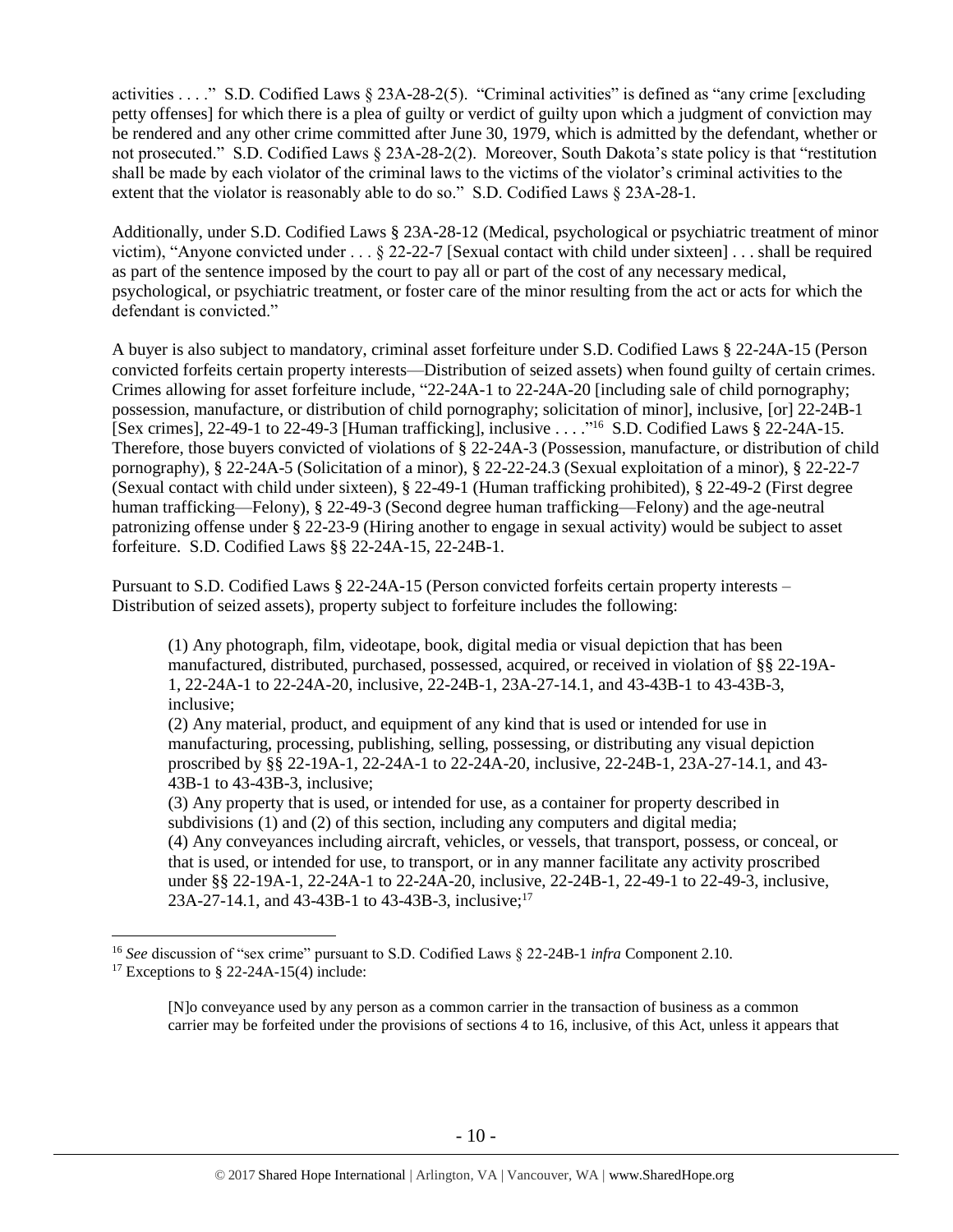(5) Any book, record, and research, including microfilm, tape, and data that is used, or intended for use, in violation of §§ 22-19A-1, 22-24A-1 to 22-24A-20, inclusive, 22-24B-1, 22-49-1 to 22- 49-3, inclusive, 23A-27-14.1, and 43-43B-1 to 43-43B-3, inclusive; (6) Any funds or other things of value used for the purposes of unlawfully carrying out any activity proscribed by §§ 22-19A-1, 22-24A-1 to 22-24A-20, inclusive, 22-24B-1, 22-49-1 to 22- 49-3, inclusive, 23A-27-14.1, 43-43B-1 to 43-43B-3, inclusive, and 22-23-2, 22-23-8, and 22-23- 9; and

(7) Any asset, interest, profit, income, and proceed acquired or derived from the unlawful activity proscribed by §§ 22-19A-1, 22-24A-1 to 22-24A-20, inclusive, 22-24B-1, 22-49-1 to 22-49-3, inclusive, 23A-27-14.1, 43-43B-1 to 43-43B-3, inclusive, and 22-23-2, 22-23-8, and 22-23-9.

S.D. Codified Laws § 22-24A-15 states that property from subdivision (1) shall be deemed contraband and forfeited to the state. Regarding the use of the other listed property, S.D. Codified Laws § 22-24A-15 states that "[a]ny amount over and above the amount necessary to reimburse for the investigation and prosecution shall be used to satisfy any civil judgments received by victims. All remaining proceeds from the sale of any forfeited property shall be paid into the South Dakota internet crimes against children fund."

# *2.9 Buying and possessing images of child sexual exploitation carries penalties as high as similar federal offenses.*

Under S.D. Codified Laws § 22-24A-3(3) (Possession, manufacture, or distribution of child pornography), a person who "[k]nowingly possesses, distributes, or otherwise disseminates any visual depiction of a minor engaging in a prohibited sexual act, or in the simulation of such an act" is guilty of a Class 4 felony. This crime is punishable by imprisonment up to 10 years and a possible fine of \$20,000. S.D. Codified Laws § 22-6-1(7) (Felony classes and penalties—Restitution—Habitual criminal sentences). A subsequent conviction within 15 years is a Class 3 felony punishable by imprisonment up to 15 years and a possible fine of \$30,000. S.D. Codified Laws §§ 22-24A-3, 22-6- 1(6). A person convicted of this crime also faces several financial penalties including asset forfeiture and civil

the owner or other person in charge of the conveyance was a consenting party or privy to a violation of this chapter.

S.D. Codified Laws § 23A-49-3 (Stolen and leased conveyances not subject to forfeiture—Exception) states,

 $\overline{a}$ 

[N]o conveyance may be forfeited under the provisions of this chapter, by reason of any act or omission established by the owner of the conveyance to have been committed or omitted by any person other than the owner while the conveyance was unlawfully in the possession of a person other than the owner in violation of the criminal laws of the United States, or of any state, or while the conveyance was rented or leased from a motor vehicle dealer or a leasing or rental agency and the dealer or agency had no knowledge that the conveyance was being used or intended for use, to transport or in any manner facilitate the commission of any crime in the chapters listed in § 23A-49-20.

S.D. Codified Laws § 23A-49-4 (Conveyance not subject to forfeiture for acts or omissions of nonowner— Exception) states,

[N]o conveyance may be forfeited under the provisions of this chapter, by reason of any act committed or omitted by a person other than an owner of the conveyance unless the owner knew or in the exercise of ordinary care should have known that the conveyance was being used or was intended for use to facilitate the commission of any crime in the chapters listed in § 23A-49-20.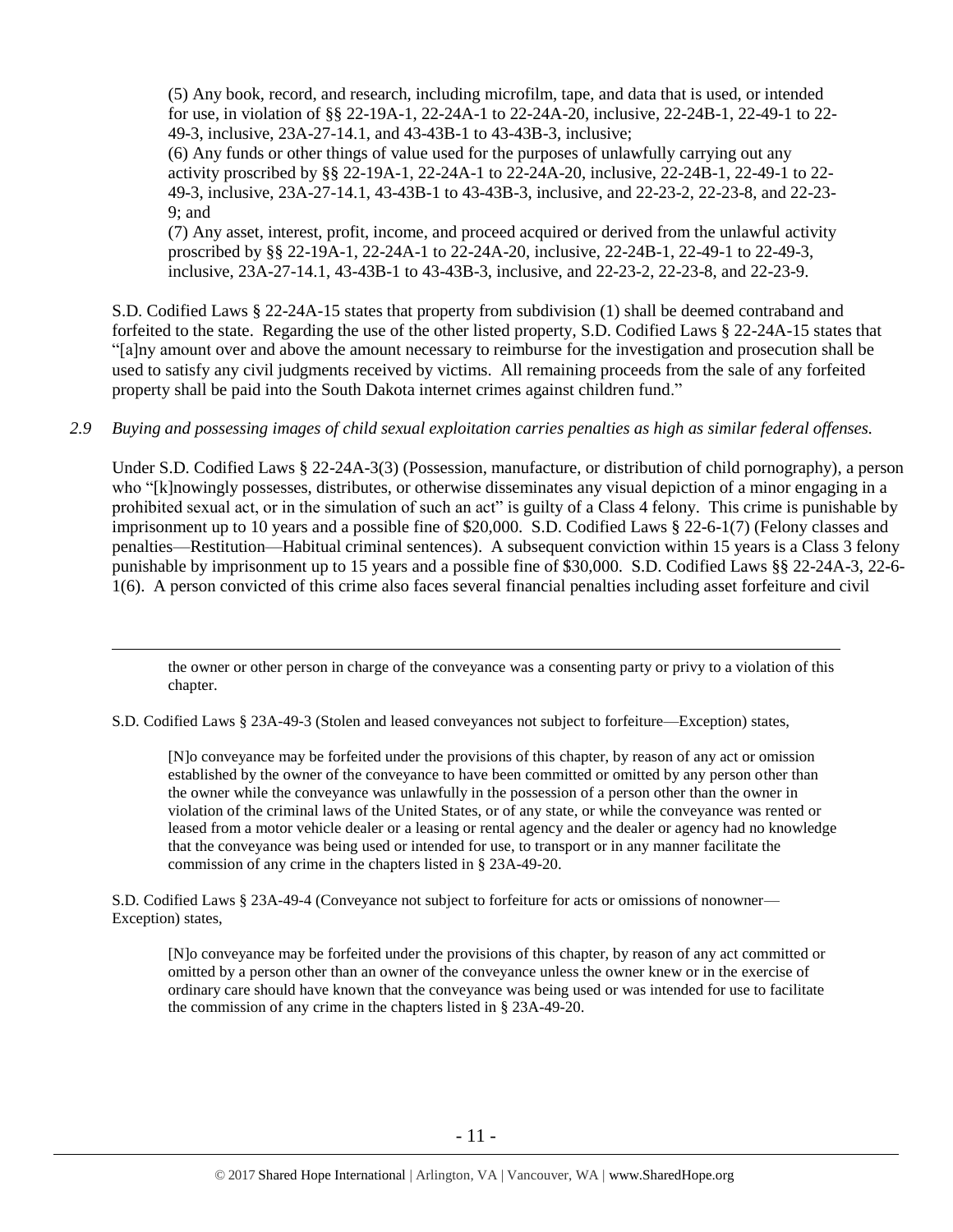damages. S.D. Codified Laws §§ 22-24A-7, 22-24A-15, 22-24B-1(5). 18

Pursuant to S.D. Codified Laws § 22-24A-15 (Property subject to forfeiture), offenders convicted under S.D. Codified Laws  $\S 22-24-3(3)$  are subject to the forfeiture of any property<sup>19</sup> used in the commission of the crime.

In comparison, a federal conviction for possession of images of child sexual exploitation  $(ICSE)^{20}$  is generally punishable by imprisonment for 5–20 years and a fine not to exceed \$250,000.<sup>21</sup> Subsequent convictions, however, are punishable by imprisonment up to 40 years and a fine not to exceed \$250,000.<sup>22</sup>

# *2.10 Convicted buyers of commercial sex acts with minors are required to register as sex offenders*.

Buyers convicted under S.D. Codified Laws § 22-49-2 (First degree human trafficking—Felony) or under S.D. Codified Laws § 22-49-3 (Second degree human trafficking—Felony) are required to register as sex offenders if the victim is a minor. S.D. Codified Laws § 22-24B-1 ("Sex crime" defined). Pursuant to S.D. Codified Laws § 22-24B-2 (Registration of convicted sex offenders), "Any person who has been convicted for commission of a sex crime, as

 $\overline{a}$ 

(1) Any photograph, film, videotape, book, digital media or visual depiction that has been manufactured, distributed, purchased, possessed, acquired, or received in violation of . . . §22-24A-1 to 22-24A-20;

(2) Any material, product, equipment of any kind that is used or intended for use in manufacturing, processing, publishing, selling, possessing, or distributing any visual depiction proscribed by . . . § 22-24A-1 to 22-24A-20; (3) Any property that is used, or intended for use, as a container for property described in subdivisions (1) and (2) of this section, including any computers and digital media;

(4) Any conveyances including aircraft, vehicles, or vessels, that transport, possess, or conceal, or that is used or intended for use, to transport, or in any manner facilitate any activity proscribed under . . . § 22-24A-1 to 22-24A-20; (5) Any book, record, or research, including microfilm, tape, and data that is used, or intended for use, in violation of § 22-24A-1 to § 22-24A-20;

(6) Any funds or other things of value used for the purposes of unlawfully carrying out any activity proscribed in  $\dots$  § 22-24A-1 to 22-24A-20; and

(7) Any asset, interest, profit, income, and proceed acquired or derived from the unlawful activity proscribed by . . . § 22-24A-1 to 22-24A-20.

<sup>20</sup> 18 U.S.C. §§ 2252(a)(2), (a)(4)(A) (Certain activities relating to material involving the sexual exploitation of minors),  $2252A(a)(2)$ –(3) (Certain activities relating to material constituting or containing child pornography), 1466A(a), (b) (Obscene visual representations of the sexual abuse of children).

<sup>21</sup> 18 U.S.C. §§ 2252(b) (stating that a conviction under subsection (a)(2) is punishable by imprisonment for 5–20 years and a fine, while a conviction under subsection (a)(4) is punishable by imprisonment up to 10 years, a fine, or both),  $2252A(b)(1)$  (a conviction is punishable by imprisonment for  $5-20$  years and a fine),  $1466A(a)$ , (b) (stating that a conviction under subsection (a) is "subject to the penalties provided in section  $2252A(b)(1)$ ," imprisonment for 5–20 years and a fine, while a conviction under subsection (b) is "subject to the penalties provided in section 2252A(b)(2)," imprisonment up to 10 years, a fine, or both); *see also* 18 U.S.C. §§ 3559(a)(1) (classifying all of the above listed offenses as felonies), 3571(b)(3) (providing a fine up to \$250,000 for any felony conviction). <sup>22</sup> 18 U.S.C. §§ 2252(b) (stating if a person has a prior conviction under subsection (b)(1), or a list of other statutes, a conviction is punishable by a fine and imprisonment for 15–40 years, but if a person has a prior conviction under subsection (b)(1), or a list of other statutes, a conviction is punishable by a fine and imprisonment for  $10-20$  years),  $2252A(b)(1)$  (stating if a person has a prior conviction under subsection (a)(2), (a)(3), or a list of other statutes, a conviction is punishable by a fine and imprisonment for  $15-40$  years),  $1466A(a)$ , (b) (stating that the penalty scheme for section 2252A(b) applies); *see also* 18 U.S.C. §§ 3559(a)(1) (classifying all of the above listed offenses as felonies), 3571(b)(3) (providing a fine up to \$250,000 for any felony conviction).

<sup>18</sup> *See* discussion *supra* Component 2.8.

<sup>&</sup>lt;sup>19</sup> Under S.D. Codified Laws § 22-24A-15, property subject to forfeiture includes: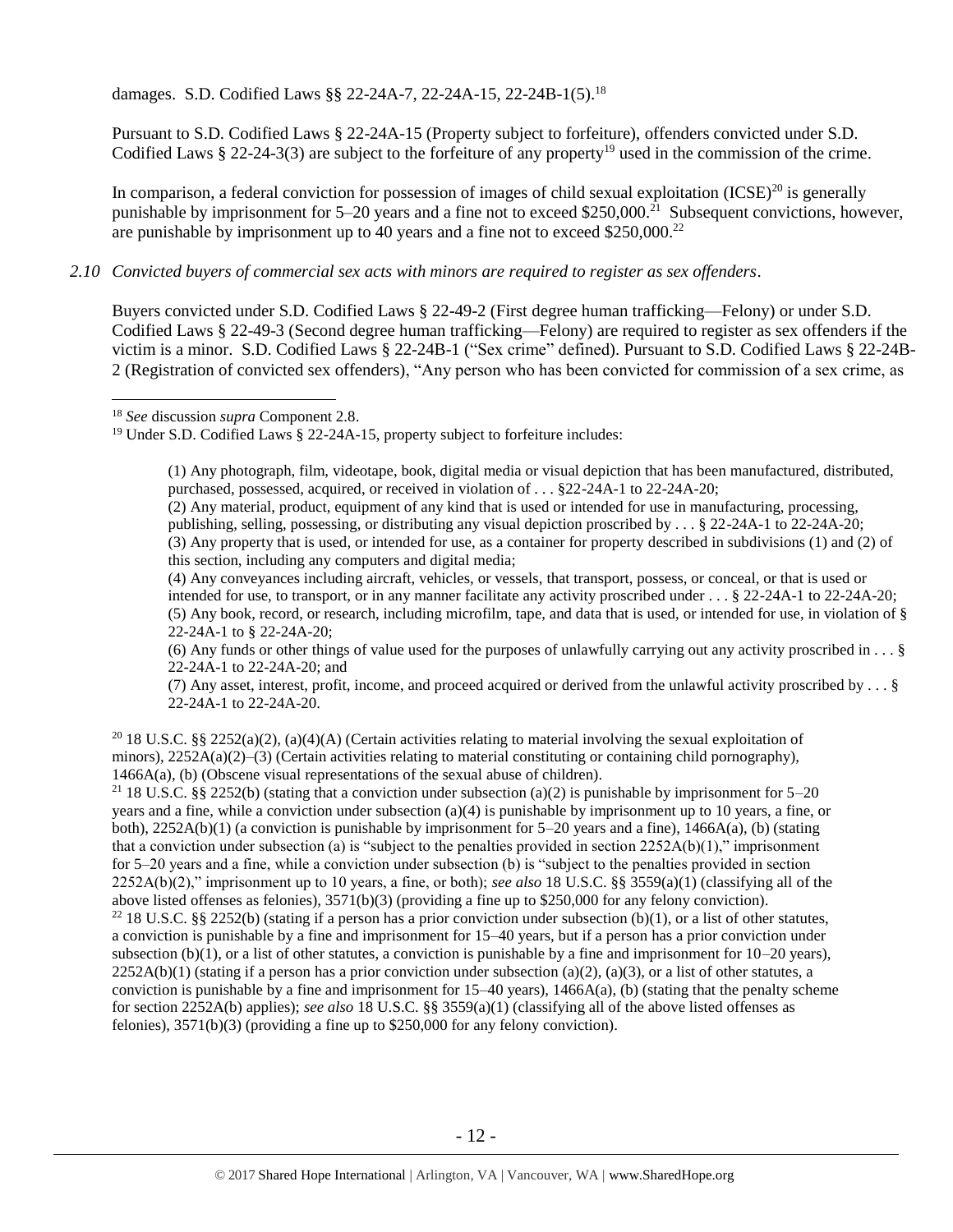defined in § 22-24B-1, shall register as a sex offender." According to S.D. Codified Laws § 22 24B-1 ("Sex crime" defined), "sex crimes" include the following:

(1) Rape as set forth in § 22-22-1;

(2) Felony sexual contact with a minor under sixteen as set forth in § 22-22-7 if committed by an adult;

(5) Possessing, manufacturing, or distributing child pornography as set forth in § 22-24A-3;

(6) Sale of child pornography as set forth in § 22-24A-1;

(7) Sexual exploitation of a minor as set forth in § 22-22-24.3;

(8) Kidnapping, as set forth in § 22-19-1, if the victim of the criminal act is a minor;

(9) Promotion of prostitution of a minor as set forth in subdivision 22-23-2(2);

. . . .

. . . .

(12) Solicitation of a minor as set forth in § 22-24A-5;

. . . .

(15) An attempt, conspiracy, or solicitation to commit any of the crimes listed in this section; . . . .

(17) Any federal crime . . . that would constitute a sex crime under federal law;

(18) Any crime committed in another state if that state also requires that anyone convicted of that crime register as a sex offender in that state;

. . . .

(21) First degree human trafficking as set forth in § 22-49-2 if the victim is a minor; or (22) Second degree human trafficking as set forth in § 22-49-3 involving the prostitution of a minor.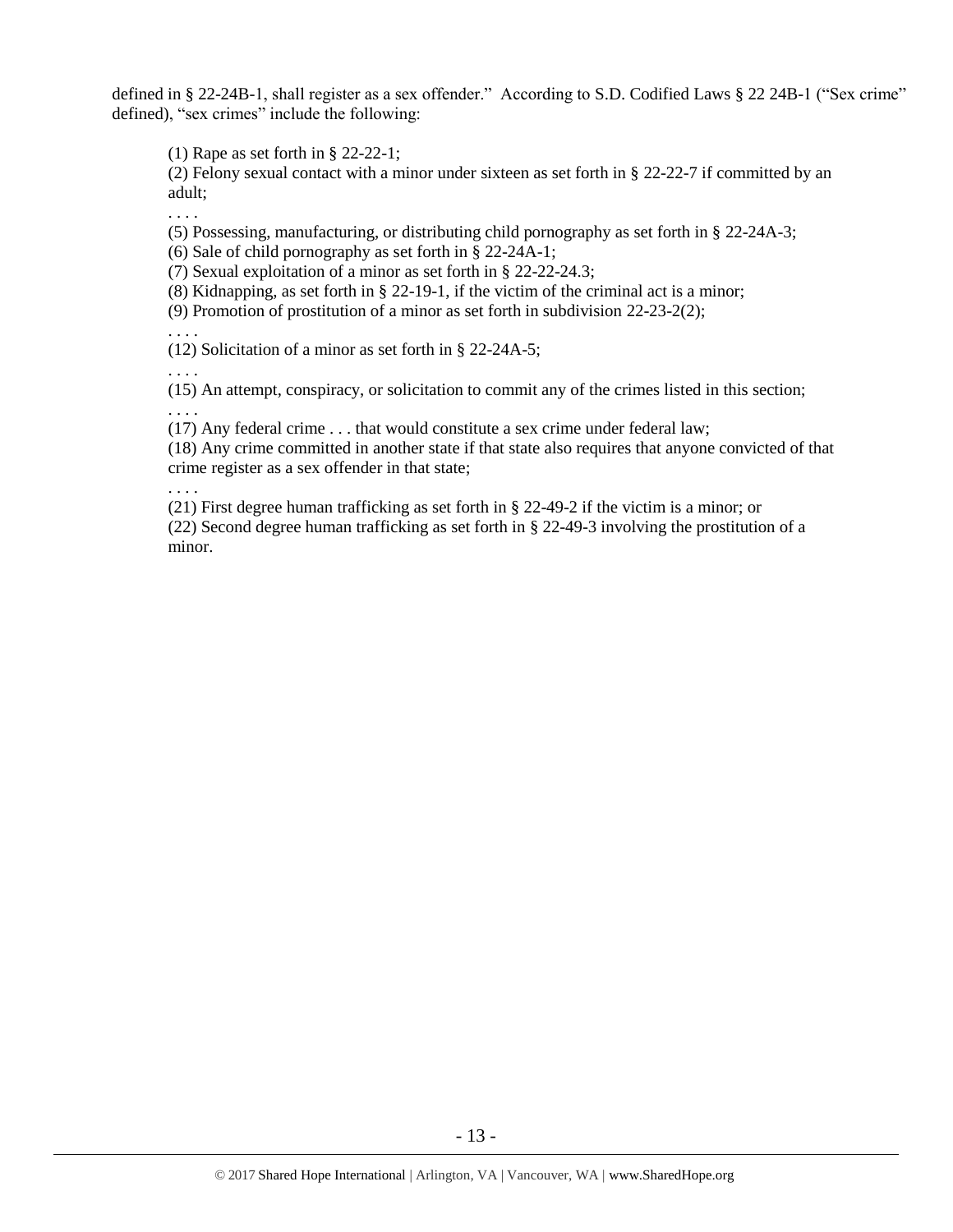#### **FRAMEWORK ISSUE 3: CRIMINAL PROVISIONS FOR TRAFFICKERS**

#### *Legal Components:*

- *3.1 Penalties for trafficking a child for sexual exploitation are as high as federal penalties.*
- *3.2 Creating and distributing images of child sexual exploitation carries penalties as high as similar federal offenses.*
- *3.3 Using the Internet or electronic communications to lure, entice, recruit, or sell commercial sex acts with a minor is a separate crime or results in an enhanced penalty for traffickers.*
- *3.4 Financial penalties for traffickers, including asset forfeiture, are sufficiently high.*
- *3.5 Convicted traffickers are required to register as sex offenders.*
- *3.6 Laws relating to termination of parental rights include sex trafficking or commercial sexual exploitation of children (CSEC) offenses as grounds for termination in order to prevent traffickers from exploiting their parental rights as a form of control.*

*\_\_\_\_\_\_\_\_\_\_\_\_\_\_\_\_\_\_\_\_\_\_\_\_\_\_\_\_\_\_\_\_\_\_\_\_\_\_\_\_\_\_\_\_\_\_\_\_\_\_\_\_\_\_\_\_\_\_\_\_\_\_\_\_\_\_\_\_\_\_\_\_\_\_\_\_\_\_\_\_\_\_\_\_\_\_\_\_\_\_\_\_\_\_*

## *Legal Analysis:*

*3.1 Penalties for trafficking a child for sexual exploitation are as high as federal penalties.* 

A conviction under S.D. Codified Laws § 22-49-3 (Second degree human trafficking—Felony) is a Class 4 felony, punishable by imprisonment up to 10 years and a possible fine of \$20,000. S.D. Codified Laws § 22-6-1(7) (Felony classes and penalties—Restitution—Habitual criminal sentences). This offense occurs when a person:

(1) Recruits, harbors, transports, provides, or obtains, by any means, another person knowing that force, fraud, or coercion will be used to cause the person to engage in prostitution, forced labor, or involuntary servitude; or

(2) Benefits financially or by receiving anything of value from participation in a venture that has engaged in acts set forth in this section.

A conviction under S.D. Codified Laws § 22-49-2 (First degree human trafficking—Felony) is a Class 2 felony, punishable by imprisonment up to 25 years and a possible fine of \$50,000. This offense occurs when the human trafficking acts defined in S.D. Codified Laws § 22-49-1 (Human trafficking prohibited):

- (1) Involve committing or attempting to commit kidnaping;
- (2) Involve a victim under the age of eighteen years;
- (3) Involve prostitution or procurement for prostitution; or
- (4) Result in the death of a victim;

A trafficker could also be found guilty of S.D. Codified Laws § 22-23-2(1), (2) (Promotion of prostitution) when the trafficker "[p]romotes the prostitution of a minor" or "[e]ncourages, induces, procures, or otherwise purposely causes another to become or remain a prostitute." This crime is a Class 5 felony punishable by imprisonment up to 5 years and a possible fine of \$10,000. S.D. Codified Laws §§ 22-23-2, 22-6-1(8).

Additionally, a trafficker could be charged with S.D. Codified Laws § 22-23-8 (Solicitation or procurement of prostitute for patron), which creates a Class 6 felony when an individual does any of the following:

(1) Solicits another person to patronize a prostitute;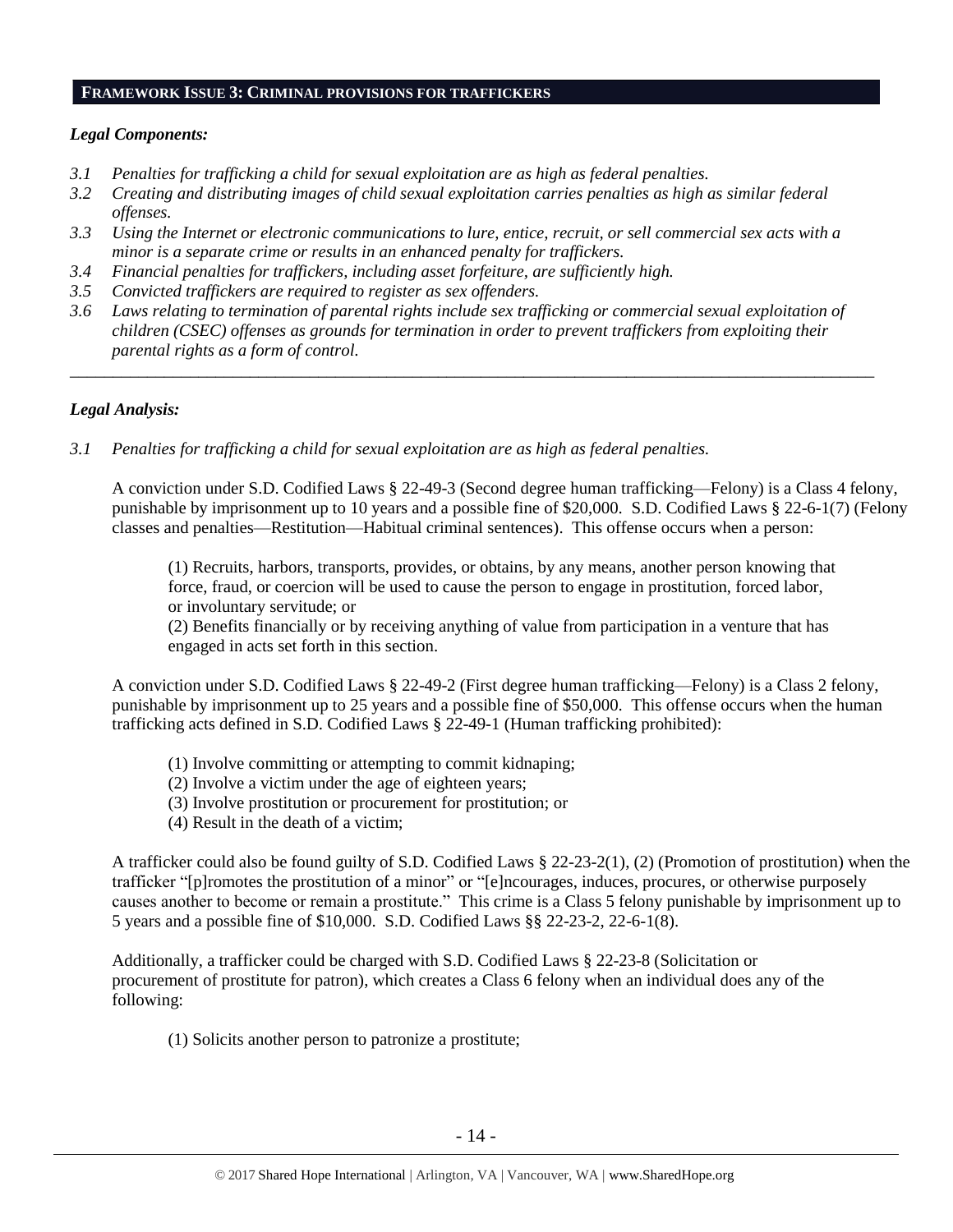(2) Procures a prostitute for a patron;

(3) Transports a person into or within this state to engage in prostitution, or procures or pays for transportation for that purpose;

(4) Knowingly permits a place owned, managed, supervised, or controlled by himself or herself, alone, or in association with others, to be regularly used for prostitution or the promotion of prostitution, or fails to make reasonable effort to abate such use by ejecting the tenant, notifying law enforcement authorities, or using other legally available means; or

(5) Solicits, receives, or agrees to receive any benefit for doing or agreeing to do anything prohibited by this section;

This crime is punishable by imprisonment for 2 years, a fine of \$4,000, or both. S.D. Codified Laws §  $22-6-1(9)$ .

A trafficker could be charged under S.D. Codified Laws § 22-24A-5(2) (Solicitation of a minor), which creates a Class 4 felony when an individual 18 or older "[k]nowingly compiles or transmits by means of a computer; or prints, publishes or reproduces by other computerized means; or buys, sells, receives, exchanges or disseminates, any notice, statement or advertisement of any minor's name, telephone number, place of residence, physical characteristics or other descriptive or identifying information for the purpose of soliciting a minor or someone the person reasonably believes is a minor to engage in a prohibited sexual act." This crime is punishable by imprisonment up to 10 years and a possible fine of \$20,000. S.D. Codified Laws § 22-6-1(7).

In comparison, if the victim is under the age of 14, a conviction under the Trafficking Victims Protection Act (TVPA) for child sex trafficking is punishable by 15 years to life imprisonment and a fine not to exceed \$250,000. 18 U.S.C. §§ 1591(b)(1),  $3559(a)(1)$ ,  $3571(b)(3)$ . If the victim is between the ages of 14–17, a conviction is punishable by 10 years to life imprisonment and a fine not to exceed \$250,000. 18 U.S.C. §§ 1591(b)(2),  $3559(a)(1)$ ,  $3571(b)(3)$ . A conviction is punishable by mandatory life imprisonment, however, if the trafficker has a prior conviction for a federal sex offense<sup>23</sup> against a minor. 18 U.S.C. § 3559(e)(1).

*3.2 Creating and distributing images of child sexual exploitation carries penalties as high as similar federal offenses*.

S.D. Codified Laws § 22-24A-3 (Possession, manufacture, or distribution of child pornography) creates a Class 4 felony when an individual does any of the following:

(1) Creates any visual depiction of a minor engaging in a prohibited sexual act, or in the simulation of such an act;

(2) Causes or knowingly permits the creation of any visual depiction of a minor engaged in a prohibited sexual act, or in the simulation of such an act; or

(3) Knowingly possesses, distributes, or otherwise disseminates any visual depiction of a minor engaging in a prohibited sexual act, or in the simulation of such an act.

As a Class 4 felony, this crime is punishable by imprisonment up to 10 years and a possible fine of \$20,000. S.D. Codified Laws § 22-6-1(7) (Felony classes and penalties—Restitution—Habitual criminal

 $\overline{a}$ <sup>23</sup> *See supra* note [12](#page-7-0) for the definition of "federal sex offense."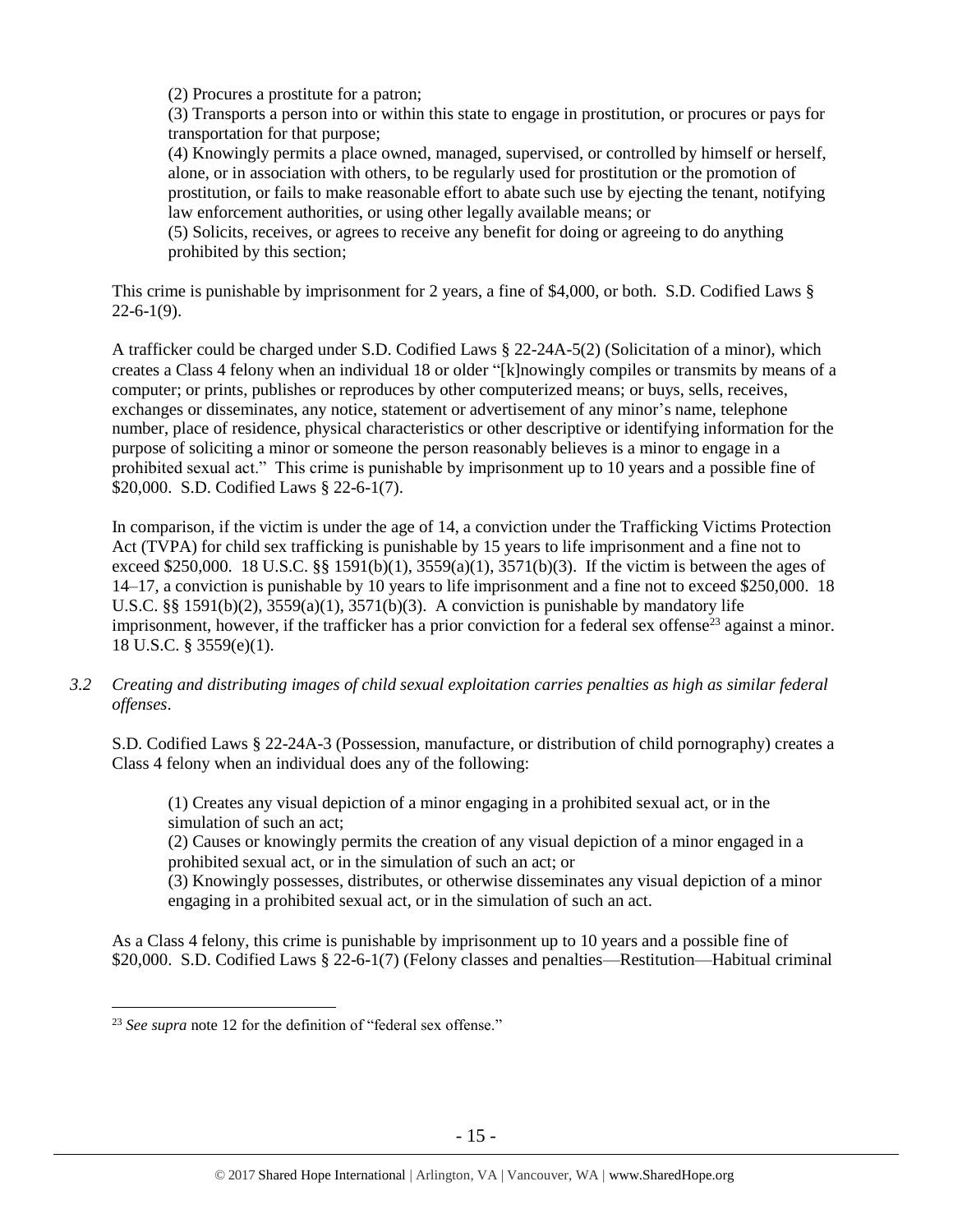sentences). Subsequent convictions within 15 years are Class 3 felonies punishable by imprisonment up to 15 years and a possible fine of \$30,000. S.D. Codified Laws §§ 22-24A-3, 22-6-1(6).

Pursuant to S.D. Codified Laws § 22-24A-15 (Property subject to forfeiture), persons convicted under S.D. Codified Laws § 22-24A-3 (Possession, manufacture, or distribution of child pornography) are subject to the forfeiture of any property used in the commission of the crime.

In comparison, if the victim is under the age of 14, a conviction under the TVPA for child sex trafficking is punishable by 15 years to life imprisonment and a fine not to exceed \$250,000. 18 U.S.C. §§ 1591(b)(1),  $3559(a)(1)$ ,  $3571(b)(3)$ . If the victim is between the ages of  $14-17$ , a conviction is punishable by 10 years to life imprisonment and a fine not to exceed \$250,000. 18 U.S.C. §§ 1591(b)(2), 3559(a)(1), 3571(b)(3). A conviction is punishable by mandatory life imprisonment, however, if the trafficker has a prior conviction for a federal sex offense<sup>24</sup> against a minor. 18 U.S.C. § 3559(e)(1). Additionally, a federal conviction for distribution of images of child sexual exploitation  $(ICSE)^{25}$  is generally punishable by imprisonment for 5–20 years and a fine not to exceed \$250,000.<sup>26</sup> Subsequent convictions, however, are punishable by imprisonment up to 40 years and a fine not to exceed  $$250,000.<sup>27</sup>$ 

*3.3 Using the Internet or electronic communications to lure, entice, recruit, or sell commercial sex acts with a minor is a separate crime or results in an enhanced penalty for traffickers.*

A person 18 or older violates S.D. Codified Laws § 22-24A-5(2) (Solicitation of a minor) when he or she "[k]nowingly compiles or transmits by means of a computer; or prints, publishes or reproduces by other computerized means; or buys, sells, receives, exchanges or disseminates, any notice, statement or advertisement of any minor's name, telephone number, place of residence, physical characteristics or other descriptive or identifying information for the purpose of soliciting a minor or someone the person reasonably believes is a minor to engage in a prohibited sexual act." This is a Class 4 felony punishable by imprisonment up to 10 years and a possible fine of \$20,000. S.D. Codified Laws §§ 22-24A-5, 22-6-1(7). S.D. Codified Laws § 22-24A- $5(1)$  creates a Class 4 felony when a person 18 or older "(1) solicits<sup>28</sup> a minor, or someone the person

<sup>24</sup> *See supra* note [12](#page-7-0) for the definition of "federal sex offense."

<sup>&</sup>lt;sup>25</sup> 18 U.S.C. §§ 2252(a)(1), (a)(2), (a)(3) (Certain activities relating to material involving the sexual exploitation of minors),  $2252A(a)(2)$ , (a)(3) (Certain activities relating to material constituting or containing child pornography), 1466A(a) (Obscene visual representations of the sexual abuse of children).

<sup>&</sup>lt;sup>26</sup> 18 U.S.C. §§ 2252(b) (stating that a conviction under subsection (a)(1), (a)(2), or (a)(3) is punishable by imprisonment for 5–20 years and a fine), 2252A(b)(1) (a conviction is punishable by imprisonment for 5–20 years and a fine), 1466A(a), (b) (stating that a conviction under subsection (a) is "subject to the penalties provided in section 2252A(b)(1)," imprisonment for 5–20 years and a fine, while a conviction under subsection (b) is "subject to the penalties provided in section 2252A(b)(2)," imprisonment up to 10 years, a fine, or both); *see also* 18 U.S.C. §§ 3559(a)(1) (classifying all of the above listed offenses as felonies),  $3571(b)(3)$  (providing a fine up to \$250,000 for any felony conviction).

<sup>&</sup>lt;sup>27</sup> 18 U.S.C. §§ 2252(b) (stating if a person has a prior conviction under subsection (a)(1), (a)(2), or (a)(3) or a list of other statutes, a conviction is punishable by a fine and imprisonment for 15–40 years), 2252A(b)(1) (stating if a person has a prior conviction under subsection (a)(2), (a)(3), or a list of other statutes, a conviction is punishable by a fine and imprisonment for  $15-40$  years),  $1466A(a)$ , (b) (stating that the penalty scheme for section  $2252A(b)$ applies); *see also* 18 U.S.C. §§ 3559(a)(1) (classifying all of the above listed offenses as felonies), 3571(b)(3) (providing a fine up to \$250,000 for any felony conviction).

 $28$  "Solicit" is defined in S.D. Codified Laws § 22-24A-4 as "to seduce, lure, entice or persuade, or attempt to seduce, lure, entice or persuade a specific person by telephone, in person, by letter, by using a computer or any other electronic means."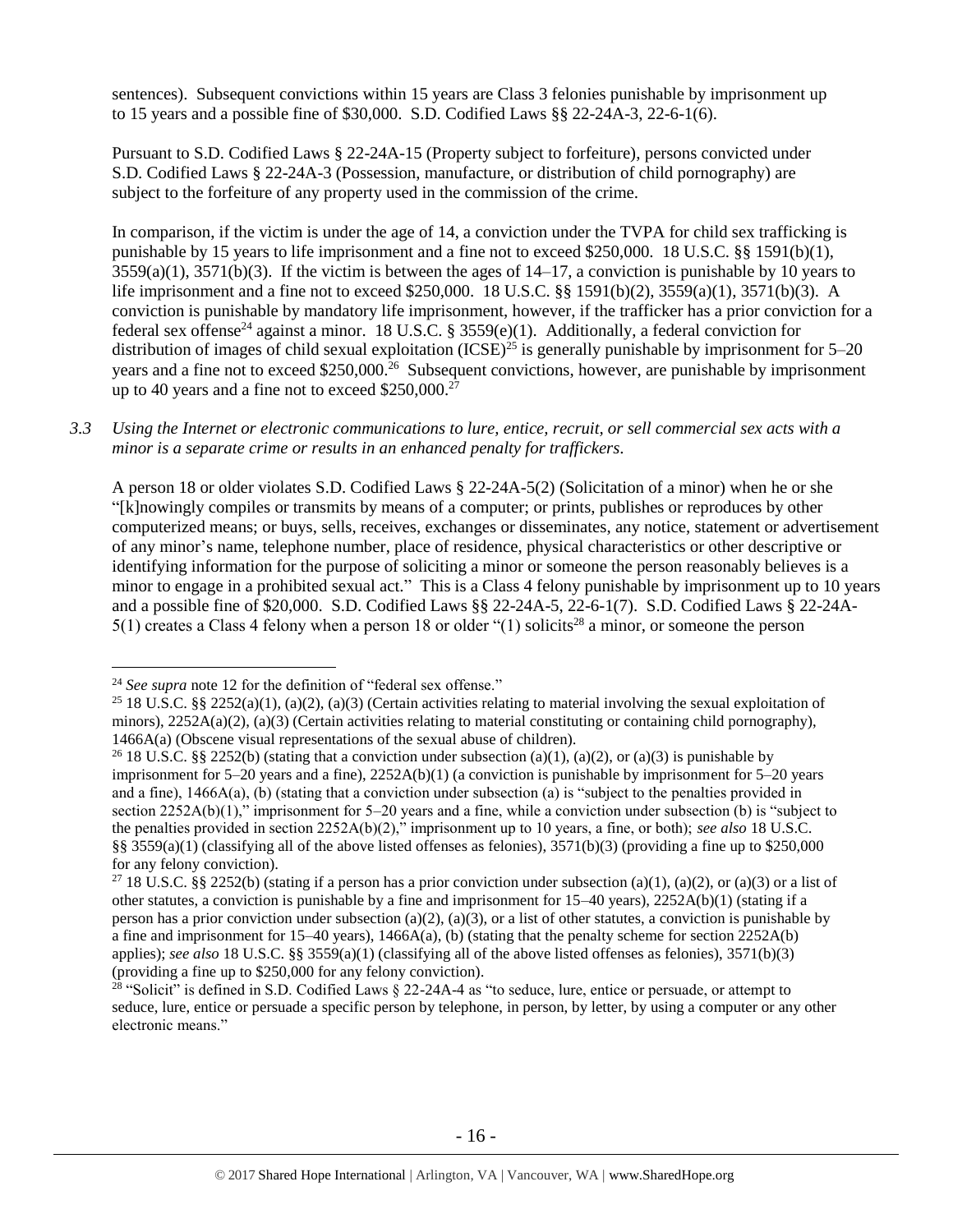reasonably believes is a minor, to engage in a prohibited sexual act." This crime is punishable by imprisonment up to 10 years and a possible fine of \$20,000. S.D. Codified Laws § 22-6-1(7) (Felony classes and penalties— Restitution—Habitual criminal sentences).

In either case, "minor" is defined to include a child 15 years of age or younger. S.D. Codified Laws § 22-24A-4(1) (Minor and solicit defined).

# *3.4 Financial penalties for traffickers, including asset forfeiture, are sufficiently high.*

Financial penalties for traffickers include fines, asset forfeiture, and victim restitution. A person found guilty of human trafficking in the first degree faces a possible fine of \$50,000. S.D. Codified Laws §§ 22-49-2, 22-6- 1(5). The crime of human trafficking in the second degree carries a possible fine of \$20,000. S.D. Codified Laws §§ 22-49-3, 22-6-1(7).

For a violation of S.D. Codified Laws § 22-23-2 (Promotion of prostitution), a trafficker could receive a possible fine of \$10,000. S.D. Codified Laws §§ 22-23-2, 22-6-1(8). In contrast, a violation of S.D. Codified Laws § 22-23-8 (Solicitation or procurement of prostitute for patron) carries a possible fine of \$4,000 for violations. S.D. Codified Laws § 22-6-1(9) (Felony classes and penalties—Restitution—Habitual criminal sentences). Lastly, S.D. Codified Laws § 22-24A-5 (Solicitation of a minor) is punishable by a possible fine of \$20,000. S.D. Codified Laws § 22-6-1(7).

Traffickers may be subject to restitution orders, at the discretion of the court. S.D. Codified Laws § 23A-28-3 (Restitution plan—Present inability to pay—Absence of pecuniary damages—Condition of parole) provides "If the sentencing court orders the defendant to the county jail, suspended imposition of sentence, suspended sentence, or probation, the court may require as a condition that the defendant . . . promptly prepare a plan of restitution, including the name and address of each victim, a specific amount of restitution to each victim, and a schedule of restitution payments." For the purposes of restitution to crime victims, "victim" is defined as including "any person  $\dots$  who has suffered pecuniary damages<sup>29</sup> as a result of the defendant's criminal activities . . . ." S.D. Codified Laws § 23A-28-2(5). "Criminal activities" is defined as "any crime [excluding petty offenses] for which there is a plea of guilty or verdict of guilty upon which a judgment of conviction may be rendered and any other crime committed after June 30, 1979, which is admitted by the defendant, whether or not prosecuted." S.D. Codified Laws § 23A-28-2(2). Moreover, South Dakota's state policy is that "restitution shall be made by each violator of the criminal laws to the victims of the violator's criminal activities to the extent that the violator is reasonably able to do so." S.D. Codified Laws § 23A-28-1.

Additionally, under S.D. Codified Laws § 23A-28-12 (Medical, psychological or psychiatric treatment of minor victim), "[a]nyone convicted under § 26-10-1 [Abuse of or cruelty to minor as felony], 22-22-7 [Sexual contact with child under sixteen] . . . or subdivision 22-22-1(1) or (5) [Rape], shall be required as part of the sentence imposed by the court to pay all or part of the cost of any necessary medical, psychological, or psychiatric treatment, or foster care of the minor resulting from the act or acts for which the defendant is convicted."

A trafficker is subject to mandatory criminal asset forfeiture under S.D. Codified Laws § 22-24A-15 (Person convicted forfeits certain property interests—Distribution of seized assets) when found guilty of certain crimes. Crimes allowing for asset forfeiture include, "§§ 22-19A-1 [Stalking], 22-24A-1 to 22-24A-20 [including sale of child pornography; possession, manufacture, or distribution of child pornography; solicitation of minor],

<sup>29</sup> *See supra* note [15.](#page-8-0)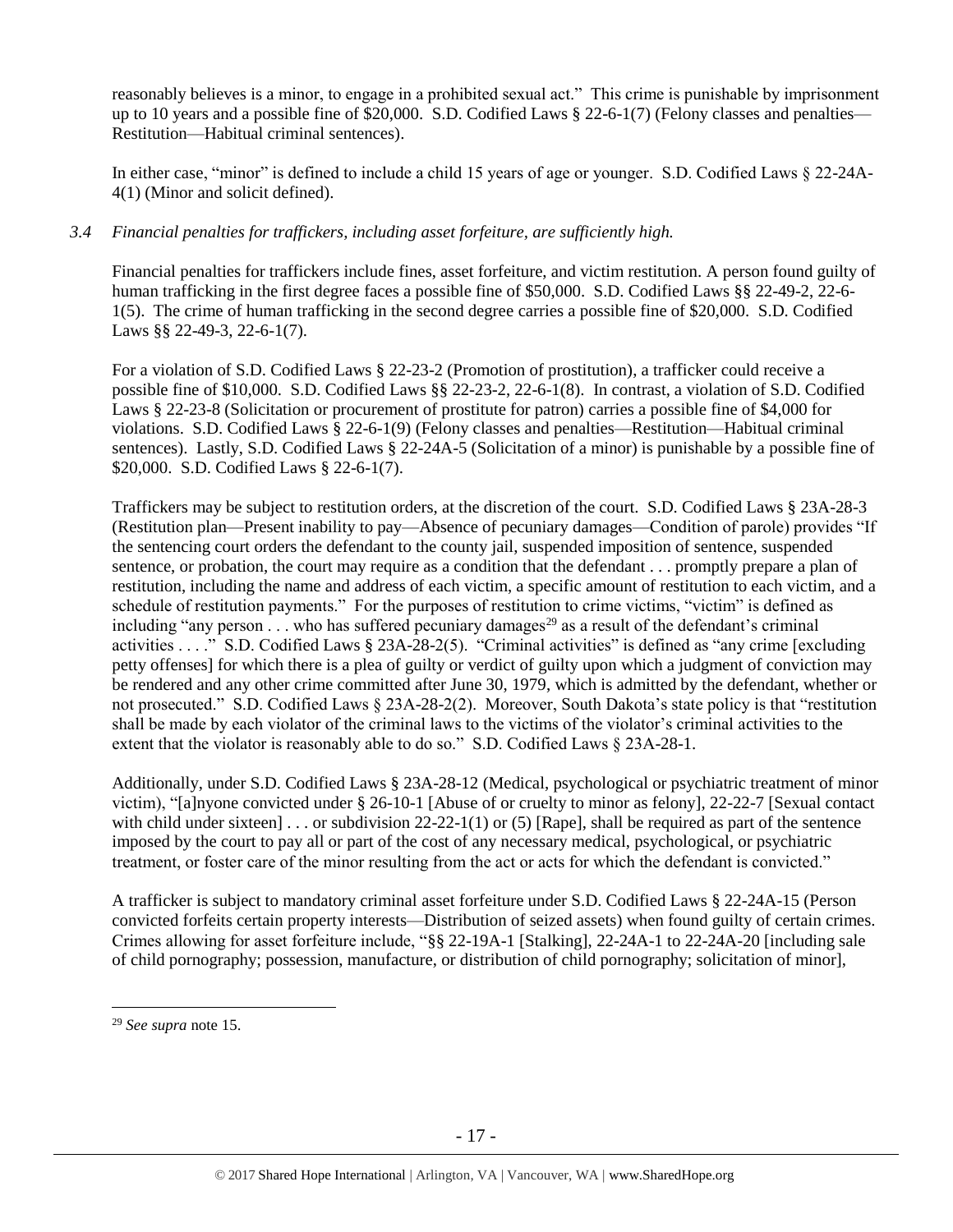inclusive, 22-24B-1 [Sex crimes] . . . ." Therefore, those traffickers convicted of § 22-24A-3 (Possession, manufacture, or distribution of child pornography), § 22-24A-5 (Solicitation of a minor), § 22-22-24.3 (Sexual exploitation of a minor), §§ 22-49-1 (Human trafficking prohibited) to 22-49-3 (Second degree human trafficking—Felony), § 22-22-7 (Sexual contact with child under sixteen), § 22-23-2 (Promotion of prostitution) and § 22-23-8 (Solicitation or procurement of prostitute for patron) would be subject to asset forfeiture. S.D. Codified Laws §§ 22-24A-15, 22-24B-1.

Pursuant to S.D. Codified Laws § 22-24A-15 (Person convicted forfeits certain property interests— Distribution of seized assets), property subject to forfeiture includes the following:

(1) Any photograph, film, videotape, book, digital media or visual depiction that has been manufactured, distributed, purchased, possessed, acquired, or received in violation of §§ 22-19A-1, 22-24A-1 to 22-24A-20, inclusive, 22-24B-1, 23A-27-14.1, and 43-43B-1 to 43- 43B-3, inclusive;

(2) Any material, product, and equipment of any kind that is used or intended for use in manufacturing, processing, publishing, selling, possessing, or distributing any visual depiction proscribed by §§ 22-19A-1, 22-24A-1 to 22-24A-20, inclusive, 22-24B-1, 23A-27-14.1, and 43- 43B-1 to 43-43B-3, inclusive;

(3) Any property that is used, or intended for use, as a container for property described in subdivisions (1) and (2) of this section, including any computers and digital media; (4) Any conveyances including aircraft, vehicles, or vessels, that transport, possess, or conceal, or that is used, or intended for use, to transport, or in any manner facilitate any activity proscribed under §§ 22-19A-1, 22-24A-1 to 22-24A-20, inclusive, 22-24B-1, 22-49-1 to 22-49-3, inclusive, 23A-27-14.1, and 43-43B-1 to 43-43B-3, inclusive;

(5) Any book, record, and research, including microfilm, tape, and data that is used, or intended for use, in violation of §§ 22-19A-1, 22-24A-1 to 22-24A-20, inclusive, 22-24B-1, 22-49-1 to 22- 49-3, inclusive, 23A-27-14.1, and 43-43B-1 to 43-43B-3, inclusive;

(6) Any funds or other things of value used for the purposes of unlawfully carrying out any activity proscribed by §§ 22-19A-1, 22-24A-1 to 22-24A-20, inclusive, 22-24B-1, 22-49-1 to 22- 49-3, inclusive, 23A-27-14.1, 43-43B-1 to 43-43B-3, inclusive, and 22-23-2, 22-23-8, and 22-23- 9; and

(7) Any asset, interest, profit, income, and proceed acquired or derived from the unlawful activity proscribed by §§ 22-19A-1, 22-24A-1 to 22-24A-20, inclusive, 22-24B-1, 22-49-1 to 22-49-3, inclusive, 23A-27-14.1, 43-43B-1 to 43-43B-3, inclusive, and 22-23-2, 22-23-8, and 22-23-9.

Pursuant to S.D. Codified Laws § 23A-49-7 (Seizure of property by court process), "any property subject to forfeiture under this chapter may be seized by any law enforcement officer or designated agent of the Division of Criminal Investigation upon process issued by any court having jurisdiction over the property." Moreover, seizures can be made without process under S.D. Codified Laws § 23A-49-8 (Seizure of property without court process) if:

(1) The seizure is incident to an arrest or a search under a search warrant or to an inspection under an administrative inspection warrant;

(2) The property subject to seizure has been the subject of a prior judgment in favor of the state in a criminal injunction or forfeiture proceeding under this chapter;

(3) The law enforcement officer or agent has probable cause to believe that the property is directly or indirectly dangerous to health or safety; or

(4) The law enforcement officer or agent has probable cause to believe that the property has been used or intended to be used in violation of crimes in the chapters listed in § 23A-49-20.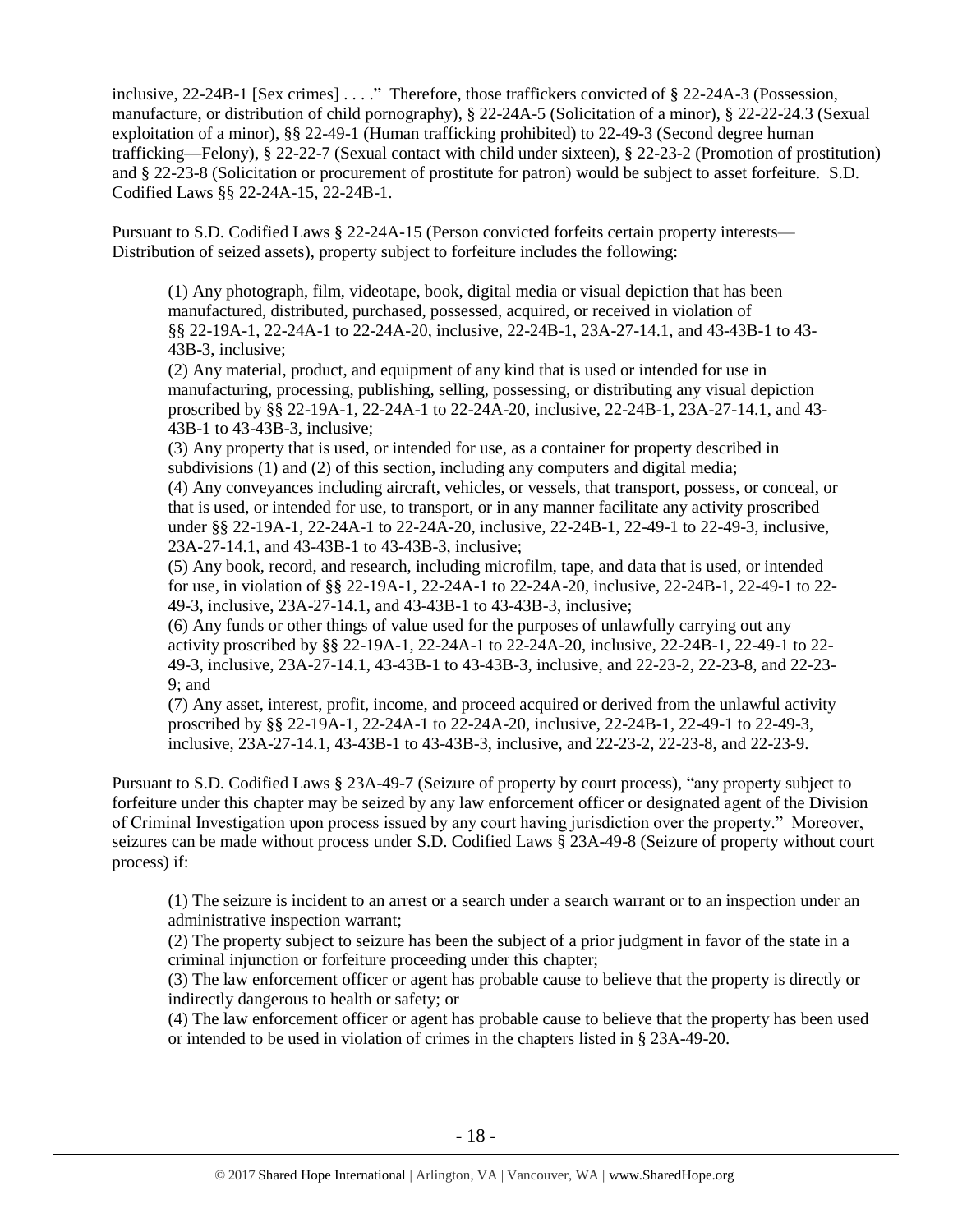Additionally, under S.D. Codified Laws § 23A-49-11 (Attorney general action with respect to seized property),

If property is seized under the provisions of this chapter, the attorney general may:

(1) Place the property under seal;

(2) Remove the property to a place designated by the attorney general; or

(3) Take custody of the property and remove it to an appropriate location for disposition in accordance with law.

S.D. Codified Laws § 22-24A-15 states that property from subdivision (1) shall be deemed contraband and forfeited to the state. Regarding the use of the other listed property, S.D. Codified Laws § 22-24A-15 states that "[a]ny amount over and above the amount necessary to reimburse for the investigation and prosecution shall be used to satisfy any civil judgments received by victims. All remaining proceeds from the sale of any forfeited property shall be paid into the South Dakota internet crimes against children fund."

# *3.5 Convicted traffickers are required to register as sex offenders.*

A trafficker convicted of first or second degree human trafficking of a minor under either S.D. Codified Laws § 22-49-2 (First degree human trafficking—Felony) or § 22-49-3 (Second degree human trafficking—Felony), will be required to register as a sex offender. S.D. Codified Laws § 22-24B-1. ("Sex crime" defined). Pursuant to S.D. Codified Laws § 22-24B-2 (Registration of convicted sex offenders), "Any person who has been convicted for commission of a sex crime, as defined in § 22-24B-1, shall register as a sex offender." According to S.D. Codified Laws § 22-24B-1 ("Sex crime" defined), "sex crimes" include the following:

(1) Rape as set forth in § 22-22-1;

(2) Felony sexual contact with a minor under sixteen as set forth in § 22-22-7 if committed by an adult;

. . . .

(5) Possessing, manufacturing, or distributing child pornography as set forth in § 22-24A-3;

(6) Sale of child pornography as set forth in § 22-24A-1;

(7) Sexual exploitation of a minor as set forth in § 22-22-24.3;

(8) Kidnapping, as set forth in § 22-19-1, if the victim of the criminal act is a minor;

(9) Promotion of prostitution of a minor as set forth in subdivision 22-23-2(2);

. . . .

. . . .

(12) Solicitation of a minor as set forth in § 22-24A-5;

. . . . (15) An attempt, conspiracy, or solicitation to commit any of the crimes listed in this section;

(17) Any federal crime court martial offense, or tribal offence that would constitute a sex crime under federal law;

(18) Any crime committed in another state if that state also requires that anyone convicted of that crime register as a sex offender in that state;

. . . . (21) First degree human trafficking as set forth in § 22-49-2 if the victim is a minor; or (22) Second degree human trafficking as set forth in § 22-49-3 involving the prostitution of a minor.

S.D. Codified Laws § 22-23-8 (Solicitation or procurement of prostitute for patron) is not included as sex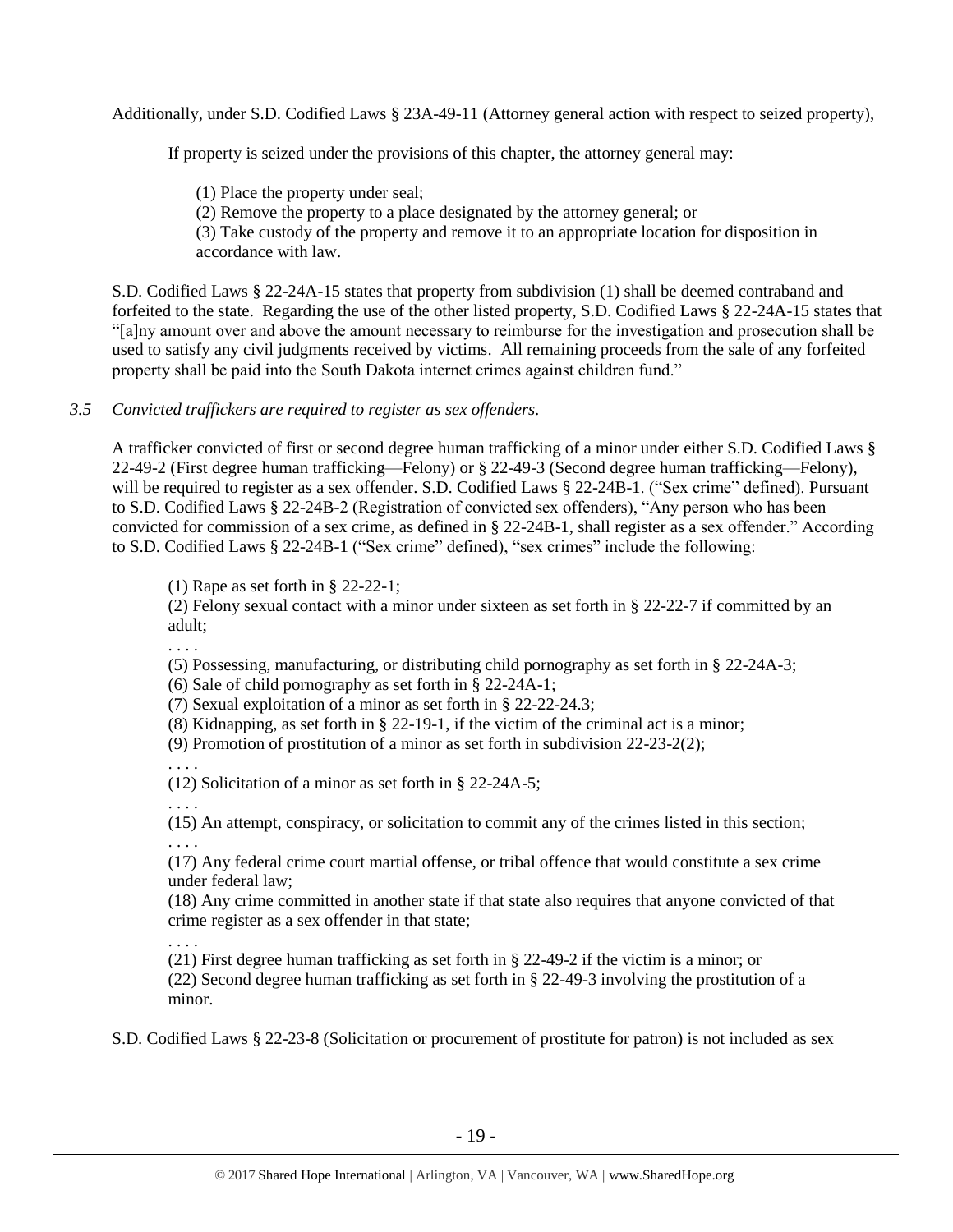crimes requiring registration as a sex offender.

*3.6 Laws relating to termination of parental rights include sex trafficking or commercial sexual exploitation of children (CSEC) offenses as grounds for termination in order to prevent traffickers from exploiting their parental rights as a form of control.*

Under S.D. Codified Laws § 26-8A-26.1 (Additional reasons for termination of parental rights), the parental rights of traffickers may be terminated if the parent committed an offense requiring registration on the sex abuse registry, pursuant to S.D. Codified Law § 22-24B-1 (Sex crimes defined), which includes several CSEC and trafficking offenses.

S.D. Codified Laws § 26-8A-26 (Termination of parental rights—Alternative Dispositions—permanency review for children in foster care) states in part, "If an adjudicated, abused, or neglected child whose parental rights have not been terminated has been in the custody of the Department of Social Services and it appears at a dispositional or review hearing that all reasonable efforts have been made to rehabilitate the family, that the conditions which led to the removal of the child still exist, and there is little likelihood that those conditions will be remedied so the child can be returned to the custody of the child's parents, the court shall affirmatively find that good cause exists for termination of the parental rights of the child's parents and the court shall enter an order terminating parental rights." S.D. Codified Laws § 26-8A-26.1 further provides, "In addition to the provisions of § 26-8A-26(11), the court may find that good cause exists for termination of parental rights of a parent who," among other things "Is required to register as a sex offender pursuant to chapter 22-24B."

Under S.D. Codified Law § 22-24B-1, offenses required registration include,

. . . . (2) Felony sexual contact with a minor under sixteen as set forth in § 22-22-7 if committed by an adult; . . . .

(6) Sale of child pornography as set forth in § 22-24A-1;

(7) Sexual exploitation of a minor as set forth in § 22-22-24.3;

. . . .

(9) Promotion of prostitution of a minor as set forth in § 22-23-2(2);

. . . .

(12) Solicitation of a minor as set forth in § 22-24A-5;

. . . .

(15) An attempt, conspiracy, or solicitation to commit any of the crimes listed in this section;

. . . . (21) First degree human trafficking as set forth in § 22-49-2 if the victim is a minor; or

(22) Second degree human trafficking as set forth in § 22-49-3 involving the prostitution of a minor.

Under S.D. Codified Laws § 26-8A-21.1(3),(11) (Reunification with parent not required), a parent need not be reunified with a child who is already in the dependency system due to neglect or abuse if said parent "committed a crime defined in § 22-18-1.1, 22-22-7 [Sexual contact with child under sixteen], or subdivision 22-23-2(2) [Promotion of prostitution] against the child or another child of such parent, or committed conduct described by those sections that violate the law or ordinance of another jurisdiction having elements similar to the offense describe by those sections" or who "[i]s required to register as a sex offender pursuant to chapter 22- 24B."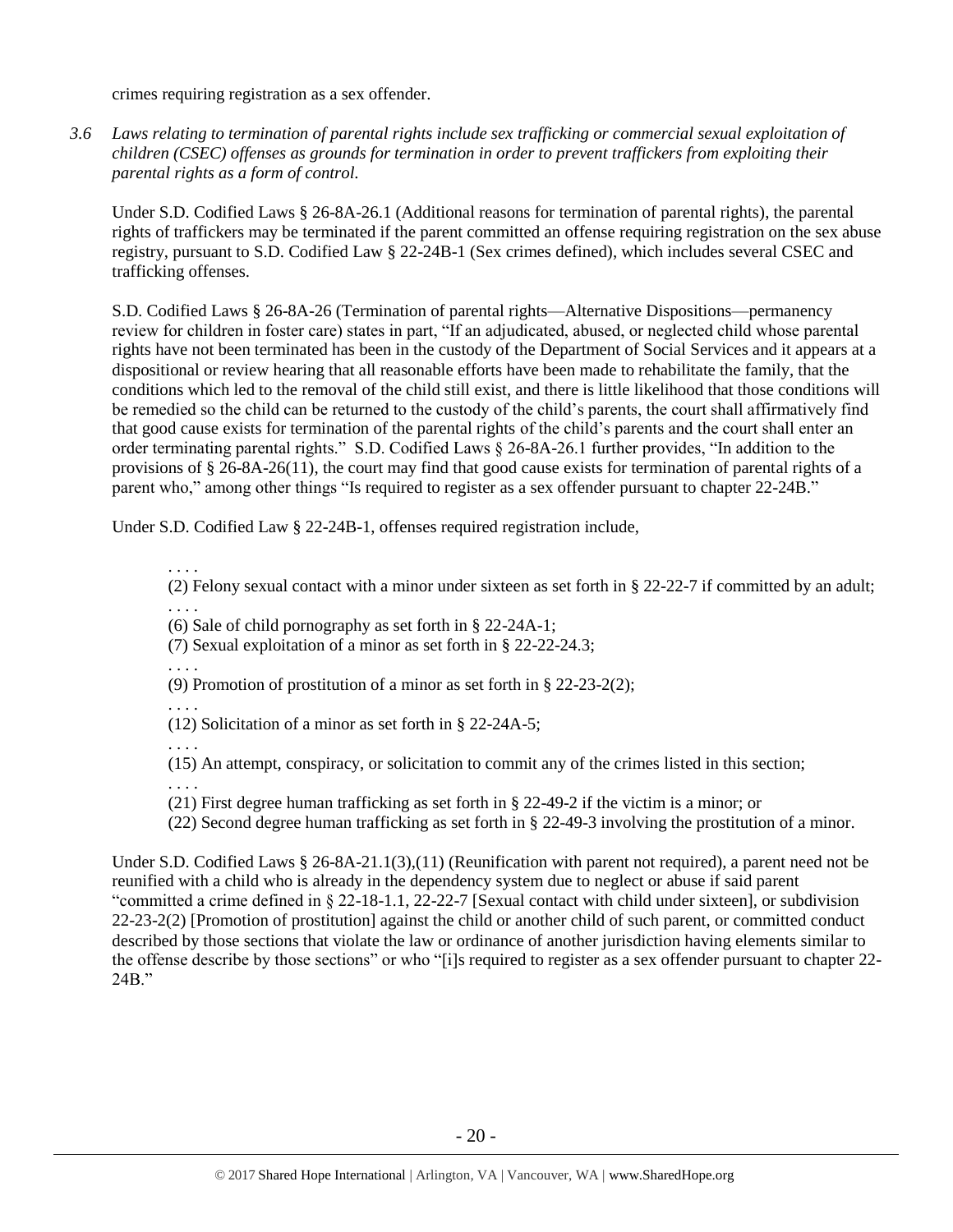#### **FRAMEWORK ISSUE 4: CRIMINAL PROVISIONS FOR FACILITATORS**

#### *Legal Components:*

- *4.1 The acts of assisting, enabling, or financially benefitting from child sex trafficking are included as criminal offenses in the state sex trafficking statute.*
- *4.2 Financial penalties, including asset forfeiture laws, are in place for those who benefit financially from or aid and assist in committing domestic minor sex trafficking.*
- *4.3 Promoting and selling child sex tourism is illegal.*
- *4.4 Promoting and selling images of child sexual exploitation carries penalties as high as similar federal offenses. \_\_\_\_\_\_\_\_\_\_\_\_\_\_\_\_\_\_\_\_\_\_\_\_\_\_\_\_\_\_\_\_\_\_\_\_\_\_\_\_\_\_\_\_\_\_\_\_\_\_\_\_\_\_\_\_\_\_\_\_\_\_\_\_\_\_\_\_\_\_\_\_\_\_\_\_\_\_\_\_\_\_\_\_\_\_\_\_\_\_\_\_\_\_*

## *Legal Analysis:*

*4.1 The acts of assisting, enabling, or financially benefitting from child sex trafficking are included as criminal offenses in the state sex trafficking statute*.

South Dakota's human trafficking law applies to facilitators and generally creates a Class 4 felony for any person who "[b]enefits financially or by receiving anything of value from participation in a venture that has engaged in acts set forth in this section." S.D. Codified Laws § 22-49-3(2). S.D. Codified Laws § 22-49-2 (First degree human trafficking—Felony) creates a Class 2 felony for human trafficking in the first degree when the crimes "(1) Involve committing or attempting to commit kidnaping; (2) Involve a victim under the age of eighteen years; (3) Involve prostitution or procurement for prostitution; or (4) Result in the death of a victim." When these elements are involved, the crime is punishable by imprisonment up to 25 years and a possible fine of \$50,000. S.D. Codified Laws § 22-6-1(5) (Felony classes and penalties—Restitution—Habitual criminal sentences).

Additionally, under S.D. Codified Laws § 22-23-8 (Solicitation or procurement of prostitute for patron) a facilitator could be guilty of a Class 6 felony if the individual does either of the following: "(3) Transports a person into or within this state to engage in prostitution, or procures or pays for transportation for that purpose; (4) Knowingly permits a place owned, managed, supervised, or controlled by himself or herself, alone, or in association with others, to be regularly used for prostitution or the promotion of prostitution, or fails to make reasonable effort to abate such use by ejecting the tenant, notifying law enforcement authorities, or using other legally available means; or (5) Solicits, receives, or agrees to receive any benefit for doing or agreeing to do anything prohibited by this section."

*4.2 Financial penalties, including asset forfeiture laws, are in place for those who benefit financially from or aid and assist in committing domestic minor sex trafficking.*

A person found guilty of human trafficking in the first degree faces a possible fine of \$50,000. S.D. Codified Laws §§ 22-49-2, 22-6-1(5). The crime of human trafficking in the second degree carries a possible fine of \$20,000. S.D. Codified Laws §§ 22-49-3, 22-6-1(7). A violation of S.D. Codified Laws § 22-23-8 (Solicitation or procurement of prostitute for patron) carries a possible fine of \$4,000 for violations.

A facilitator may be subject to restitution orders at the discretion of the court. S.D. Codified Laws § 23A-28-3 (Restitution plan—Present inability to pay—Absence of pecuniary damages—Condition of parole) provides "If the sentencing court orders the defendant to the county jail, suspended imposition of sentence, suspended sentence, or probation, the court may require as a condition that the defendant . . . promptly prepare a plan of restitution, including the name and address of each victim, a specific amount of restitution to each victim, and a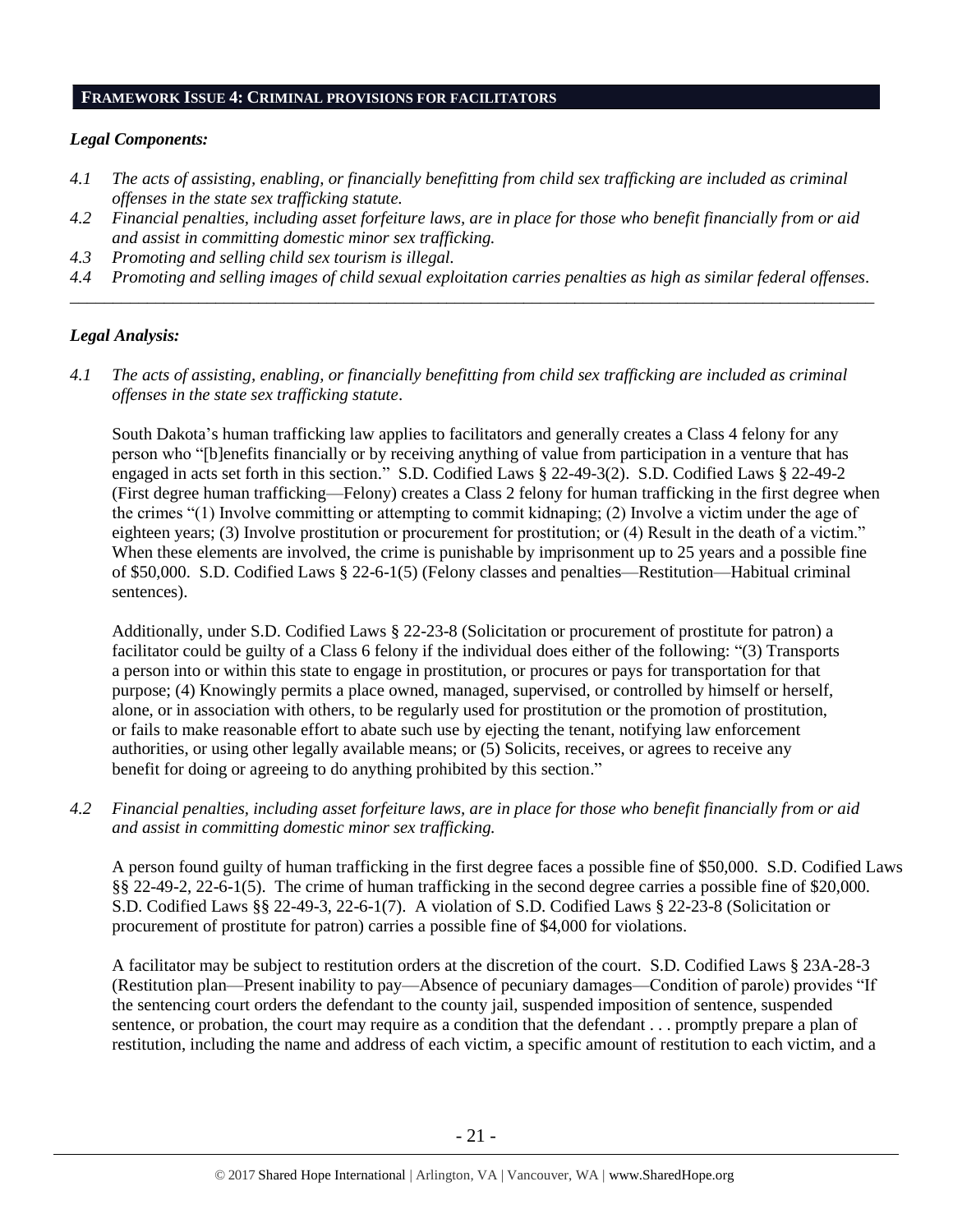schedule of restitution payments." For the purposes of restitution to crime victims, "victim" is defined as including "any person  $\ldots$  who has suffered pecuniary damages<sup>30</sup> as a result of the defendant's criminal activities . . . ." S.D. Codified Laws § 23A-28-2(5). "Criminal activities" is defined as "any crime [excluding petty offenses] for which there is a plea of guilty or verdict of guilty upon which a judgment of conviction may be rendered and any other crime committed after June 30, 1979, which is admitted by the defendant, whether or not prosecuted." S.D. Codified Laws § 23A-28-2(2). Moreover, South Dakota's state policy is that "restitution shall be made by each violator of the criminal laws to the victims of the violator's criminal activities to the extent that the violator is reasonably able to do so." S.D. Codified Laws § 23A-28-1.

Crimes that could subject a facilitator to mandatory criminal asset forfeiture include, "§§ 22-19A-1 [Stalking], 22-24A-1 to 22-24A-20 [including Sale of child pornography; possession, manufacture, or distribution of child pornography; solicitation of minor], inclusive, 22-24B-1["Sex crime" defined], 22- 49-1 to 22-49-3 [Human trafficking] . . . and . . . 22-23-8 [Solicitation or procurement of prostitute for patron]." S.D. Codified Laws § 22-24A-15. Sex crimes listed in S.D. Codified Laws § 22-24B-1 ("Sex crime" defined) include several relevant to facilitators, including,

. . . .

(5) Possessing, manufacturing, or distributing child pornography as set forth in § 22-24A-3;

(6) Sale of child pornography as set forth in § 22-24A-1;

. . . .

(15) An attempt to commit any of the crimes listed in this section or any conspiracy or solicitation to commit any of the crimes listed in this section;

. . . . (17) Any federal crime or court martial offense that would constitute a sex crime under federal law;

(18) Any crime committed in another state if that state also requires that anyone convicted of that crime register as a sex offender in that state

. . . . (21) First degree human trafficking as set forth in § 22-49-2 if the victim is a minor; or (22) Second degree human trafficking as set forth in § 22-49-3 involving the prostitution of a minor.

Pursuant to S.D. Codified Laws § 22-24A-15 (Person convicted forfeits certain property interests— Distribution of seized assets), property subject to forfeiture includes the following:

(1) Any photograph, film, videotape, book, digital media or visual depiction that has been manufactured, distributed, purchased, possessed, acquired, or received in violation of §§ 22-19A-1, 22-24A-1 to 22-24A-20, inclusive, 22-24B-1, 23A-27-14.1, and 43-43B-1 to 43- 43B-3, inclusive;

(2) Any material, product, and equipment of any kind that is used or intended for use in manufacturing, processing, publishing, selling, possessing, or distributing any visual depiction proscribed by §§ 22-19A-1, 22-24A-1 to 22-24A-20, inclusive, 22-24B-1, 23A-27-14.1, and 43- 43B-1 to 43-43B-3, inclusive;

(3) Any property that is used, or intended for use, as a container for property described in subdivisions (1) and (2) of this section, including any computers and digital media;

<sup>30</sup> *See supra* note [15.](#page-8-0)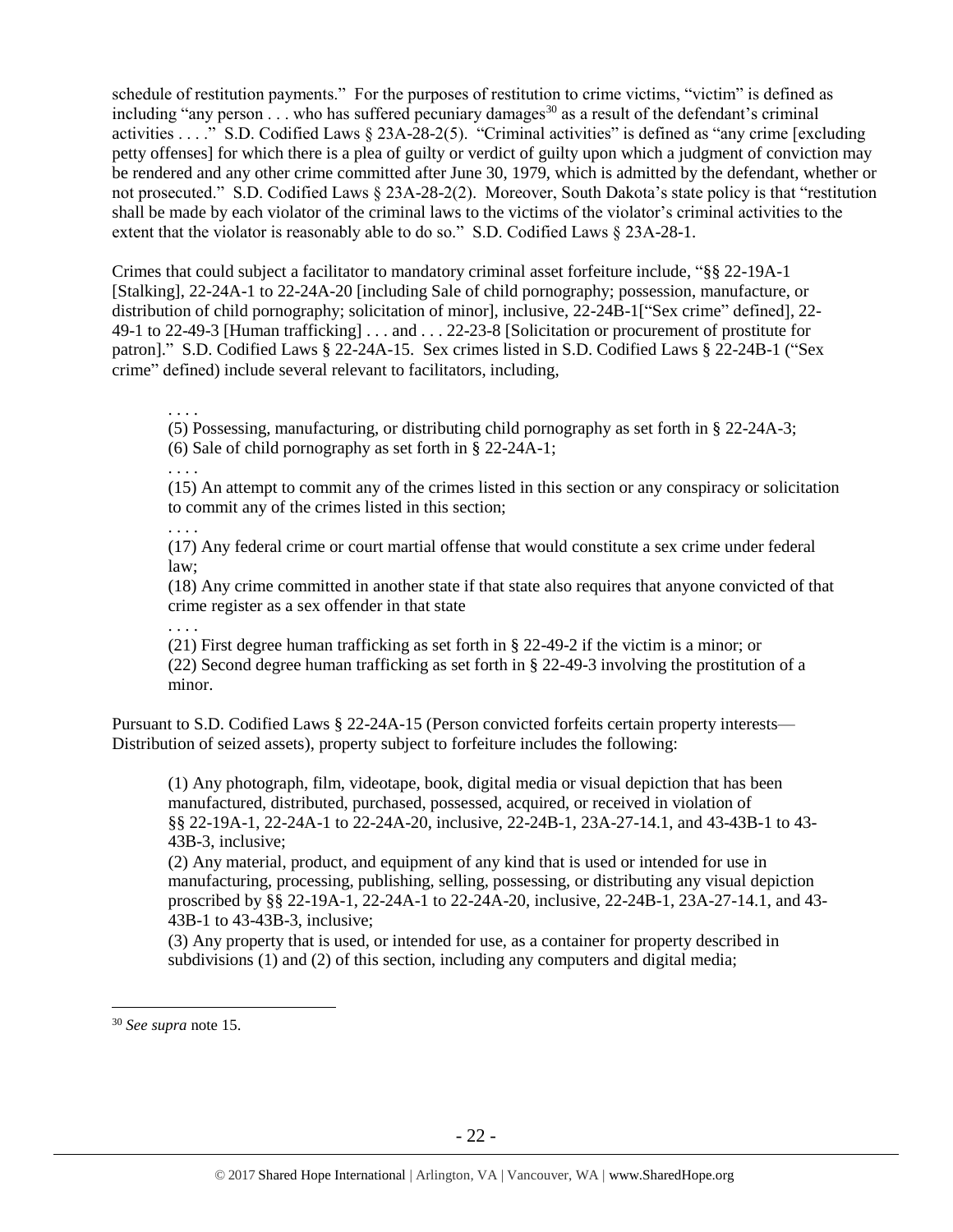(4) Any conveyances including aircraft, vehicles, or vessels, that transport, possess, or conceal, or that is used, or intended for use, to transport, or in any manner facilitate any activity proscribed under §§ 22-19A-1, 22-24A-1 to 22-24A-20, inclusive, 22-24B-1, 22-49-1 to 22-49-3, inclusive, 23A-27-14.1, and 43-43B-1 to 43-43B-3, inclusive;

(5) Any book, record, and research, including microfilm, tape, and data that is used, or intended for use, in violation of §§ 22-19A-1, 22-24A-1 to 22-24A-20, inclusive, 22-24B-1, 22-49-1 to 22- 49-3, inclusive, 23A-27-14.1, and 43-43B-1 to 43-43B-3, inclusive;

(6) Any funds or other things of value used for the purposes of unlawfully carrying out any activity proscribed by §§ 22-19A-1, 22-24A-1 to 22-24A-20, inclusive, 22-24B-1, 22-49-1 to 22- 49-3, inclusive, 23A-27-14.1, 43-43B-1 to 43-43B-3, inclusive, and 22-23-2, 22-23-8, and 22-23- 9; and

(7) Any asset, interest, profit, income, and proceed acquired or derived from the unlawful activity proscribed by §§ 22-19A-1, 22-24A-1 to 22-24A-20, inclusive, 22-24B-1, 22-49-1 to 22-49-3, inclusive, 23A-27-14.1, 43-43B-1 to 43-43B-3, inclusive, and 22-23-2, 22-23-8, and 22-23-9.

Pursuant to S.D. Codified Laws § 23A-49-7, "any property subject to forfeiture under this chapter may be seized by any law enforcement officer or designated agent of the Division of Criminal Investigation upon process issued by any court having jurisdiction over the property." Moreover, seizures can be made without process under S.D. Codified Laws § 23A-49-8 (Seizure of property without court process) if:

(1) The seizure is incident to an arrest or a search under a search warrant or to an inspection under an administrative inspection warrant;

(2) The property subject to seizure has been the subject of a prior judgment in favor of the state in a criminal injunction or forfeiture proceeding under this chapter;

(3) The law enforcement officer or agent has probable cause to believe that the property is directly or indirectly dangerous to health or safety; or

(4) The law enforcement officer or agent has probable cause to believe that the property has been used or intended to be used in violation of the crimes in the chapters listed in § 23A-49-20.

Under S.D. Codified Laws § 23A-49-11 (Attorney general action with respect to seized property),

If property is seized under the provisions of this act, the attorney general may:

- (1) Place the property under seal;
- (2) Remove the property to a place designated by the attorney general; or
- (3) Take custody of the property and remove it to an appropriate location for disposition in

S.D. Codified Laws § 22-24A-15 states that property from subdivision (1) shall be deemed contraband and forfeited to the state. Regarding the use of the other listed property, S.D. Codified Laws § 22-24A-15 states that "[a]ny amount over and above the amount necessary to reimburse for the investigation and prosecution shall be used to satisfy any civil judgments received by victims. All remaining proceeds from the sale of any forfeited property shall be paid into the South Dakota internet crimes against children fund."

*4.3 Promoting and selling child sex tourism is illegal*.

There is no specific provision in the South Dakota code prohibiting child sex tourism.

4.3.1 Recommendation: Enact a law that prohibits selling or offering to sell travel services that include or facilitate travel for the purpose of engaging in commercial sexual exploitation of a minor or prostitution of a minor, if the travel is occurring in South Dakota.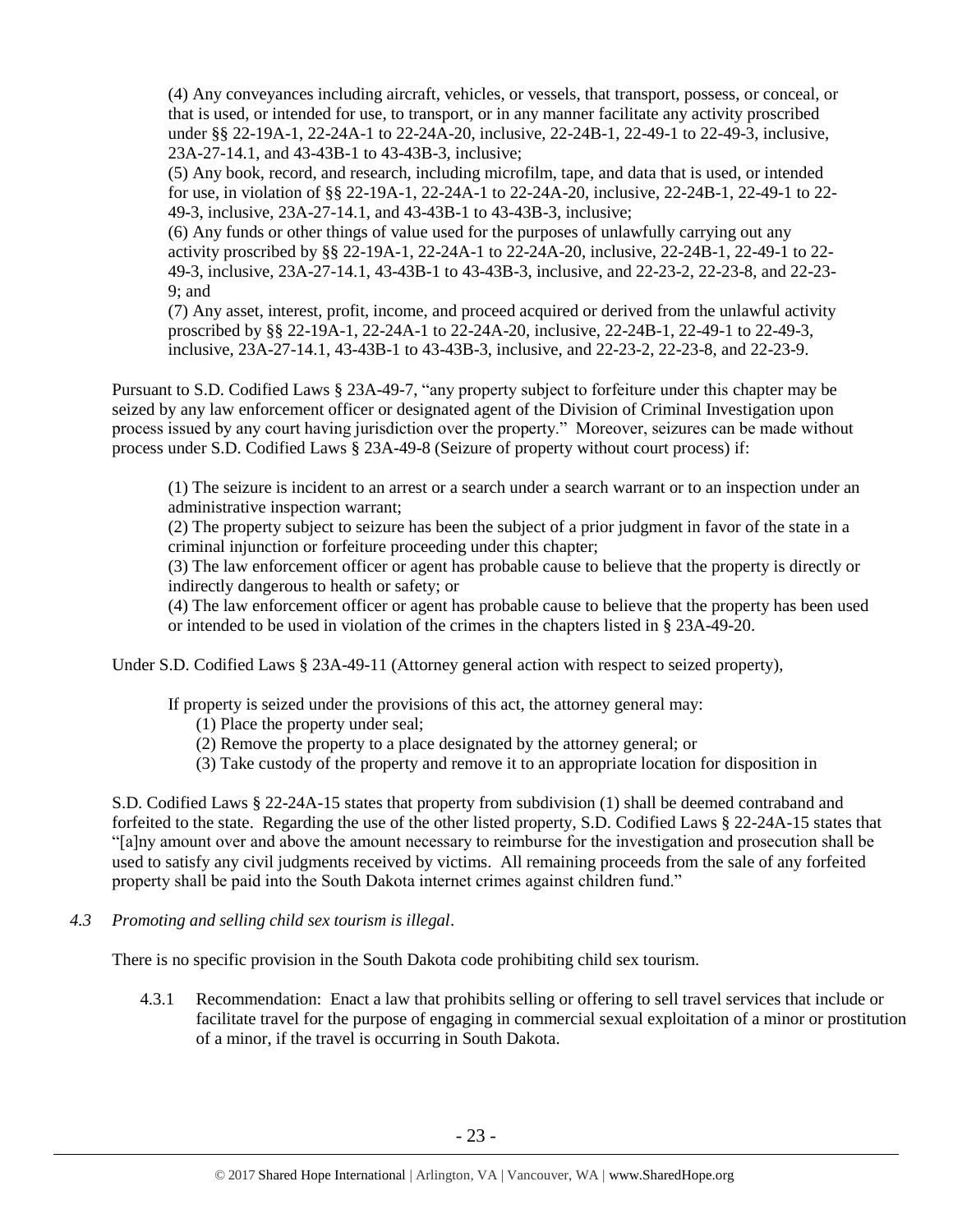# *4.4 Promoting and selling images of child sexual exploitation carries penalties as high as similar federal offenses*.

S.D. Codified Laws § 22-24A-1 (Sale of child pornography) creates a Class 4 felony when a person "sells, or displays for sale, any book, magazine, pamphlet, slide, photograph, film, or electronic or digital media image depicting a minor engaging in a prohibited sexual act, or engaging in an activity that involves nudity, or in the simulation of any such act." This crime is a Class 4 felony punishable by imprisonment up to 10 years and a possible fine of \$20,000.

Additionally, S.D. Codified Laws § 22-24A-3(3) (Possession, manufacture, or distribution of child pornography) creates a Class 4 felony for certain crimes including when an individual "[k]nowingly possesses, distributes, or otherwise disseminates any visual depiction of a minor engaging in a prohibited sexual act, or in the simulation of such an act." A first conviction is punishable as a Class 4 felony by imprisonment up to 10 years and a possible fine of \$20,000. S.D. Codified Laws § 22-6-1(7) (Felony classes and penalties— Restitution—Habitual criminal sentences). A subsequent conviction within 15 years is a Class 3 felony punishable by imprisonment up to 15 years and a possible fine of \$30,000. S.D. Codified Laws §§ 22-24A-3,  $22-6-1(6)$ .

Under S.D. Codified Laws § 22-24A-15, persons convicted of committing an offense under S.D. Codified Laws § 22-24A-1 (Possession, manufacture or distribution of child pornography) are subject to the forfeiture of any property used the in commission of the crime.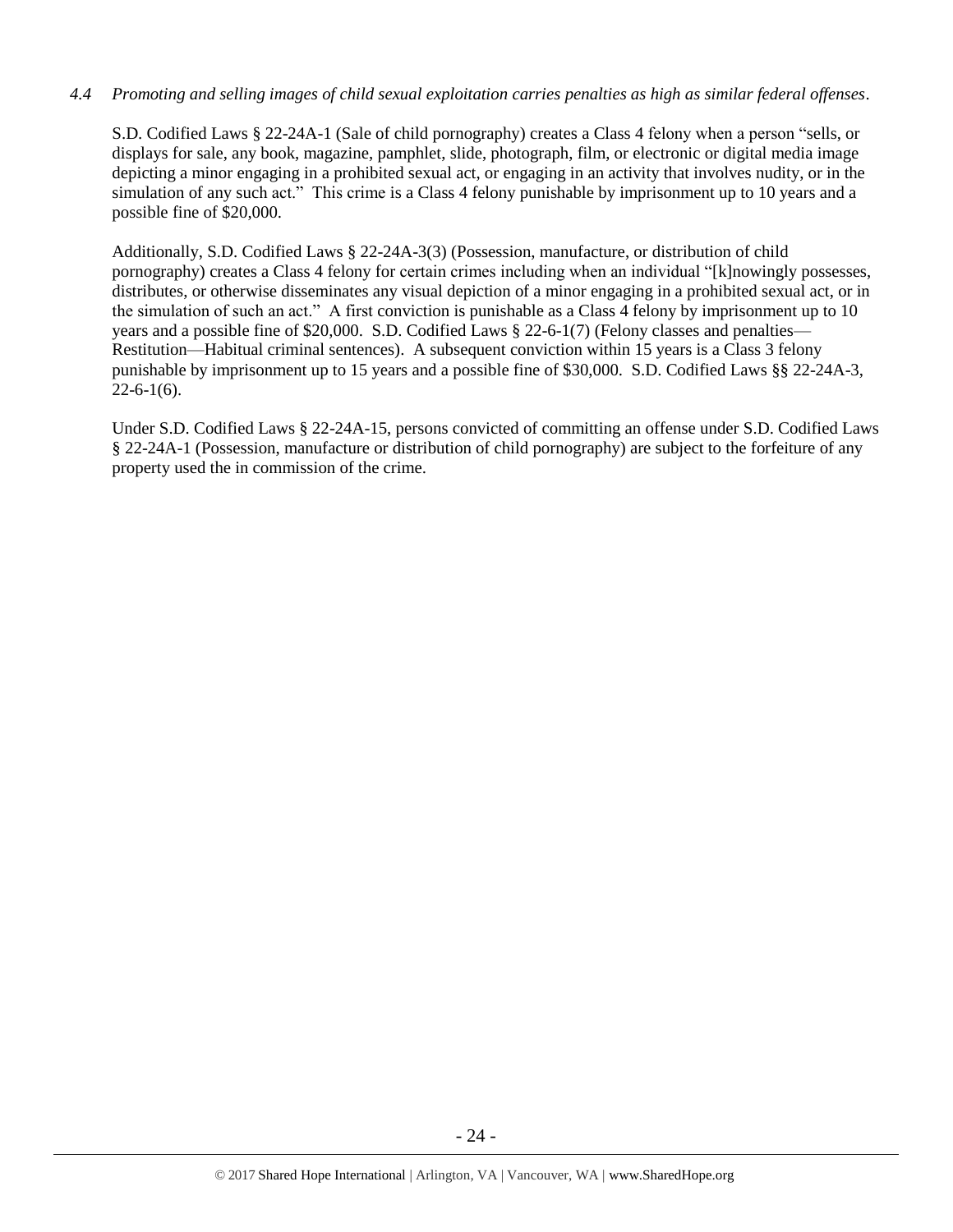# **FRAMEWORK ISSUE 5: PROTECTIVE PROVISIONS FOR THE CHILD VICTIMS**

#### *Legal Components:*

- *5.1 Victims under the core child sex trafficking offense include all commercially sexually exploited children.*
- *5.2 The state sex trafficking statute expressly prohibits a defendant from asserting a defense based on the willingness of a minor under 18 to engage in the commercial sex act.*
- *5.3 State law prohibits the criminalization of minors under 18 for prostitution offenses.*
- *5.4 State law provides a non-punitive avenue to specialized services through one or more points of entry.*
- *5.5 Child sex trafficking is identified as a type of abuse and neglect within child protection statutes.*
- *5.6 The definition of "caregiver" or another related term in the child welfare statutes is not a barrier to a sex trafficked child accessing the protection of child welfare.*
- *5.7 Crime victims' compensation is specifically available to a child victim of sex trafficking or CSEC.*
- *5.8 Victim-friendly procedures and protections are provided in the trial process for minors under 18.*
- *5.9 Child sex trafficking victims may vacate delinquency adjudications and expunge related records for prostitution and other offenses arising from trafficking victimization, without a waiting period.*
- *5.10 Victim restitution and civil remedies for victims of domestic minor sex trafficking or commercial sexual exploitation of children (CSEC) are authorized by law.*
- *5.11 Statutes of limitations for civil and criminal actions for child sex trafficking or commercial sexual exploitation of children (CSEC) offenses are eliminated or lengthened to allow prosecutors and victims a realistic opportunity to pursue criminal action and legal remedies.*

*\_\_\_\_\_\_\_\_\_\_\_\_\_\_\_\_\_\_\_\_\_\_\_\_\_\_\_\_\_\_\_\_\_\_\_\_\_\_\_\_\_\_\_\_\_\_\_\_\_\_\_\_\_\_\_\_\_\_\_\_\_\_\_\_\_\_\_\_\_\_\_\_\_\_\_\_\_\_\_\_\_\_\_\_\_\_\_\_\_\_\_\_\_\_*

## *Legal Analysis:*

 $\overline{a}$ 

*5.1 Victims under the core child sex trafficking offense include all commercially sexually exploited children. 31*

S.D. Codified Laws § 22-49-1 <sup>32</sup> (Human trafficking prohibited), South Dakota's core human trafficking offense, includes all commercial sexual exploitation of minors. Under S.D. Codified Laws § 22-49-1, means of force, fraud, or coercion are not required when the victim is a minor.<sup>33</sup> In addition, S.D. Codified Laws § 22-49-1 applies to a buyer of commercial sex with a minor through use of the term "obtain," regardless of third party control.<sup>34</sup> S.D. Codified Laws § 22-49-1. Finally, the offense of human trafficking does not require that a trafficker or controlling third party be identified. Consequently, South Dakota's human trafficking offense includes any child who is bought for sex, regardless of whether force, fraud, or coercion is used, regardless of whether a buyer exploited the youth without a trafficker's involvement, and regardless of whether the victim identifies a trafficker. S.D. Codified Laws § 22-49-1.

content/uploads/2015/08/Policy-Paper\_Eliminating-Third-Party-Control\_Final1.pdf (discussing need to include all commercially sexually exploited children within sex trafficking definitions and corresponding need to include buyer conduct in core sex trafficking offenses regardless of whether victim is under control of a third party).

<sup>&</sup>lt;sup>31</sup> See generally SHARED HOPE INTERNATIONAL, "Eliminating the Third Party Control Barrier to Identifying Juvenile Sex Trafficking Victims," JuST Response Policy Paper (2015), http://sharedhope.org/wp-

<sup>32</sup> *See supra* note [2.](#page-0-0)

<sup>33</sup> *See supra* discussion in Component 1.1.

<sup>&</sup>lt;sup>34</sup> *See supra* discussion of buyer applicability in Component 2.1.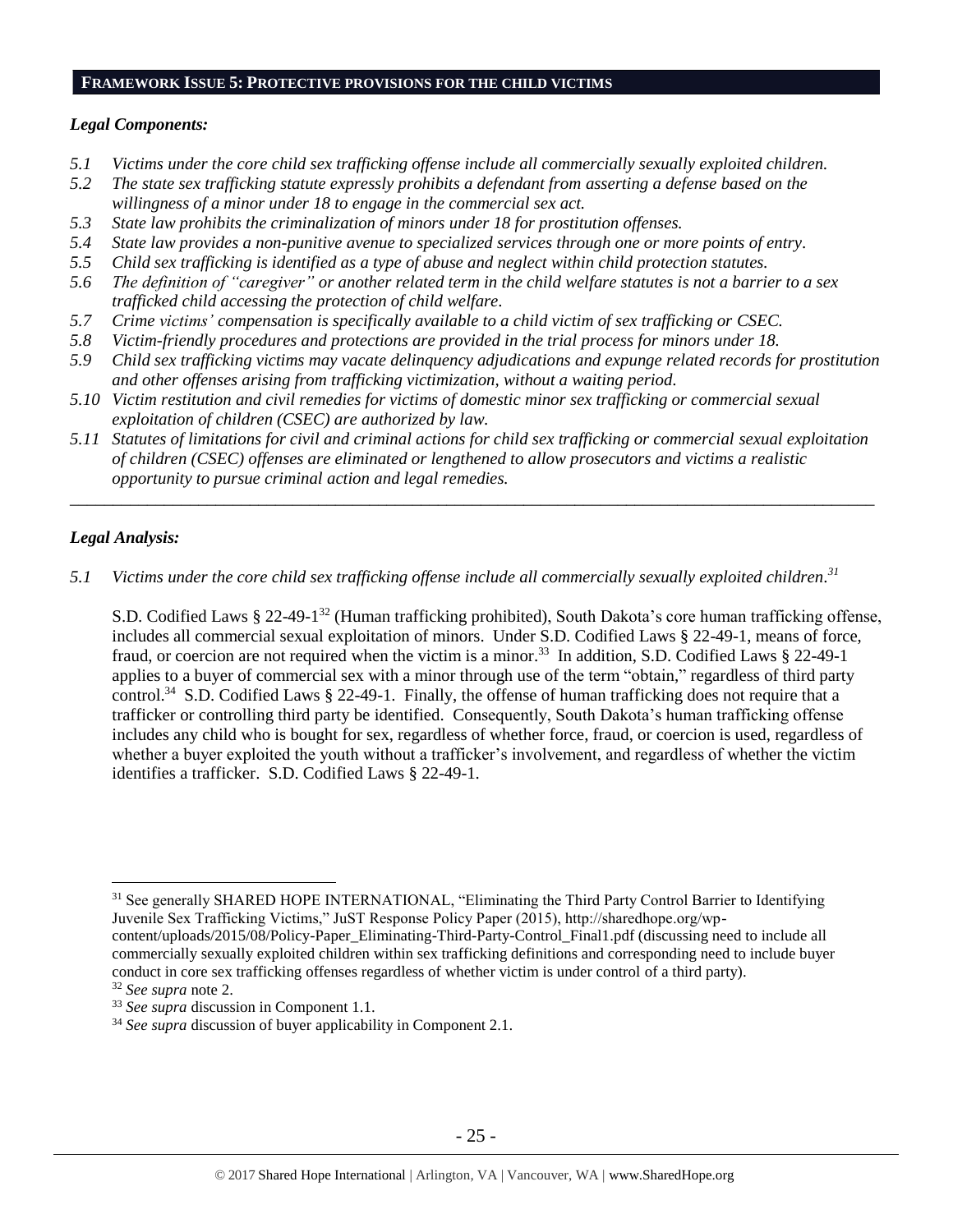*5.2 The state sex trafficking statute expressly prohibits a defendant from asserting a defense based on the willingness of a minor under 18 to engage in the commercial sex act.*

South Dakota prohibits a defendant from asserting a defense based on the willingness of a minor to engage in certain acts, but not sex trafficking. Specifically, S.D. Codified Laws § 22-24A-3 (Possession, manufacture, or distribution of child pornography), § 22-24A-5 (Solicitation of a minor), and § 22-22-24.3 (Sexual exploitation of a minor) all explicitly state that "[c]onsent to performing these proscribed acts [or "a prohibited sexual act"] by a minor or a minor's parent, guardian, or custodian . . . is not a defense to a charge of violating this section."

- 5.2.1 Recommendation: Amend S.D. Codified Laws §§ 22-49-1 (Human trafficking prohibited), 22-49-2 (First degree human trafficking—Felony), 22-49-3 (Second degree human trafficking—Felony), 22-23-2(2) (Promotion of prostitution), and § 22-23-8 (Solicitation or procurement of prostitute for patron) to prohibit a defense to prosecution based on the willingness of the minor to engage in the commercial sex act.
- *5.3 State law prohibits the criminalization of minors under 18 for prostitution offenses.<sup>35</sup>*

In South Dakota, older minors are not protected from prosecution for prostitution offenses. S.D. Codified Laws § 22-23-1<sup>36</sup> (Prostitution) states, "Any person aged sixteen years or older who engages in or offers to engage in sexual activity for a fee is guilty of prostitution." Accordingly, state law only prohibits the criminalization of minors under 16 for prostitution offenses. A conviction under S.D. Codified Laws § 22-23-1 is punishable as a Class 1 misdemeanor.

S.D. Codified Laws § 22-23-1.2 (Affirmative defense to compulsion) does, however, provide trafficking victims with an affirmative defense, stating,

. . . if the defendant proves by a preponderance of the evidence that the defendant is a victim of human trafficking under chapter 22-49 or that the defendant committed the act only under compulsion by another person who, by implicit or explicit threat, created a reasonable apprehension in the mind of the defendant that if the defendant did not commit the act, the person would inflict bodily harm upon the defendant.

- 5.3.1 Recommendation: Amend state law to ensure that all minors are protected from criminalization for prostitution offenses.
- *5.4 State law provides a non-punitive avenue to specialized services through one or more points of entry.*

Juvenile sex trafficking victims under 16 years of age are not subject to delinquency charges for prostitution.<sup>37</sup> However, South Dakota law does not provide an avenue to specialized services.

5.4.1 Recommendation: Enact a protective response for all juvenile sex trafficking victims under 18 years of age that provides an avenue to specialized services and a mandatory mechanism

<sup>&</sup>lt;sup>35</sup> For more information regarding recent federal legislation impacting this component see: http://go.sharedhope.org/stateimpactmemo.

<sup>&</sup>lt;sup>36</sup> The text of S.D. Codified Laws § 22-23-1 cited here and elsewhere in this report includes amendments made by the enactment of House Bill 1143 during the 2017 Regular Session of the South Dakota Legislature (effective July 1, 2017). <sup>37</sup> *See supra* Component 5.3 for provisions concerning the non-criminalization of minors for prostitution offenses.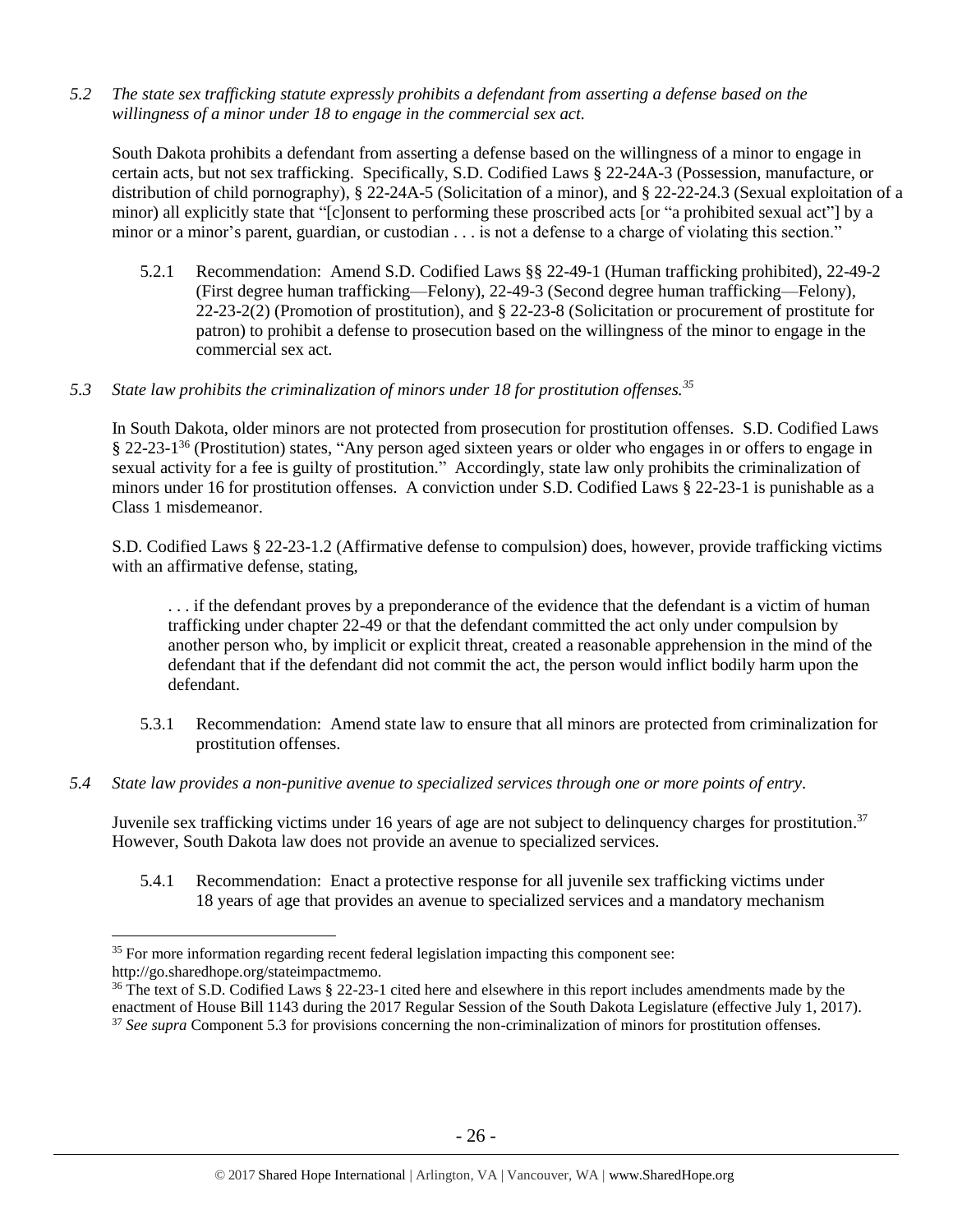to prevent delinquency adjudications.

*5.5 Child sex trafficking is identified as a type of abuse and neglect<sup>38</sup> within child protection statutes. 39*

A child sex trafficking victim will not be considered abused or neglected under S.D. Codified Laws § 26-8A-2(8) (Abused or neglected child defined). While S.D. Codified Laws § 26-8A-2(8) includes "sexual exploitation" within the definition of abuse and neglect, South Dakota's human trafficking, prostitution and CSEC statutes are not specifically enumerated. S.D. Codified Laws § 26-8A-2(8) states a child is abused or neglected when the child "is subject to sexual abuse, sexual molestation, or sexual exploitation<sup>40</sup> by the child's parent, guardian, custodian, or any other person responsible for the child's care."

- 5.5.1 Recommendation: Amend S.D. Codified Laws § 26-8A-2(8) (Abused or neglected child defined) to expressly include victims of S.D. Codified Laws §§ 22-49-1 (Human trafficking prohibited), 22- 49-2 (First degree human trafficking—Felony), and 22-49-3 (Second degree human trafficking— Felony).
- *5.6 The definition of "caregiver" or another related term in the child welfare statutes is not a barrier to a sex trafficked child accessing the protection of child welfare.*

S.D. Codified Laws § 26-8A-2(8) (Abused or neglected child defined) requires fault by the "child's parent, guardian, custodian, or any other person responsible for the child's care." South Dakota law does not define "person responsible for the child's care" but defines "custodian" as "any foster parent, employee of a public or private residential home or facility, other person legally responsible for a child's welfare in a residential setting, or person providing in-home or out-of-home care<sup>41</sup>; for purposes of this definition, out-of-home care means any

<sup>38</sup> S.D. Codified Laws § 26-8A-2 states,

 $\overline{a}$ 

In this chapter and chapter 26-7A, the term, abused or neglected child, means a child:

- (3) Whose environment is injurious to the child's welfare;
- . . . . (5) Who is homeless, without proper care, or not domiciled with the child's parent, guardian, or custodian through no fault of the child's parent, guardian, or custodian; (6) Who is threatened with substantial harm;
- . . . .

. . . .

<sup>39</sup> For more information regarding recent federal legislation impacting this component see: http://go.sharedhope.org/stateimpactmemo.

<sup>40</sup> S.D. Codified Laws §§ 26-7A-1 (Definitions) and 26-8A-2 do not define "sexual exploitation." However, for purposes of the criminal code, "[a] person is guilty of sexual exploitation of a minor if the person causes or knowingly permits a minor to engage in an activity or the simulation of an activity that: (1) Is harmful to minors; (2) Involves nudity; or (3) Is obscene." S.D. Codified Laws  $\S$  22-22-24.3. <sup>41</sup> S.D. Codified Laws § 26-8A-2 states,

In this chapter and chapter 26-7A, the term, abused or neglected child, means a child:

. . . . (3) Whose environment is injurious to the child's welfare;

. . . .

(5) Who is homeless, without proper care, or not domiciled with the child's parent, guardian, or custodian through no fault of the child's parent, guardian, or custodian;

(6) Who is threatened with substantial harm;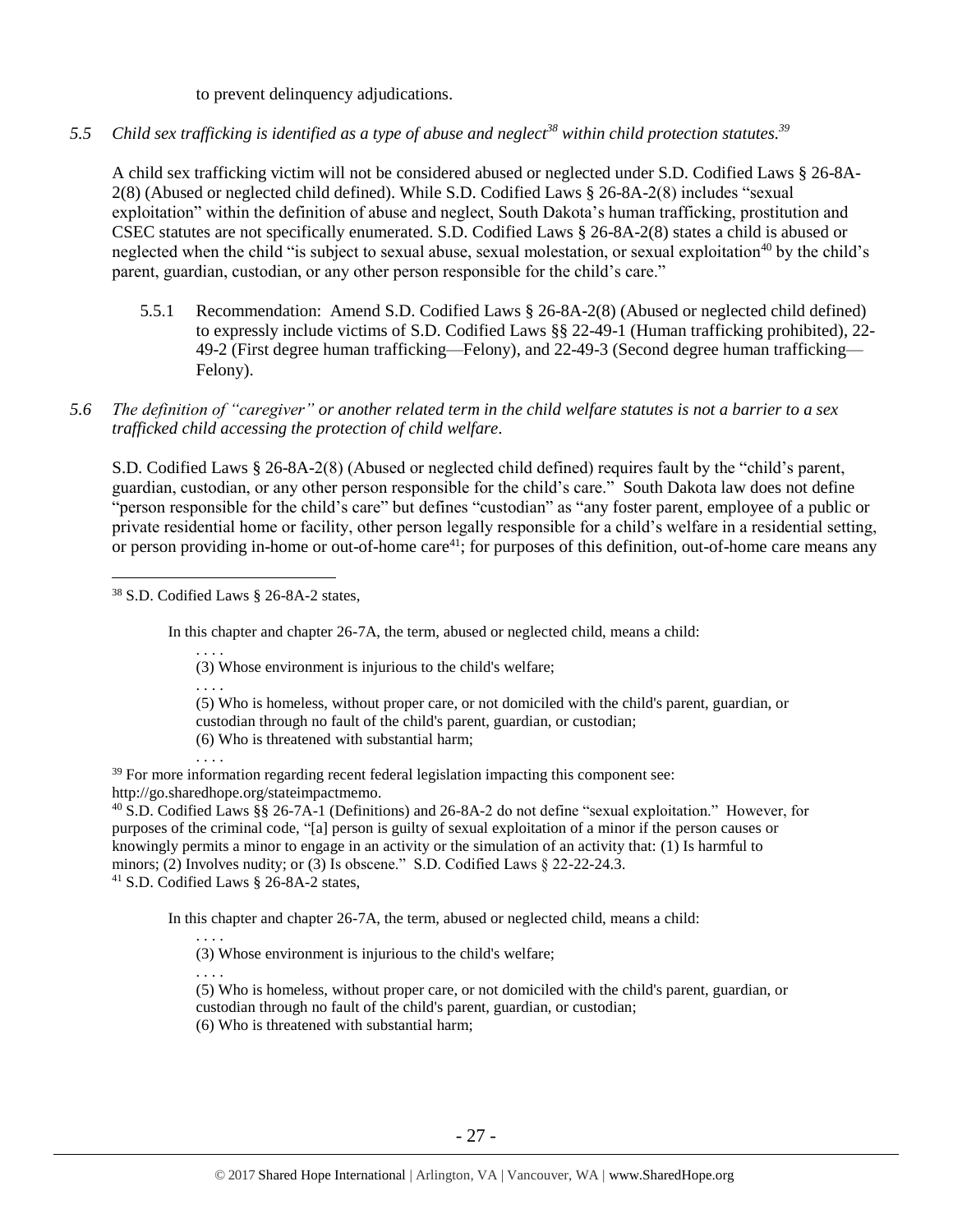day care as defined in §§ 26-6-14 [Categories of activities for which license may be issued],  $42$  26-6-14.1 ["Family day care" defined], and 26-6-14.8 [Unregistered family day care]."<sup>43</sup> S.D. Codified Laws § 26-7A-1(11).

Although "person responsible for the child's care" could include non-familial persons, this definition is not broad enough to include all third party offenders who traffic or commercially sexually exploit minor victims. By requiring fault by a "parent, guardian, custodian, or any other person responsible for the child's care" under S.D. Codified Laws § 26-8A-2(8), there is significant barrier to accessing services and protections through child welfare for juvenile sex trafficking victims.

5.6.1 Recommendation: Amend the definition of S.D. Codified Laws § 26-8A-2(8) (Abused or neglected child defined) or "custodian" within S.D. Codified Laws § 26-7A-1(11) to allow child welfare protection for juvenile sex trafficking victims irrespective of the perpetrator of the abuse.

## *5.7 Crime victims' compensation is specifically available to a child victim of sex trafficking or CSEC.*

Under the Crime Victims' Compensation Program, a "victim" is defined as including "any person who suffers personal injury<sup>44</sup> or death as a direct result of: (a) A crime, including a federal crime occurring in this State." S.D. Codified Laws § 23A-28B-1(12)(a). A "crime" includes "conduct that occurs or is attempted in this State, including that arising from domestic violence and acts of terrorism, as defined in 18 U.S.C § 2331 as of January 1, 1997, which conduct results in personal injury or death and is punishable as a felony or misdemeanor, or would be so punishable except that the person engaging in the conduct lacked the capacity to commit the crime under the laws of this State." S.D. Codified Laws § 23A-28B-1(3).

Certain circumstances may prevent a commercially sexually exploited child from receiving crime victims' compensation. Pursuant to S.D. Codified Laws § 23A-28B-25 (Circumstances not permitting compensation) an application must be filed for compensation within one year after the date of injury, and the crime that caused the injury must have been reported to law enforcement "within five days of its occurrence or, if the crime could not reasonably have been reported within such period, within five days of the date when a report could reasonably

. . . .

 $\overline{a}$ 

(1) The providing of group care, maintenance, supervision, and protection of children on a regular full-time basis as a substitute for regular parental care, with or without compensation, in a nonfamily group setting which shall be known as an intensive residential treatment center, a residential treatment center, a group care center, or as a group home as each is defined by standards established pursuant to the provisions of § 26-6-16;

(2) The providing of care, maintenance, supervision, and protection of a child, or children, as a substitute for regular parental care, without transfer of legal custody or placement for adoption, with or without compensation, on a regular full-time basis in a family home, which shall be known as a foster home.

<sup>43</sup> This definition applies to chapters 26-7A [Juvenile court], 26-8A [Protection of children from abuse or neglect], 26-8B [Children in need of supervision], and 26-8C [Delinquent children].

<sup>44</sup> "Personal injury" is defined in S.D. Codified Laws § 23A-28B-1(11) as "actual bodily harm or emotional distress."

<sup>&</sup>lt;sup>42</sup> S.D. Codified Laws § 26-6-14 licenses a child welfare agency for activities that include, among other things, the following: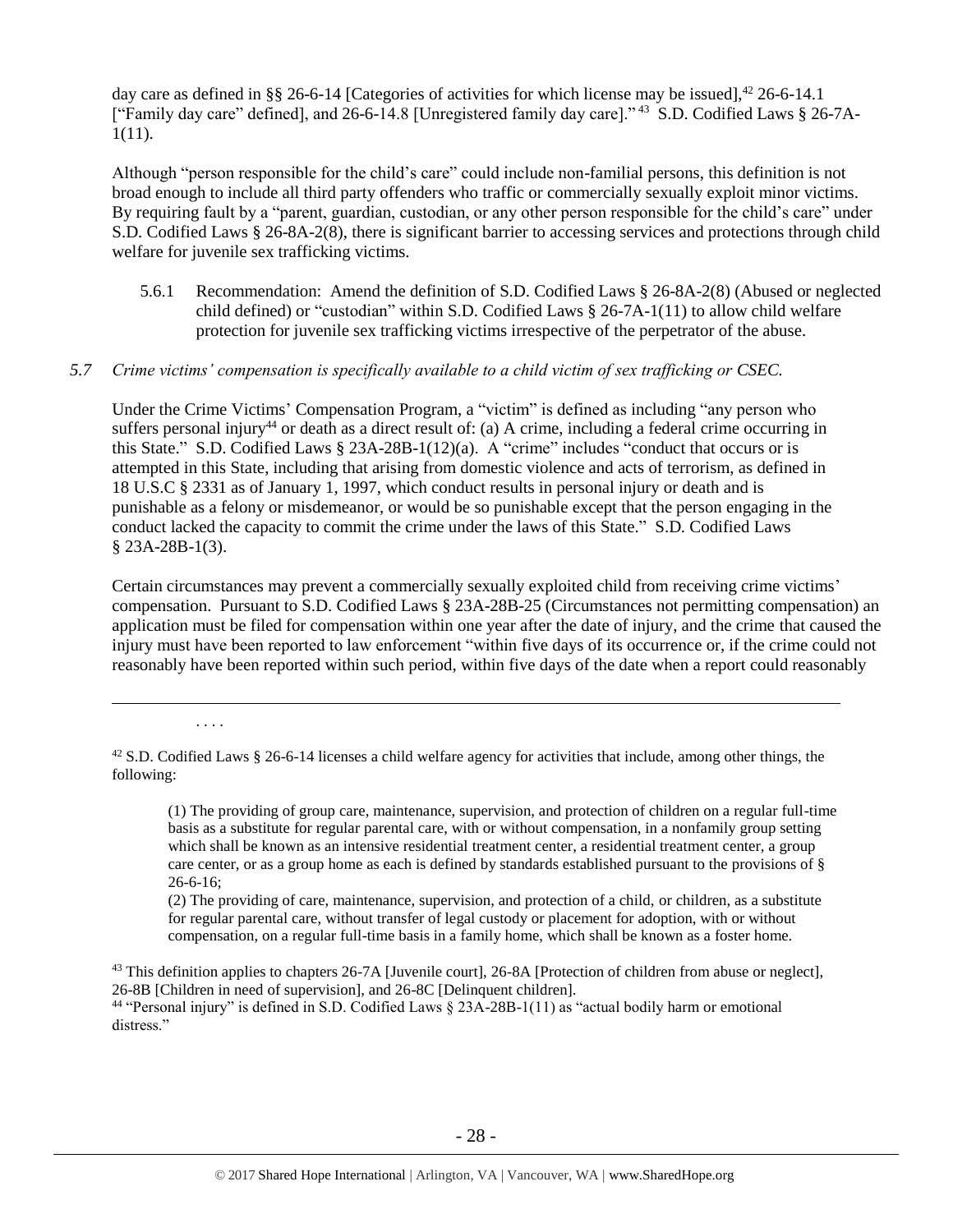have been made." S.D. Codified Laws § 23A-28B-25(1). Victims of domestic minor sex trafficking may be slow to come forward, and thus may become ineligible for crime victims' compensation due to this requirement. However, the one year application requirement may be waived if good cause is shown. S.D. Codified Laws § 23A-28B-25(1). Although no guidelines are given for "good cause," it is possible that the department would consider a human trafficking victim to have "good cause" for delayed reporting.

Similarly, crime victims' compensation is not allowed when a claimant "[f]ails or refuses to cooperate fully with any appropriate law enforcement officer or agency or with the department in the administration of this chapter." S.D. Codified Laws § 23A-28B-25(2)(c). Domestic minor sex trafficking victims may be reluctant to cooperate and may distrust law enforcement officers who may have previously arrested them for prostitution; therefore, this cooperation requirement could disqualify these victims from receiving compensation.

Lastly, a crime victim is not eligible for compensation if she "(a) Engaged in conduct which substantially contributed to the infliction of the victim's injury or death or engaged in conduct which the victim should reasonably have foreseen could lead to the injury or death . . . [or] (b) Committed or otherwise participated in a crime which caused or contributed to the victim's injury or death." S.D. Codified Laws § 23A-28B-25(2). Since domestic minor sex trafficking victims are often involved in prostitution, which contributed to their injury, they could become ineligible under this requirement.

5.7.1 Recommendation: Amend S.D. Codified Laws § 23A-28B-25(1) to clarify that "good cause" is shown when an individual is a victim of human trafficking as defined in S.D. Codified Laws §§ 22- 49-1 (Human trafficking prohibited). Additionally, amend S.D. Codified Laws § 23A-28B-25(2), (3) to create exceptions for victims of domestic minor sex trafficking.

# *5.8 Victim-friendly procedures and protections are provided in the trial process for minors under 18.*

South Dakota law provides several victim-friendly criminal justice procedures that may extend to child sex trafficking victims, but the state no longer has "rape shield" laws.<sup>45</sup>

One victim friendly criminal justice procedure available to child sex trafficking victims under the age of 12 is the ability to testify via closed circuit television. S.D. Codified Laws § 26-8A-30 (Testimony of child by closed circuit television). S.D. Codified Laws § 26-8A-30 states, "In any proceeding in which a child under the age of twelve . . . is describing any act of sexual contact or rape performed with or on the child by another, or describing any act of physical abuse or neglect of the child by another, or any act of physical abuse or neglect of another child, or any act constituting a crime of violence as defined in § 22-1-2 [Definitions] committed against the child or another child, the court or any party may move to allow that the testimony of the child be taken in a room other than the courtroom and televised at the same time to the courtroom by closed circuit television equipment."46

If a minor victim of rape under S.D. Codified Laws § 22-22-1, incest under S.D. Codified Laws § 22-22A-2, or sexual contact under S.D. Codified Laws § 22-22-7 makes a request to have her name and information suppressed, "the court shall order that the name of the minor and the specific details of the alleged acts be suppressed," as long as there is a "compelling interest after consideration of [certain] factors." S.D. Codified

<sup>45</sup> The state "rape shield" law under S.D. Codified Laws § 23A-22-15 (Evidence of victim's prior sexual conduct in sex offence prosecutions) was repealed by House Bill 1063. H.B. 87th Leg. Assemb., Leg. Sess. (S.D. 2012) (effective July 1, 2012).

<sup>&</sup>lt;sup>46</sup> This section may, however, only apply to offenses under Title 26.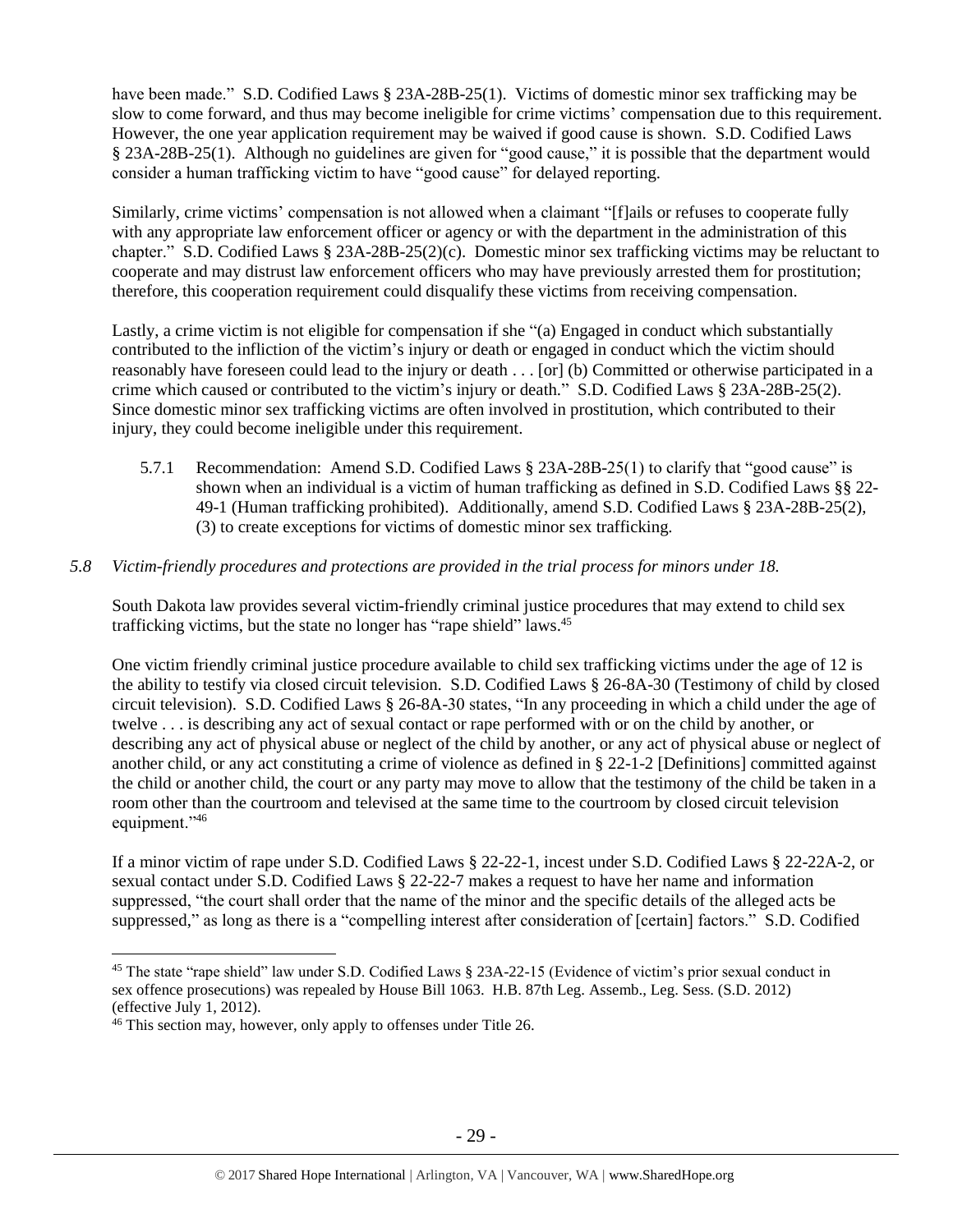Laws § 23A-6-22.1. These provisions could leave victims of child sex trafficking in prosecutions under S.D. Codified Laws Chapter 22-49 (Human trafficking), § 22-23-2 (Promotion of prostitution), § 22-23-8 (Solicitation or procurement of prostitute for patron), § 22-24A-1 (Sale of child pornography), and § 22-24A-3 (Possession, manufacture, or distribution of child pornography) unprotected by these provisions.

In addition, S.D. Codified Laws § 23A-12-9 (Videotape of young sex crime victim's testimony at preliminary hearing or deposition) provides,

If a defendant has been charged with a violation of subdivision  $22-22-1(1)$ , (5), or (6) [Rape] or § 22-22-7 [Sexual contact with child under sixteen], where the victim is less than sixteen years of age, the prosecuting attorney or defense attorney may apply for an order that the victim's testimony at the preliminary hearing or at a deposition, in addition to being stenographically recorded, be recorded and preserved on videotape.

Further, S.D. Codified Laws § 23A-12-9 states,

If at the time of trial the court finds that the victim is otherwise unavailable within the meaning of § 19- 16-29, or that such testimony would in the opinion of the court be substantially detrimental to the wellbeing of the victim, the court may admit the videotape of the victim's testimony at the preliminary hearing or deposition as former testimony under § 19-16-30.

Since offenses under S.D. Codified Laws Chapter 22-49 (Human trafficking), § 22-23-2 (Promotion of prostitution), § 22-23-8 (Solicitation or procurement of prostitute for patron), § 22-24A-1 (Sale of child pornography), and § 22-24A-3 (Possession, manufacture, or distribution of child pornography) are not included within Chapter 22-22 (Sex offenses), these victims do not receive the protection of the victim-friendly criminal justice procedures outlined above under S.D. Codified Laws § 23A-12-9.

A victim friendly criminal justice procedure available to all victims is the ability to ask to submit a victim impact statement prior to the defendant's sentencing pursuant to S.D. Codified Laws § 23A-27-1.1 (Victim's oral impact statement to court before sentence imposed—Response of defendant—Victim defined) and § 23A-27-1.3 (Victim's written impact statement to court before sentence imposed—Response of defendant—Victim defined). South Dakota Codified Laws § 23A-27-1.3 offers all crime victims, including victims of human trafficking, with the opportunity to request the court to allow victim impact testimony prior to the sentencing phase of the convicted, which the court may then approve or deny at its discretion. Additionally S.D. Codified Laws § 23A-27-1.1 provides a non-discretionary right to offer victim impact testimony to certain categories of victims, "If a defendant has been convicted of an A, B, or C felony, upon request to the court by a victim and before imposing sentence on a defendant, the victim has the right to orally address the court concerning the emotional, physical, and monetary impact of the defendant's crime upon the victim and the victim's family, and may comment upon the sentence which may be imposed upon the defendant." Pursuant to S.D. Codified Laws § 23A-27-1.3, a victim of an A, B, or C felony also has the right to submit a written impact statement. S.D. Codified Laws § 23A-27-1.3 provides, "If a defendant has been convicted of an A, B, or C felony, upon request to the court by a victim and before imposing sentence on a defendant, a victim has the right to address the court in writing concerning the emotional, physical, and monetary impact of the defendant's crime upon the victim and the victim's family, and may comment upon the sentence which may be imposed upon the defendant." Pursuant to S.D. Codified Laws § 23A-27-1.3 and § 23A-27-1.1, victim impact testimony is not an automatic provision guaranteed to all victims. In some limited circumstances (e.g. rape of a victim under the age of 13, and some forms of kidnapping), acts committed in the course of domestic minor sex trafficking are classified as A, B, or C felonies; in those cases, victims would be guaranteed the opportunity to give their victim impact testimony during the sentencing phase. However, the crime of human trafficking falls outside the scope of the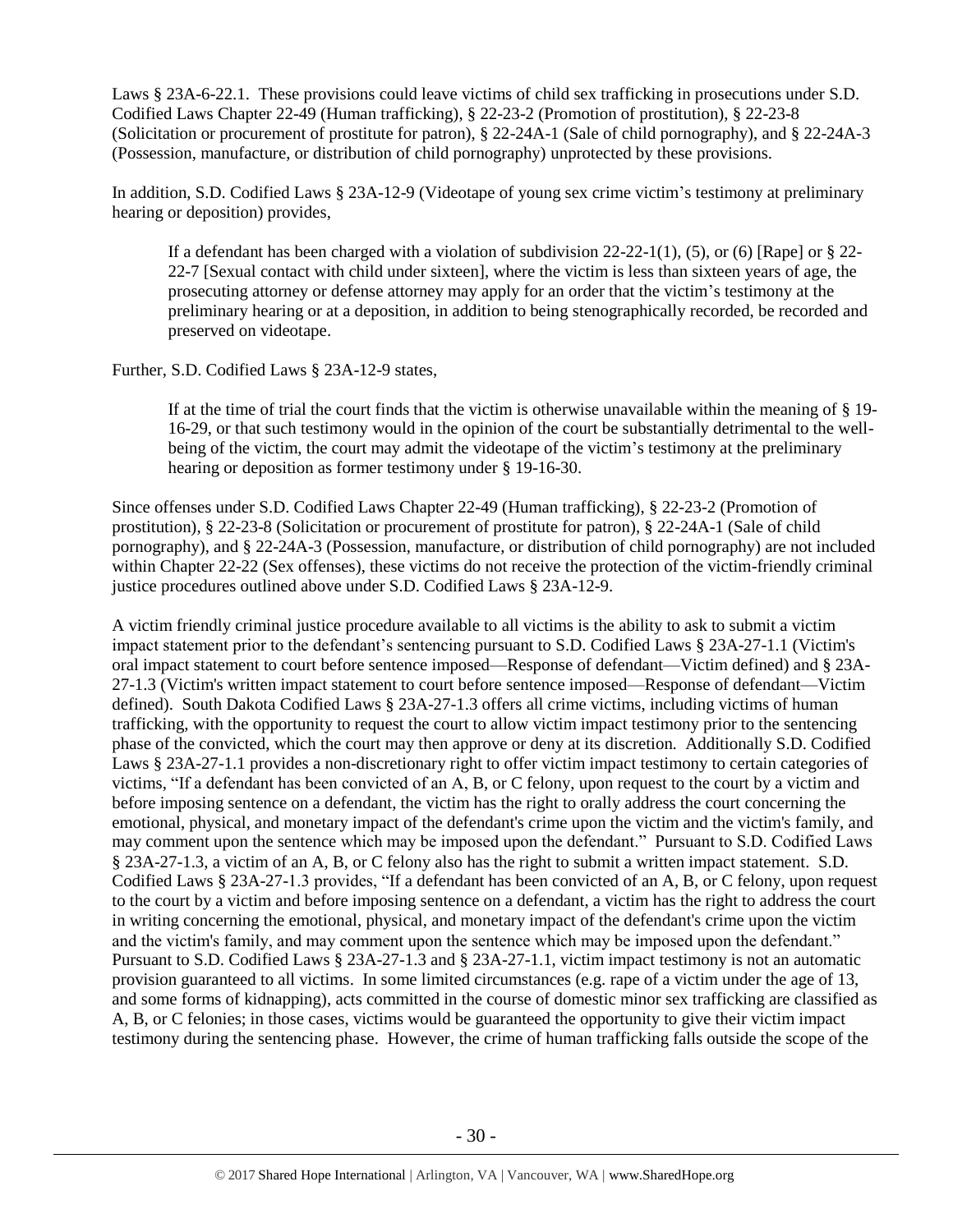mandatory victim right, and in most circumstances victims could be denied the opportunity to offer their victim impact testimony.

- 5.8.1 Recommendation: Enact a law that prohibits evidence of a testifying sex-trafficked minor victim's prior sexual conduct from being introduced during prosecutions of CSEC and trafficking offenses.
- 5.8.2 Recommendation: Amend S.D. Codified Laws §§ 23A-6-22.1 (Suppression of names of minor victims of certain sexual offenses) and 23A-12-9 (Videotape of young sex crime victim's testimony at preliminary hearing or deposition) to allow protections for victims of offenses under S.D. Codified Laws Chapter 22-49 (Human trafficking) when the victim is a minor subjected to commercial sex under S.D. Codified Laws §§ 22-23-2 (Promotion of prostitution), 22-23-8 (Solicitation or procurement of prostitute for patron), 22-24A-1 (Sale of child pornography), or 22- 24A-3 (Possession, manufacture, or distribution of child pornography).
- 5.8.3 Recommendation: Amend S.D. Codified Laws §§ 23A-27-1.1 (Victim's oral impact statement to court before sentence imposed—Response of defendant—Victim defined) and 23A-27-1.3 to require that victims of CSEC and trafficking offenses be permitted to give victim impact testimony.
- *5.9 Child sex trafficking victims may vacate delinquency adjudications and expunge related records for prostitution and other offenses arising from trafficking victimization, without a waiting period.*

South Dakota law does not provide a mechanism for minors to vacate delinquency adjudications related to trafficking victimization, and juvenile records may only be sealed after a waiting period.<sup>47</sup>

Under S.D. Codified Laws § 26-7A-115 (Sealing records in action involving delinquent child— Inspection),

In any action involving a delinquent child, the records and files of the court may be sealed by a court order issued on the court's own motion or on the petition of the child or the child's parents. However, no such petition may be filed and considered by the court until after one year from the date of the child's unconditional release from the court's jurisdiction or the discharge of the child by the Department of Corrections, whichever date is later.

The sealing of the records may occur if, at the hearing, all the following are satisfied:

(3) At any time after an acquittal.

<sup>&</sup>lt;sup>47</sup> If a minor has not been adjudicated delinquent, related records may be expunged under S.D. Codified Laws § 23A-3-27 (Motion for expungement of arrest record), which allows for a motion of expungement,

<sup>(1)</sup> After one year from the date of any arrest if no accusatory instrument was filed;

<sup>(2)</sup> After one year from the date the prosecuting attorney formally dismissed the entire criminal case on the record; or

At this point, "The court may enter an order of expungement upon a showing by the defendant or the arrested person by clear and convincing evidence that the ends of justice and the best interest of the public as well as the defendant or the arrested person will be served by the entry of the order." S.D. Codified Laws § 23A-3-30 (Order of expungement).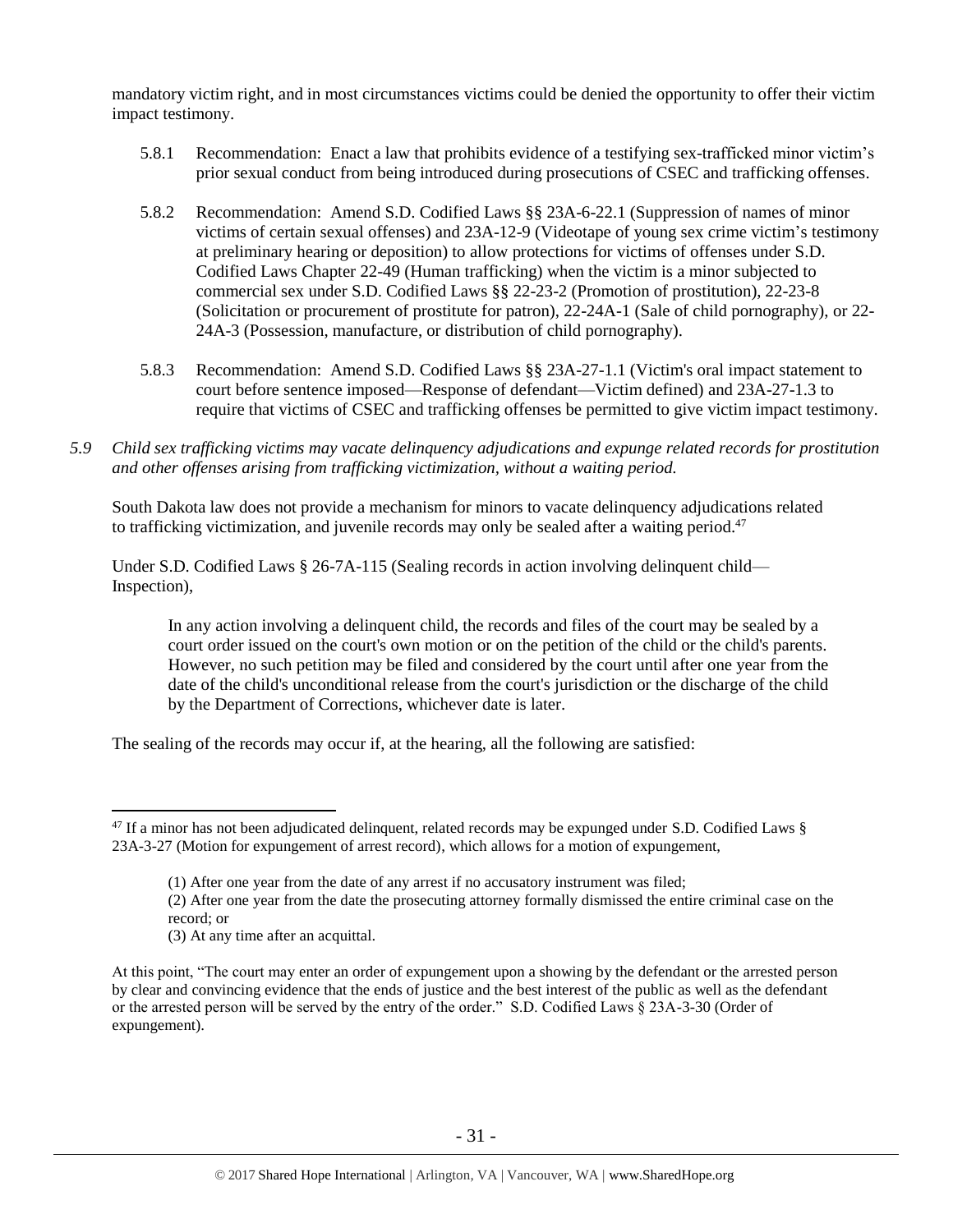(1) The delinquent child has not been adjudicated as a delinquent under this chapter or chapter 26-8C since the termination of the court's jurisdiction of the child or the discharge of the child by the department of corrections;

(2) No proceeding involving the delinquent child concerning a felony, a sexual contact offense, a misdemeanor involving moral turpitude or a petition under this chapter or chapter 26-8C is pending or is being instituted against the child; and

(3) The rehabilitation of the delinquent child has been attained to the satisfaction of the court.

After the records are sealed, a court may still permit inspection upon a petition by the minor, state attorney, or court services officers for use in Chapter 26-7A (Juvenile Court) or 26-8C (Delinquent Children). S.D. Codified Laws § 26-7A-116.

Because S.D. Codified Laws § 26-7A-115 mandates a minimum one year waiting period and allows records to be unsealed by certain individuals, child sex trafficking victims may face collateral consequences associated with having accessible juvenile records.

5.9.1 Recommendation: Enact a law that allows child sex trafficking victims to vacate delinquency adjudications and expunge related records for prostitution and other offenses arising from trafficking victimization, without a waiting period.

# *5.10 Victim restitution and civil remedies for victims of domestic minor sex trafficking or commercial sexual exploitation of children (CSEC) are authorized by law.*

A child sex trafficking victim may receive restitution at the discretion of the court. S.D. Codified Laws § 23A-28-3 (Restitution plan—Present inability to pay—Absence of pecuniary damages—Condition of parole) provides "If the sentencing court orders the defendant to the county jail, suspended imposition of sentence, suspended sentence, or probation, the court may require as a condition that the defendant . . . promptly prepare a plan of restitution, including the name and address of each victim, a specific amount of restitution to each victim, and a schedule of restitution payments." For the purposes of restitution to crime victims, "victim" is defined as including "any person  $\dots$  who has suffered pecuniary damages<sup>48</sup> as a result of the defendant's criminal activities . . . ." S.D. Codified Laws § 23A-28-2(5). "Criminal activities" is defined as "any crime [excluding petty offenses] for which there is a plea of guilty or verdict of guilty upon which a judgment of conviction may be rendered and any other crime committed after June 30, 1979, which is admitted by the defendant, whether or not prosecuted." S.D. Codified Laws § 23A-28-2(2). Moreover, South Dakota's state policy is that "restitution shall be made by each violator of the criminal laws to the victims of the violator's criminal activities to the extent that the violator is reasonably able to do so." S.D. Codified Laws § 23A-28-1.

Some specific allotments of restitution are provided for minor victims of certain sex offenses, not including offenses under S.D. Codified Laws Chapter 22-49 (Human trafficking) or S.D. Codified Laws § 22-23-2 (Promotion of prostitution). Under S.D. Codified Laws § 23A-28-12 (Medical, psychological or psychiatric treatment of minor victim), "Anyone convicted under § 26-10-1 [Abuse of or cruelty to minor as felony], 22-22- 7 [Sexual contact with child under sixteen] . . . or subdivision 22-22-1(1) or (5) [Rape], shall be required as part of the sentence imposed by the court to pay all or part of the cost of any necessary medical, psychological, or psychiatric treatment, or foster care of the minor resulting from the act or acts for which the defendant is convicted."

<sup>48</sup> *See supra* note [15.](#page-8-0)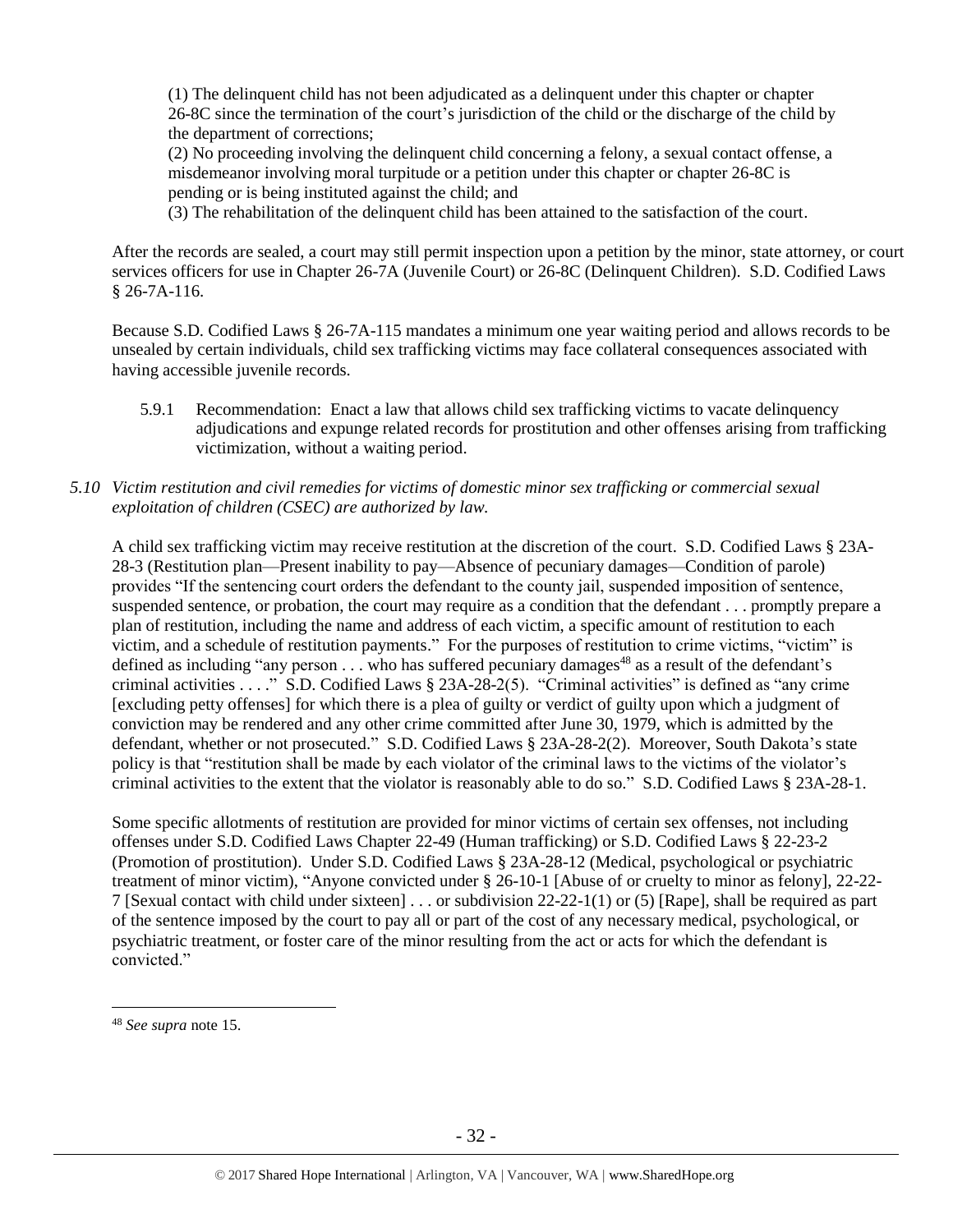Additionally, certain victims of commercial sexual exploitation may be eligible for civil remedies. Under S.D. Codified Laws § 22-24A-7 (Civil liability for sexual offense), "Any person, except a minor, who knowingly participates in any conduct proscribed by §§ 22-19A-1 [Stalking], 22-24A-1 to 22-24A-20 [Sale of child pornography; solicitation of a minor; possession, manufacture, and distribution of child pornography], inclusive, 22-24B-1 ["Sex crime" defined], $49$  22-41-1 to 22-49-3, inclusive [Human trafficking]  $\dots$  is liable for civil damages." Further, S.D. Codified Laws § 20-9-46 (Wrongful human trafficking) creates a civil cause of action for "victim[s] of human trafficking pursuant to chapter 22-49, or any federal human trafficking offense."

When entitled to civil damages, the following types of damages may be recovered under S.D. Codified Laws § 22-24A-10 (Civil liability for sexual offenses—Types of damages recoverable):

(1) Economic damages, including the cost of treatment and rehabilitation, medical expenses, loss of economic or educational potential, loss of productivity, absenteeism, support expenses, accidents or injury, and any other pecuniary loss proximately caused by the proscribed conduct; (2) Noneconomic damages, including physical and emotional pain, suffering, physical impairment, emotional distress, mental anguish, disfigurement, loss of enjoyment, loss of companionship, services, and consortium, and other nonpecuniary losses proximately caused by the proscribed conduct; (3) Exemplary damages;

- (4) Attorneys' fees; and
- (5) Disbursements.

 $\overline{a}$ 

- 5.10.1 Recommendation: Amend the restitution law, S.D. Codified Laws § 23A-28-3 (Restitution plan—Present inability to pay—Absence of pecuniary damages—Condition of parole), to make restitution orders mandatory for human trafficking victims and to include nonpecuniary damages.
- *5.11 Statutes of limitations for civil and criminal actions for child sex trafficking or commercial sexual exploitation of children (CSEC) offenses are eliminated or lengthened to allow prosecutors and victims a realistic opportunity to pursue criminal action and legal remedies.*

Regarding civil actions, S.D. Codified Laws § 22-24A-13 (Civil liability for sexual offense—Statute of limitations) states, "Any action for damages under §§ 22-19A-1 [Stalking], 22-24A-1 to 22-24A-20, inclusive [Sale of child pornography; possession, manufacture, or distribution of child pornography; solicitation of minor], 22-24B-1 ["Sex crime" defined],<sup>50</sup> 22-49-1 to 22-49-3, inclusive [Human trafficking], 23A-27-14.1 [Teacher certification], and 43-43B-1 to 43-43B-3 [Computer programs], inclusive, shall be commenced within six years of the time the plaintiff knew, or had reason to know, of any injury caused by violations of [these offenses]." When the plaintiff is a minor, the statute of limitations is tolled until the minor reaches 18. S.D. Codified Laws § 22-24A-13.

For most criminal actions, including CSEC and child sex trafficking violations, S.D. Codified Laws § 23A-42-2 (Seven-year limitations period for other prosecutions) specifies a 7-year statute of limitations. S.D. Codified Laws § 22-22-1 (Rape), however, eliminates the statute of limitations for any charge "brought pursuant to subdivisions (1) or (2) of this section," which state, " $(1)$ ... the victim is less than thirteen years of age; or (2) Through the use of force, coercion, or threats of immediate and great bodily harm against the victim or other persons within the victim's presence, accompanied by apparent power of execution." Otherwise, "(3) [i]f the victim is incapable,

<sup>49</sup> *See* discussion of "sex crime" pursuant to S.D. Codified Laws § 22-24B-1 *supra* Component 2.10.

<sup>50</sup> *See* discussion of "sex crime" pursuant to S.D. Codified Laws § 22-24B-1 *supra* Component 2.10.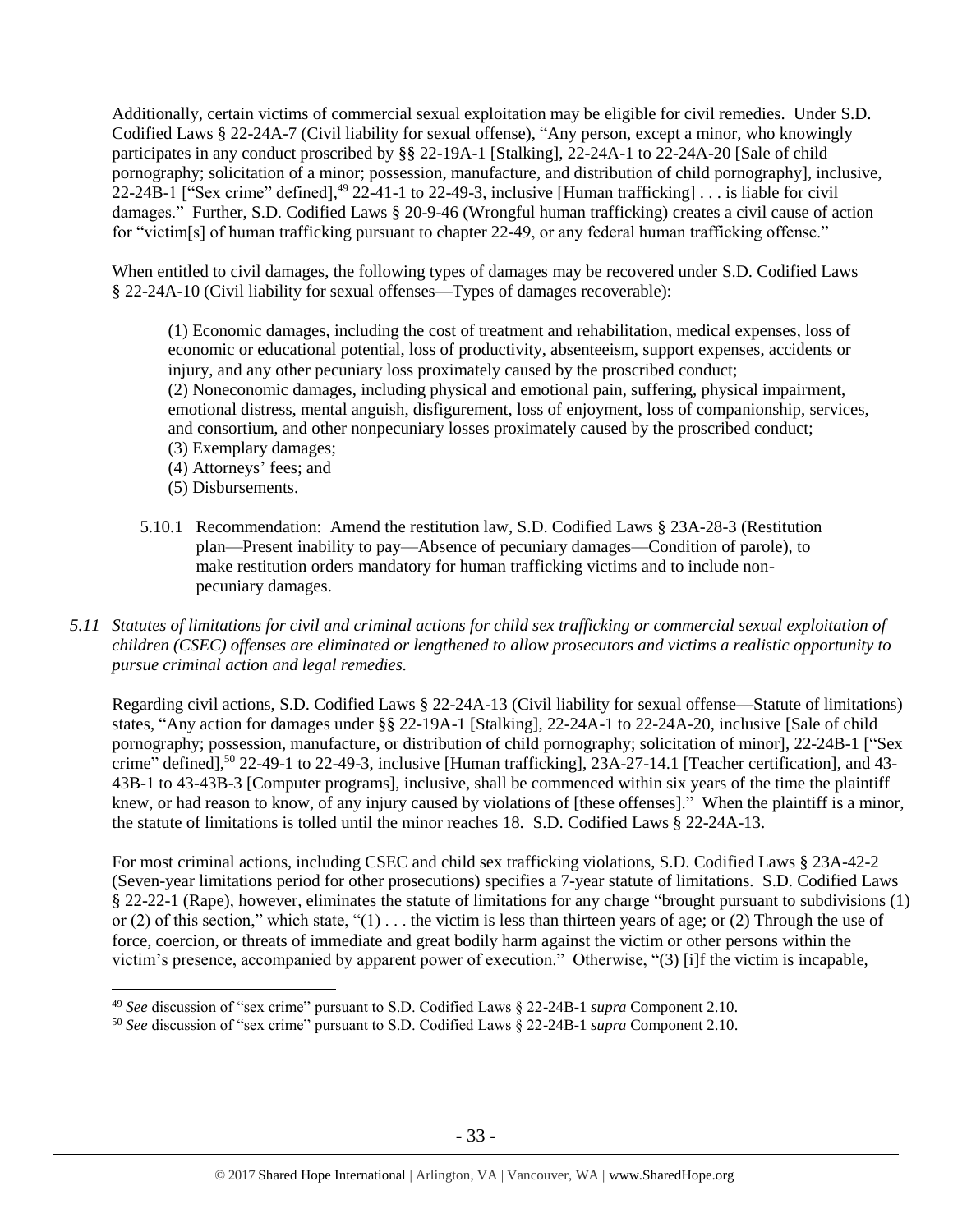because of physical or mental incapacity, of giving consent to such act; or (4) [i]f the victim is incapable of giving consent because of any intoxicating, narcotic, or anesthetic agent or hypnosis; or (5) [i]f the victim is thirteen years of age, but less than sixteen years of age, and the perpetrator is at least three years older than the victim," then "a charge brought pursuant to this section may be commenced at any time prior to the time the victim becomes of age twenty-five or within seven years of the commission of the crime, whichever is longer." S.D. Codified Laws § 22-  $22-1(3)$ ,  $(4)$ ,  $(5)$ .

5.11.1 Recommendation: Amend S.D. Codified Laws § 23A-42-2 (Seven-year limitations for other prosecutions) to eliminate the statute of limitations for commencing prosecutions under S.D. Codified Laws §§ 22-49-1 (Human trafficking prohibited), 22-23-2 (Promotion of prostitution), and 22-24A-5(1) (Solicitation of a minor).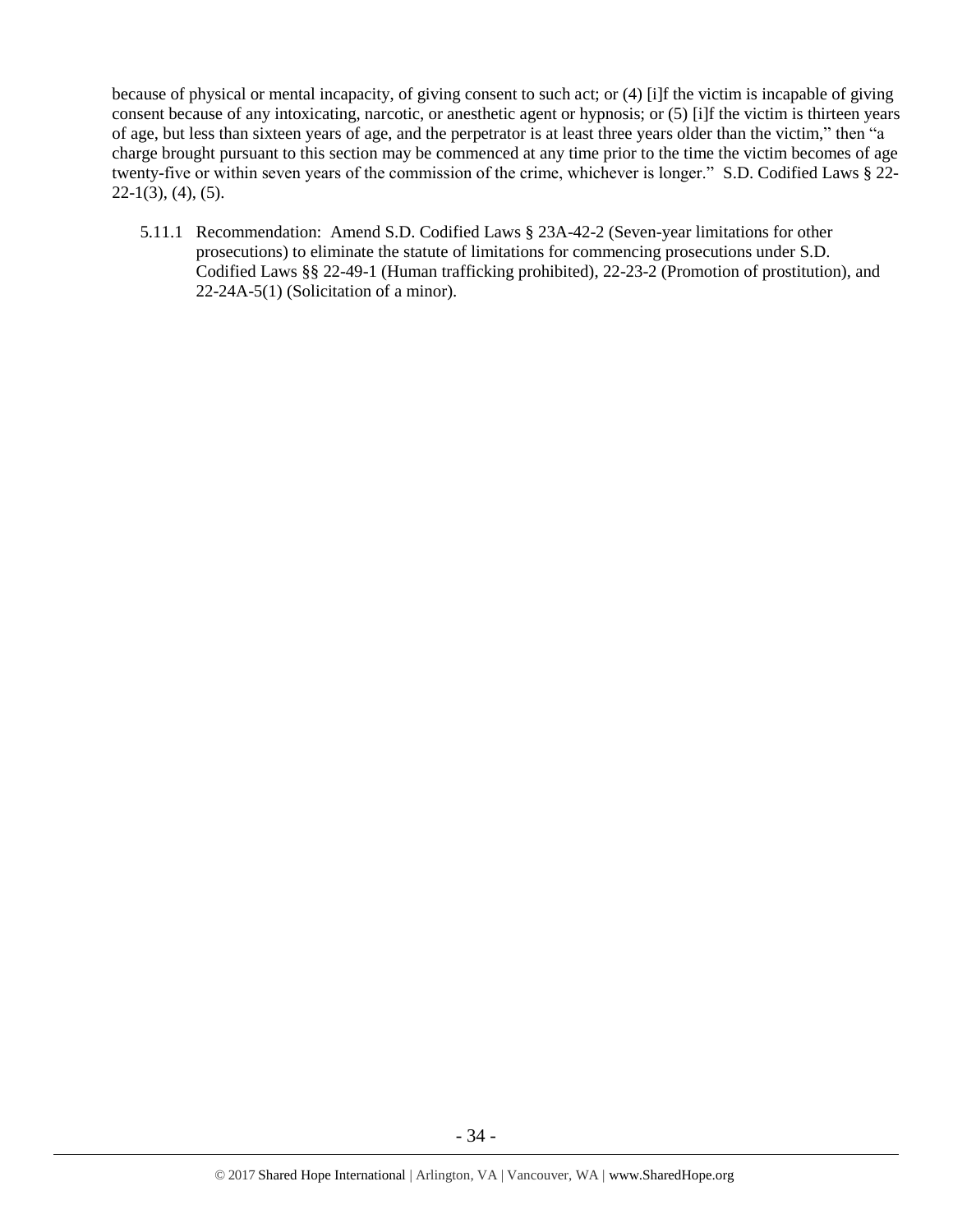# **FRAMEWORK ISSUE 6: CRIMINAL JUSTICE TOOLS FOR INVESTIGATION AND PROSECUTIONS**

#### *Legal Components:*

- *6.1 Training on human trafficking and domestic minor sex trafficking for law enforcement is statutorily mandated or authorized.*
- *6.2 Single party consent to audiotaping is permitted in law enforcement investigations.*
- *6.3 Wiretapping is an available tool to investigate domestic minor sex trafficking and commercial sexual exploitation of children (CSEC).*
- *6.4 Using a law enforcement decoy posing as a minor to investigate buying or selling of commercial sex acts is not a defense to soliciting, purchasing, or selling sex with a minor.*

*\_\_\_\_\_\_\_\_\_\_\_\_\_\_\_\_\_\_\_\_\_\_\_\_\_\_\_\_\_\_\_\_\_\_\_\_\_\_\_\_\_\_\_\_\_\_\_\_\_\_\_\_\_\_\_\_\_\_\_\_\_\_\_\_\_\_\_\_\_\_\_\_\_\_\_\_\_\_\_\_\_\_\_\_\_\_\_\_\_\_\_\_\_\_*

- *6.5 Using the Internet or electronic communications to investigate buyers and traffickers is a permissible investigative technique.*
- *6.6 State law requires reporting of missing children and recovered missing children.*

## *Legal Analysis:*

 $\overline{a}$ 

*6.1 Training on human trafficking and domestic minor sex trafficking for law enforcement is required or authorized.*

South Dakota does not mandate or specifically authorize training on domestic minor sex trafficking for law enforcement officers. However, South Dakota does have precedent for enacting statutes related to certain types of law enforcement training, such as S.D. Codified Laws § 23-3-39.4 (Domestic abuse training for law enforcement officers required). S.D. Codified Laws § 23-3-42.1 (Domestic abuse training requirements) requires officers to receive training for certification on the following issues: "(1) Enforcement of criminal laws in domestic abuse situations; (2) Availability of community resources; and (3) Protection of the victim."

- 6.1.1 Recommendation: Enact a law authorizing training on domestic minor sex trafficking that parallel the training they must receive on domestic abuse issues under S.D. Codified Laws §§ 23-3-39.4 (Domestic abuse training for law enforcement officers required), 23-3-39.5 (Initial training to include domestic abuse training), and 23-3-42.1 (Domestic abuse training requirements).
- *6.2 Single party consent to audiotaping is permitted in law enforcement investigations.*

South Dakota allows single party consent to audiotaping. Pursuant to S.D. Codified Laws  $\S 23A-35A-20(1)^{51}$ (Unlawful interception—telephone or telegraph—consent), a Class 5 felony exists if an individual who is "[n]ot a sender or receiver of a communication who intentionally and by means of an eavesdropping device overhears or records a communication, or aids, authorizes, employs, procures, or permits another to overhear or record, without the consent of either a sender or receiver of the communication." S.D. Codified Laws § 23A-35A-20(1). Because only one party must consent, single party consent to audio recording is permitted.

<sup>51</sup> The text of S.D. Codified Laws § 23A-35A-20 cited here and elsewhere in this report includes amendments made by the enactment of House Bill 1028 during the 2017 Regular Session of the South Dakota Legislature (effective July 1, 2017).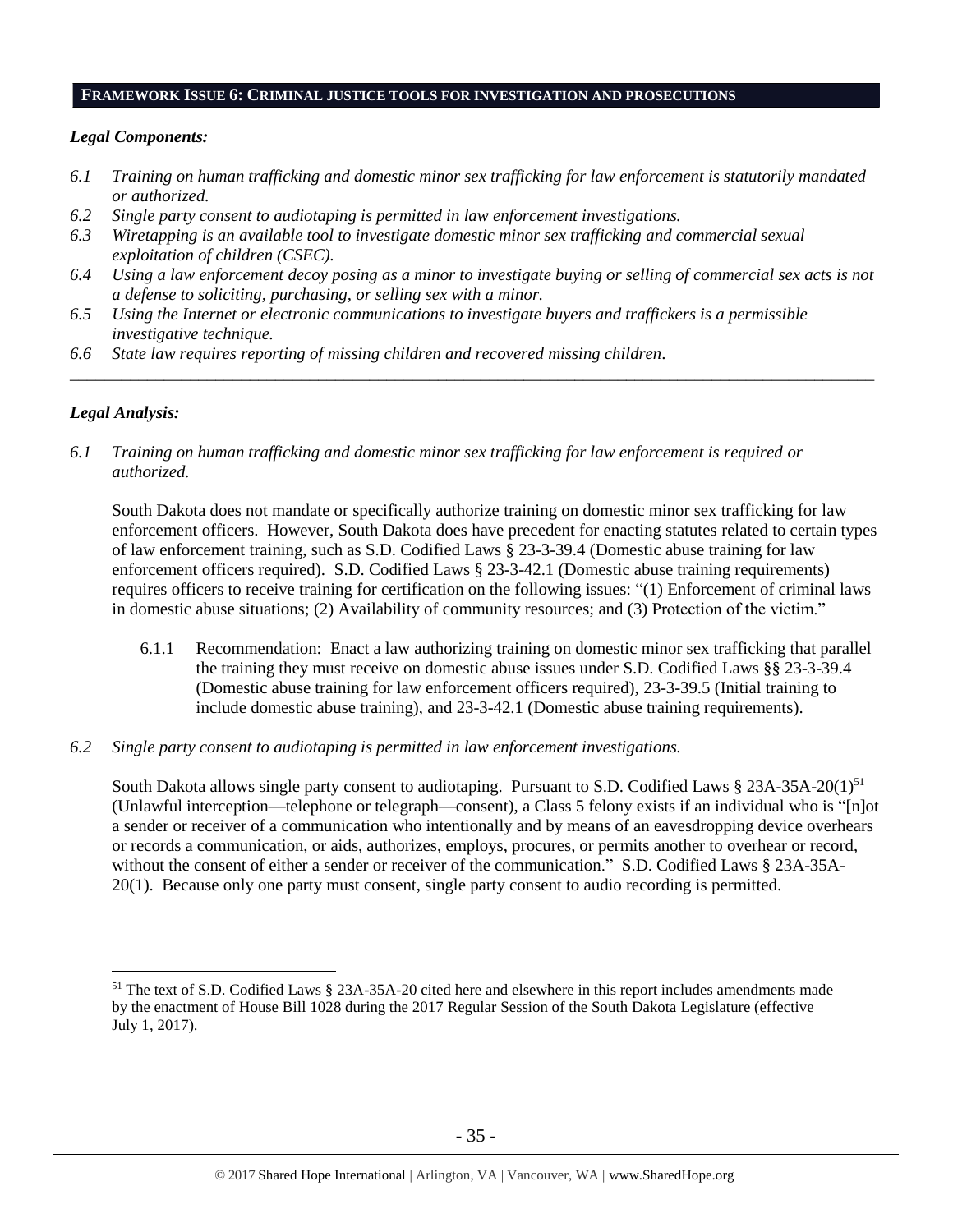*6.3 Wiretapping is an available tool to investigate domestic minor sex trafficking and commercial sexual exploitation of children (CSEC).* 

The newly passed trafficking law is not included in the list of offenses for which wiretapping is authorized. Pursuant to S.D. Codified Laws § 23A-35A-2<sup>52</sup> (Where interception of communications may be ordered), "Any order authorizing or approving the interception of wire, electronic, or oral communications may be granted, subject to the provisions of this chapter, if the interception may provide or has provided evidence of the commission of, or of any conspiracy to commit, the following offenses as otherwise defined by the laws of this state: murder; kidnapping; gambling; robbery; bribery; theft; unlawful use of a computer; unauthorized manufacturing, distribution or counterfeiting of controlled substances or marijuana; and rape."

- 6.3.1 Recommendation: Amend S.D. Codified Laws § 23A-35A-2 (Where interception of communication may be ordered) to include offenses under S.D. Codified Laws Chapter 22-49 (Human trafficking), § 22-23-2(2) (Promotion of prostitution), § 22-24A-3 (Possession, manufacture, or distribution of child pornography), § 22-23-8 (Solicitation or procurement of prostitute for patron) when a minor is involved, and § 22-23-9 (Hiring another to engage in sexual activity) when a minor is involved.
- *6.4 Use of a by law enforcement decoy in the investigation of prostitution or sex trafficking is no defense to the purchase of sex with a minor.*

South Dakota's trafficking and CSEC laws do not prohibit a defense to prosecution based on the use of a law enforcement decoy posing as a minor. However, S.D. Codified Laws § 22-24A-5 (Solicitation of a minor), a non-CSEC offense, expressly prohibits the defense to investigations in which a law enforcement decoy posing as a minor to investigate attempts to buy or sell commercial sex acts with a child, stating,

[T]he fact that an undercover operative or law enforcement officer was involved in the detection and investigation of an offense under this section does not constitute a defense to a prosecution under this section.

Despite the prohibition in S.D. Codified Laws § 22-24A-5, the defense is still available for some buyerapplicable offenses, and charges brought against buyers through reverse sting operations are the most likely situations in which a defendant would try to use such a defense. S.D. Codified Laws § 24-49 (Human trafficking) is a buyer applicable sex trafficking offense which does not prohibit this defense, meaning buyers charged with attempting to solicit or purchase a minor under S.D. Codified Laws § 24-49 would not be prohibited from raising a defense based on the fact that an actual minor was involved.

6.4.1 Recommendation: Amend S.D. Codified Laws §§ 22-49-1 (Human trafficking prohibited), 22-49-2 (First degree human trafficking—Felony), and 22-49-3 (Second degree human trafficking—Felony) to expressly prohibit a defendant from raising a defense as to the use of a law enforcement decoy posing as a minor to investigate the purchase or sale of commercial sex with a minor.

<sup>52</sup> The text of S.D. Codified Laws § 23A-35A-2 cited here and elsewhere in this report includes amendments made by the enactment of House Bill 1028 during the 2017 Regular Session of the South Dakota Legislature (effective July 1, 2017).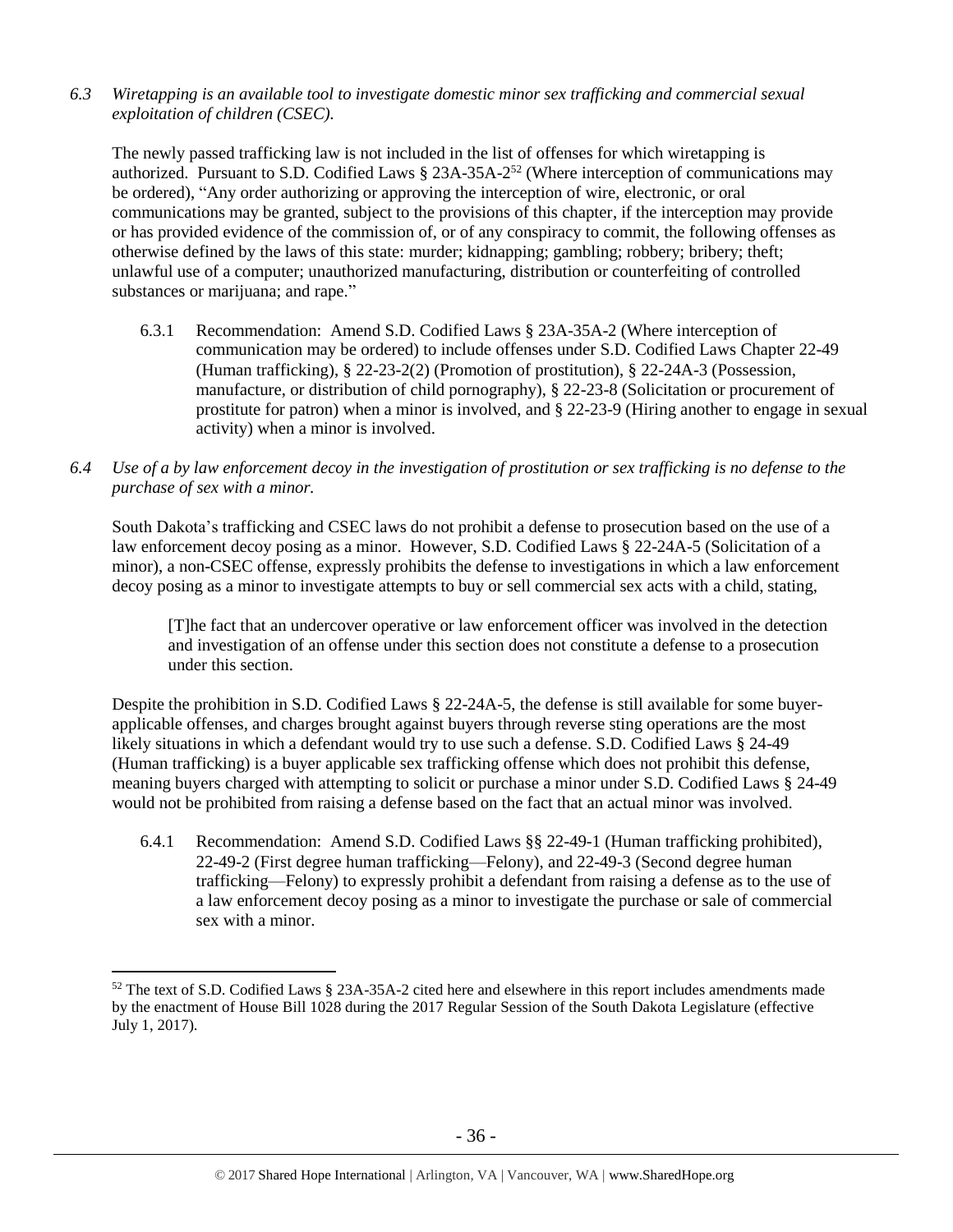# *6.5 Using the Internet or electronic communications to investigate buyers and traffickers is a permissible investigative technique.*

S.D. Codified Laws § 22-24A-5(2) (Solicitation of a minor) is specific to the use of the computer and makes it a crime when a person "[k]nowingly compiles or transmits by means of a computer; or prints, publishes or reproduces by other computerized means; or buys, sells, receives, exchanges or disseminates, any notice, statement or advertisement of any minor's [under 16] name, telephone number, place of residence, physical characteristics or other descriptive or identifying information for the purpose of soliciting a minor or someone the person reasonably believes is a minor to engage in a prohibited sexual act." The statute specifically states that "[t]he fact that an undercover operative or law enforcement officer was involved in the detection and investigation of an offense under this section does not constitute a defense to a prosecution under this section." S.D. Codified Laws § 22-24A-5. Because of the inclusion of this provision, an undercover officer can use the Internet under this section to investigate and prosecute cases of buyers and traffickers.

## *6.6 State law requires reporting of missing children and recovered missing children.*

If a missing child report is made to law enforcement, then "the law enforcement agency shall gather readily available information about the missing child and integrate such information into the national crime information center computer within twelve hours following the making of the report. The law enforcement agency shall make reasonable efforts to acquire additional information about the missing child following the transmittal of the initially available information and promptly integrate any additional information acquired into such computer systems." S.D. Codified Laws § 26-17-2 (Missing child report—Entry into national crime information center computer).

Because S.D. Codified Laws § 26-17-2 requires law enforcement to "promptly integrate any additional information acquired" on the missing child, the statute appears broad enough to encompass a requirement that law enforcement report recovered missing children.